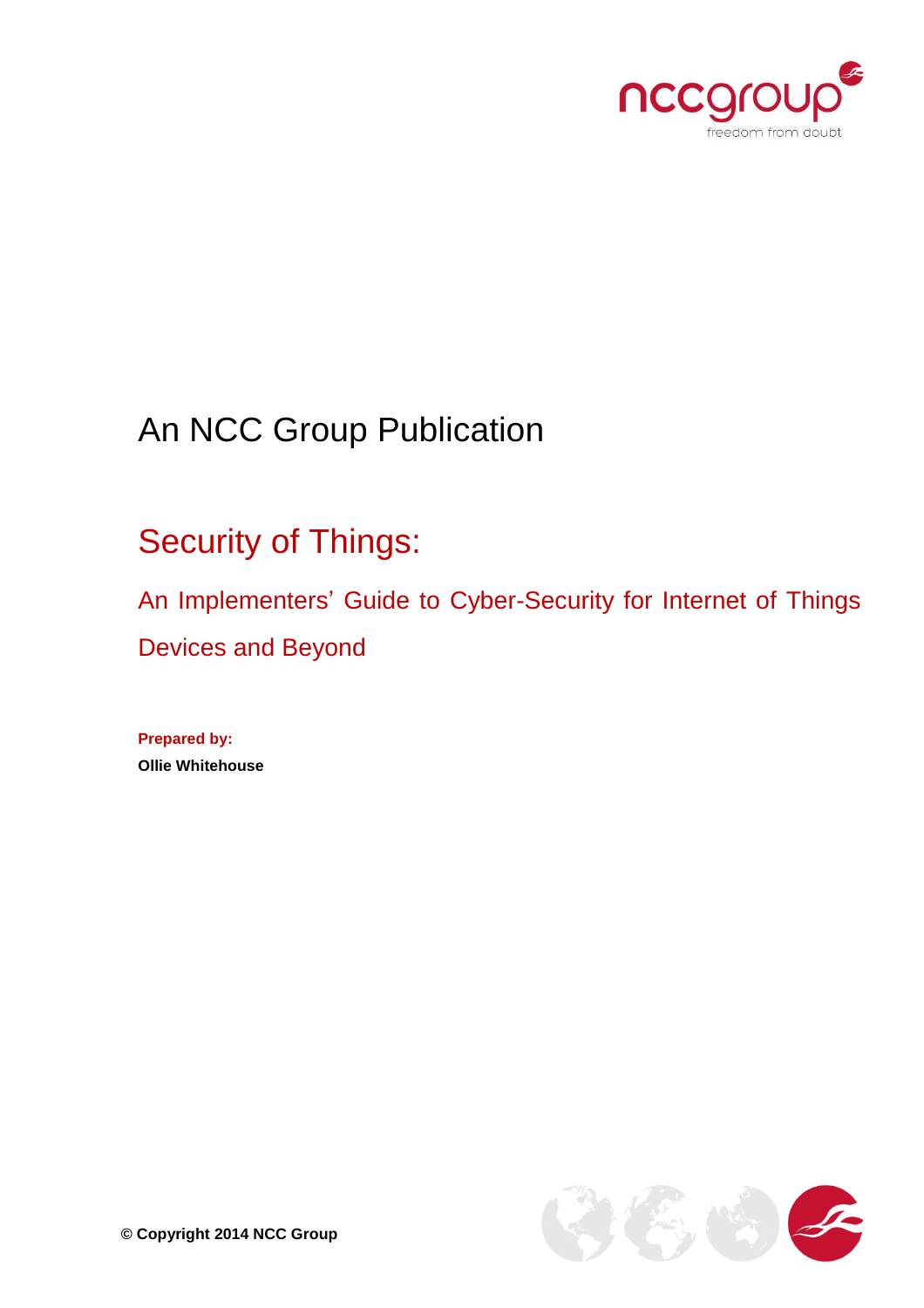

# **Contents**

| 1 |                                                                                                   |  |  |  |  |
|---|---------------------------------------------------------------------------------------------------|--|--|--|--|
| 2 |                                                                                                   |  |  |  |  |
| 3 |                                                                                                   |  |  |  |  |
| 4 |                                                                                                   |  |  |  |  |
| 5 |                                                                                                   |  |  |  |  |
| 6 |                                                                                                   |  |  |  |  |
|   | 6.1                                                                                               |  |  |  |  |
|   | 6.2                                                                                               |  |  |  |  |
| 7 |                                                                                                   |  |  |  |  |
| 8 |                                                                                                   |  |  |  |  |
| 9 |                                                                                                   |  |  |  |  |
|   |                                                                                                   |  |  |  |  |
|   |                                                                                                   |  |  |  |  |
|   |                                                                                                   |  |  |  |  |
|   |                                                                                                   |  |  |  |  |
|   |                                                                                                   |  |  |  |  |
|   |                                                                                                   |  |  |  |  |
|   |                                                                                                   |  |  |  |  |
|   | 12 Practical Threat Modelling and Risk Assessments for Internet of Things Product Development  12 |  |  |  |  |
|   |                                                                                                   |  |  |  |  |
|   |                                                                                                   |  |  |  |  |
|   |                                                                                                   |  |  |  |  |
|   |                                                                                                   |  |  |  |  |
|   |                                                                                                   |  |  |  |  |
|   | 13.1 Phase 1: Concept Design, Market Analysis, Competitive Analysis, and Research  17             |  |  |  |  |
|   |                                                                                                   |  |  |  |  |
|   |                                                                                                   |  |  |  |  |
|   |                                                                                                   |  |  |  |  |
|   |                                                                                                   |  |  |  |  |
|   |                                                                                                   |  |  |  |  |
|   |                                                                                                   |  |  |  |  |
|   |                                                                                                   |  |  |  |  |
|   |                                                                                                   |  |  |  |  |
|   |                                                                                                   |  |  |  |  |
|   |                                                                                                   |  |  |  |  |
|   |                                                                                                   |  |  |  |  |
|   |                                                                                                   |  |  |  |  |
|   |                                                                                                   |  |  |  |  |
|   |                                                                                                   |  |  |  |  |
|   |                                                                                                   |  |  |  |  |
|   |                                                                                                   |  |  |  |  |
|   |                                                                                                   |  |  |  |  |
|   |                                                                                                   |  |  |  |  |

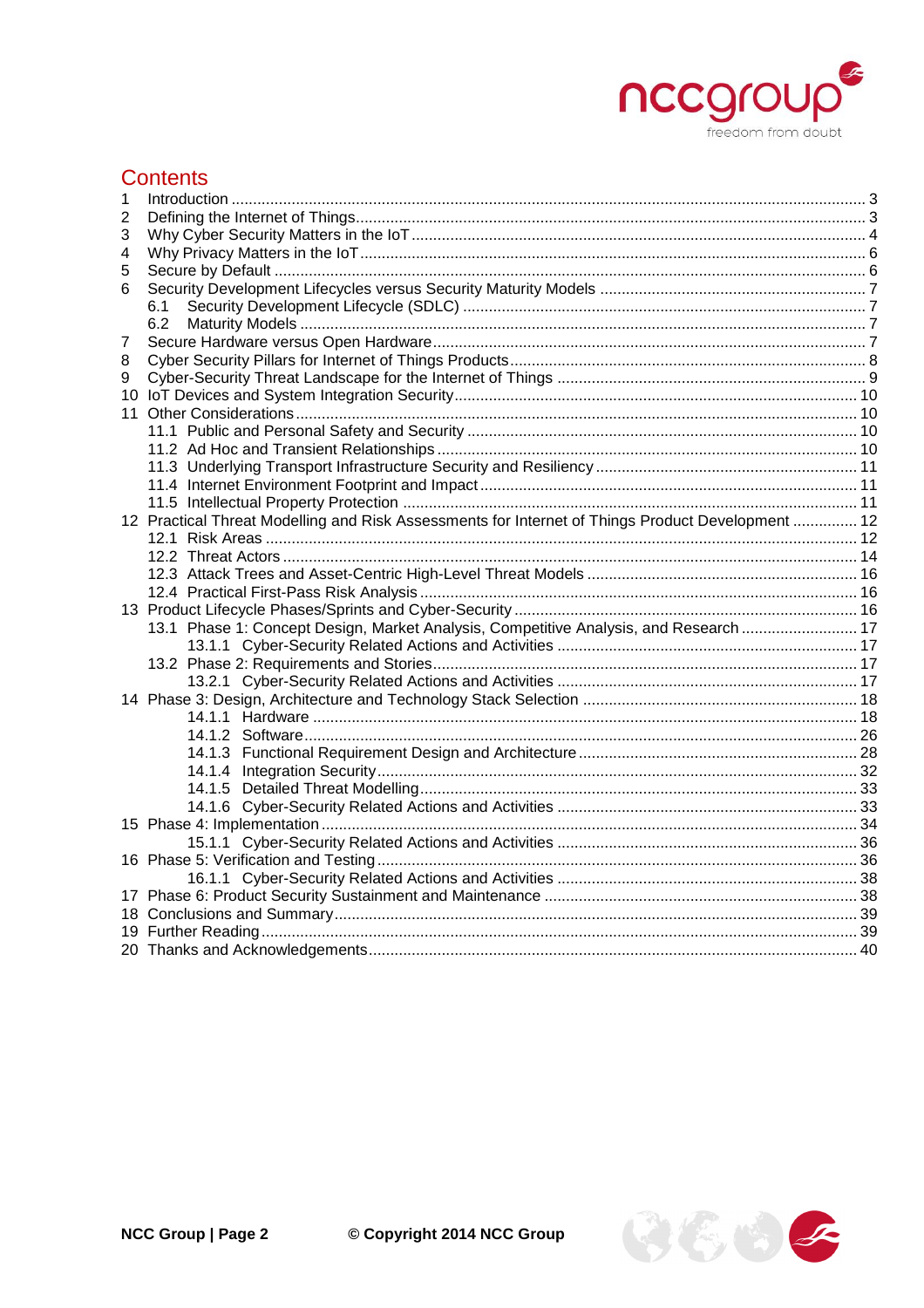

# <span id="page-2-0"></span>**1 Introduction**

This white paper outlines a set of practical and pragmatic security considerations for organisations designing, developing and, testing Internet of Things (IoT) devices and solutions. The purpose of this white paper is to provide practical advice for consideration as part of the product development lifecycle.

While IoT products by their very nature encompass many forms of traditional embedded devices and supporting systems, we felt that distilling our knowledge and experience in the specific context of IoT would be useful. A lot of the concepts in this paper could easily be applied to many other related areas of software and hardware product development.

# <span id="page-2-1"></span>**2 Defining the Internet of Things**

Defined by CASAGRAS<sup>1</sup>, the Internet of Things is understood to be "*a global network infrastructure, linking physical and virtual objects through the exploitation of data capture and communication capabilities. This infrastructure includes existing and evolving Internet and network developments. It will offer specific object-identification, sensor and connection capability as the basis for the development of independent cooperative services and applications. These will be characterised by a high degree of autonomous data capture, event transfer, network connectivity and interoperability*."

For the purposes of this white paper we define the Internet of Things as non-traditional personal computing devices connected to the Internet either directly or indirectly. This is a very broad definition, but is designed to encompass all embedded computing devices with Internet connectivity that may be interacted with by humans or machines. The methods of interaction may include machine-to-machine, sensor-to-machine, and user-to-machine. Internet of Things devices are typically not end-user serviceable. Examples of Internet of Things uses include but are not limited to:

- **Personal:** Health and activity monitoring and wearable computing.
- **Vehicular:** Telematics, control systems, and other supporting systems for road, rail, maritime, and air transport.
- **Smart Homes**: Home networks home automation, security, smart meters, entertainment, and domestic appliances.
- **Smart Buildings:** Electricity and building management systems. Electronic access management and monitoring.
- **Smart Cities**: Food safety, power generation and distribution, transit supporting systems and infrastructure, population (monitoring, management, and control), telecommunications, and emergency services supporting systems.
- **Smart Business:** Supply chain management, distribution, telepresence, and document management.
- **Health Care Life Critical**: Life supporting, monitoring, and diagnostics systems used within the health sector.
- **Industrial:** Robotics, industrial automation.
- **Space:** Satellites, space vehicles, and associated supporting systems.

How these devices communicate with the Internet will vary both in nature and frequency, from infrequent and short lived connectivity in the case of RFID, to the always-connected. However, all present opportunities both for end-users and those with malicious intent.

 $1$  Coordination and support action for global RFID-related activities and standardisation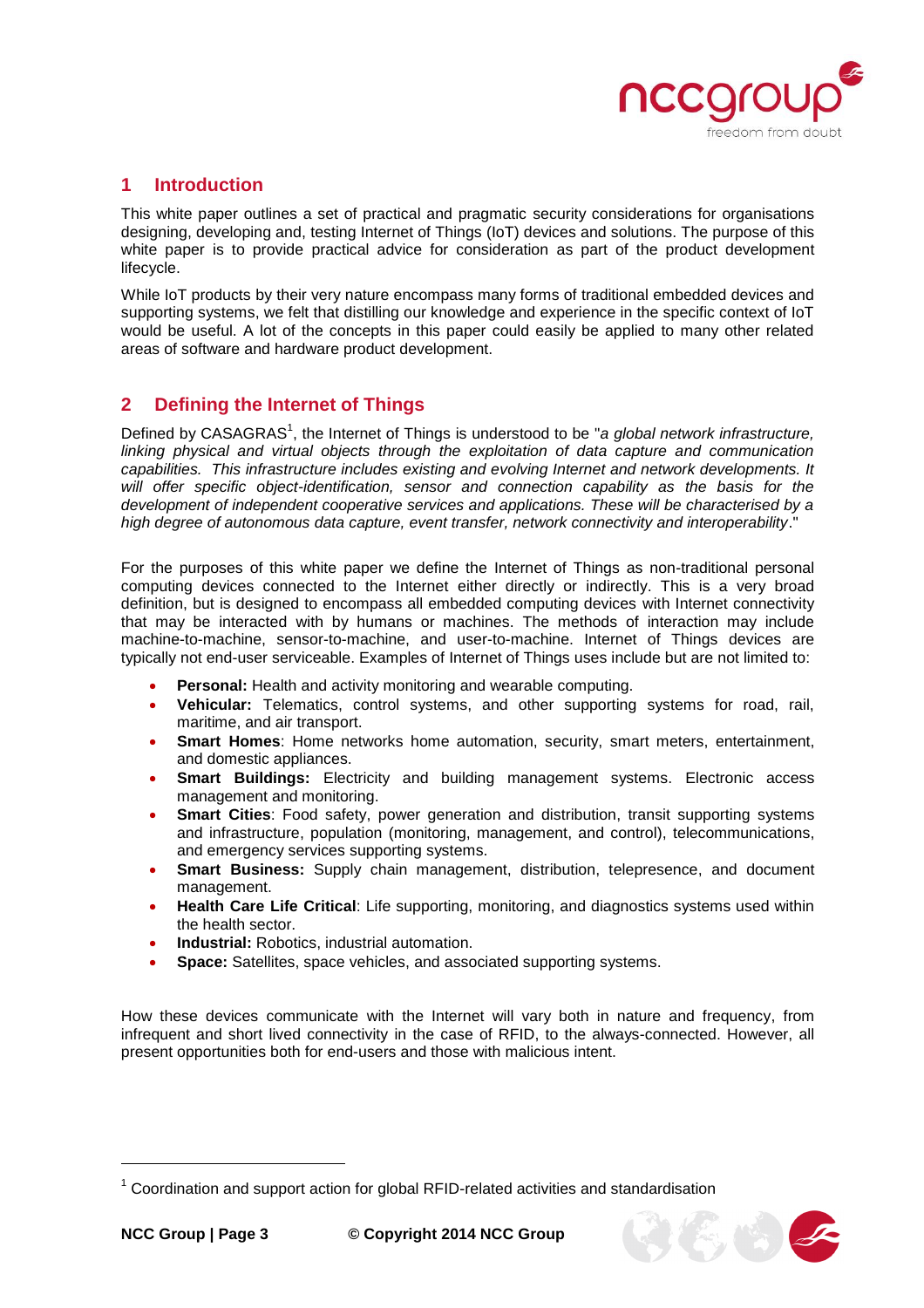

# <span id="page-3-0"></span>**3 Why Cyber Security Matters in the IoT**

With the rise of the IoT, and with it the increased production and diversity of devices, economics and good business dictate that the development should be done as cheaply as possible. Unfortunately, if history has taught us one thing it is that even if working in regulated or highly cyber-security-sensitive markets, cyber-security will typically be dealt with in an uninformed manner. The regulators will often stipulate requirements that can be trivially met without achieving the desired or intended level of cyber-security (e.g. certain financial services regulations), or a buyer will look for documented security capability (e.g. encryption of a particular strength) rather than the quality of implementation.

What we have learnt over the past two or more decades is that:

- Security potentially carries with it a significant cost to product development of ~fourteen per  $cent<sup>2</sup>$  if done comprehensively. This figure is based on one previous study conducted by the author.
- Product managers, architects, developers, and testers rarely have deep cyber-security knowledge and skills.
- Time-to-market considerations will typically detract from product security.
- The lifetime of a product, if successful, will go far beyond that envisaged or desired by the vendor from a sustainment, maintenance and support perspective.
- Threat actor capability aggressively evolves, resulting in longer-lived systems becoming increasingly vulnerable with time, yet typically without the vendor sustainment support required to ensure ongoing security, integrity, and availability if targeted.
- If security is to be incorporated it will rarely be done from the start and often added at a later stage, reducing its effectiveness.

These lessons, combined with the fact a lot of IoT devices will be embedded within homes, buildings, urban environments, and business processes with a slow rate of replacement, means that those built over the next decade have a very real chance of being in use for ten or more years after release and in a lot of cases far longer. This situation leads to a dilemma, the answer to which is contrary to traditional wisdom regarding technical and security debt.

Historically product development follows the following evolution:



<sup>&</sup>lt;sup>2</sup> <http://recxltd.blogspot.co.uk/2012/01/cost-of-following-sdl.html>

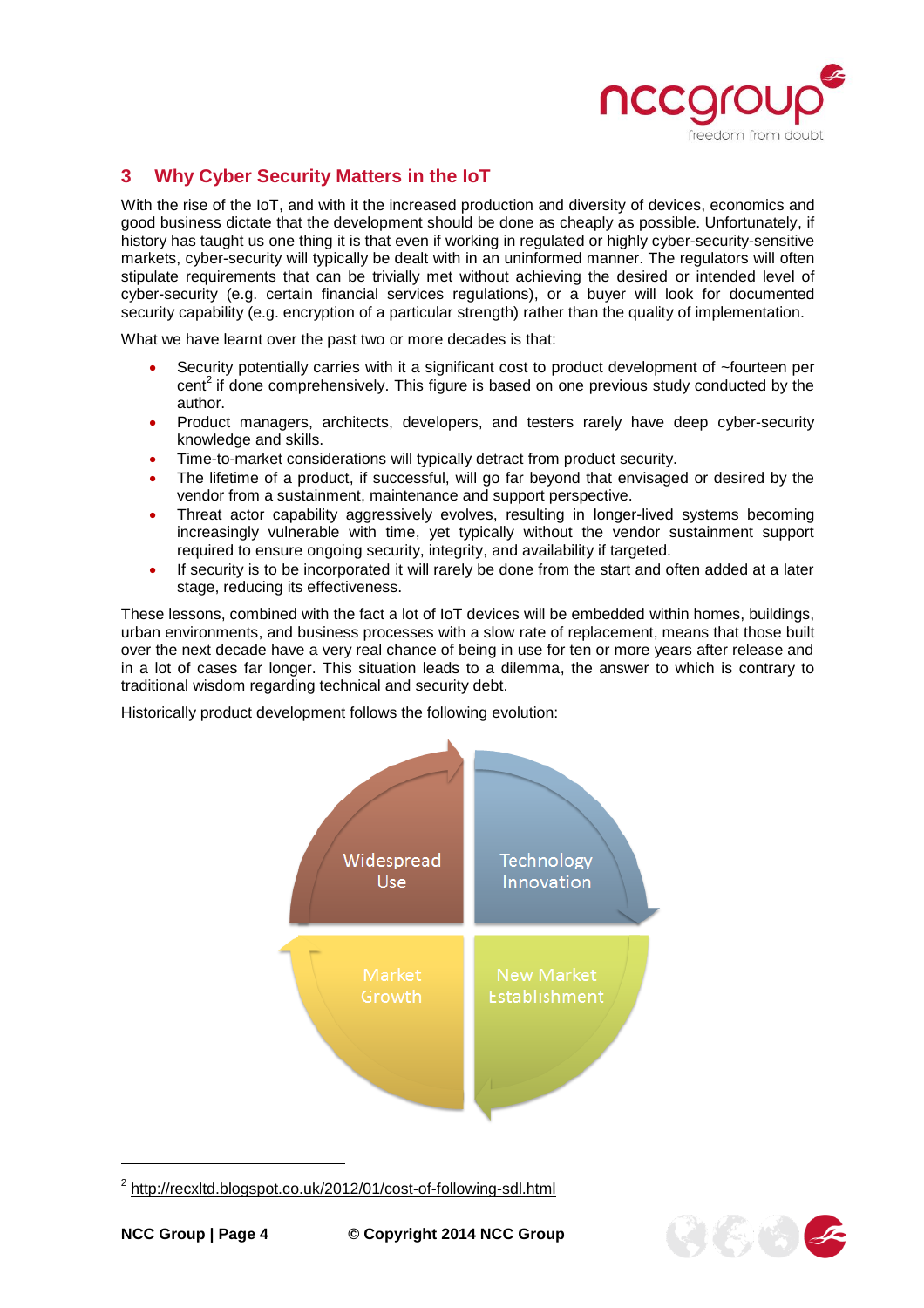

With traditional end-user software and frequently-replaced hardware this product evolution has allowed for an iterative approach to cyber-security. A product can be released with technical and security debt<sup>34 5</sup> and then, as shown below, as threat actors gain exposure, learn about, and focus on the technology or product, allow just-in-time or post-event payback or shedding of the debt. This makes sense from an economics perspective as there is little upfront investment in an area with little or no perceived value. Money is only spent if the product becomes successful, thus maintaining market competitiveness.



The overarching problems with this approach were discussed in a post in 2011 titled *Breaking the Inevitable Niche/Vertical Technology Security Vulnerability Lifecycle<sup>6</sup>* . In the context of the IoT, however, cyber-security, while it should be considered a paramount requirement due to the pervasive and potentially long-lived nature of the devices, cannot and will not be regulated for in any meaningful way in the short term due to the concern of creating uncompetitive markets for product development and adoption plus the perception of risk.

So we are left with the following dilemma:

- Embed security throughout the lifecycle of IoT product development, resulting in higher costs and slower time to market yet clearly adding value in the short, medium, and long term.
- Develop products quickly to gain time-to-market advantage, with the markets and applicable regulators dictating requirements and thus the level of investment in product security by vendors.

Neither of which are particularly ideal. But suffice to say, unless cyber-security is considered in the requirements, design, developmental, and sustainment phases of IoT products, the problems we have faced with embedded systems from the last two decades will only increase.



 $3$  Security debt is security focused technical debt. The original paper outlined considerations and strategies for the management, payback and expiry of security debt as part of a mature security aware development lifecycle.

<sup>4</sup> <http://www.amazon.co.uk/Software-Security-Austerity-development-ebook/dp/B007H76ABC/>

<sup>&</sup>lt;sup>5</sup> <https://www.youtube.com/watch?v=W9DENKWHQVw>

<sup>&</sup>lt;sup>6</sup> <http://recxltd.blogspot.co.uk/2011/12/breaking-inevitable-nichevertical.html>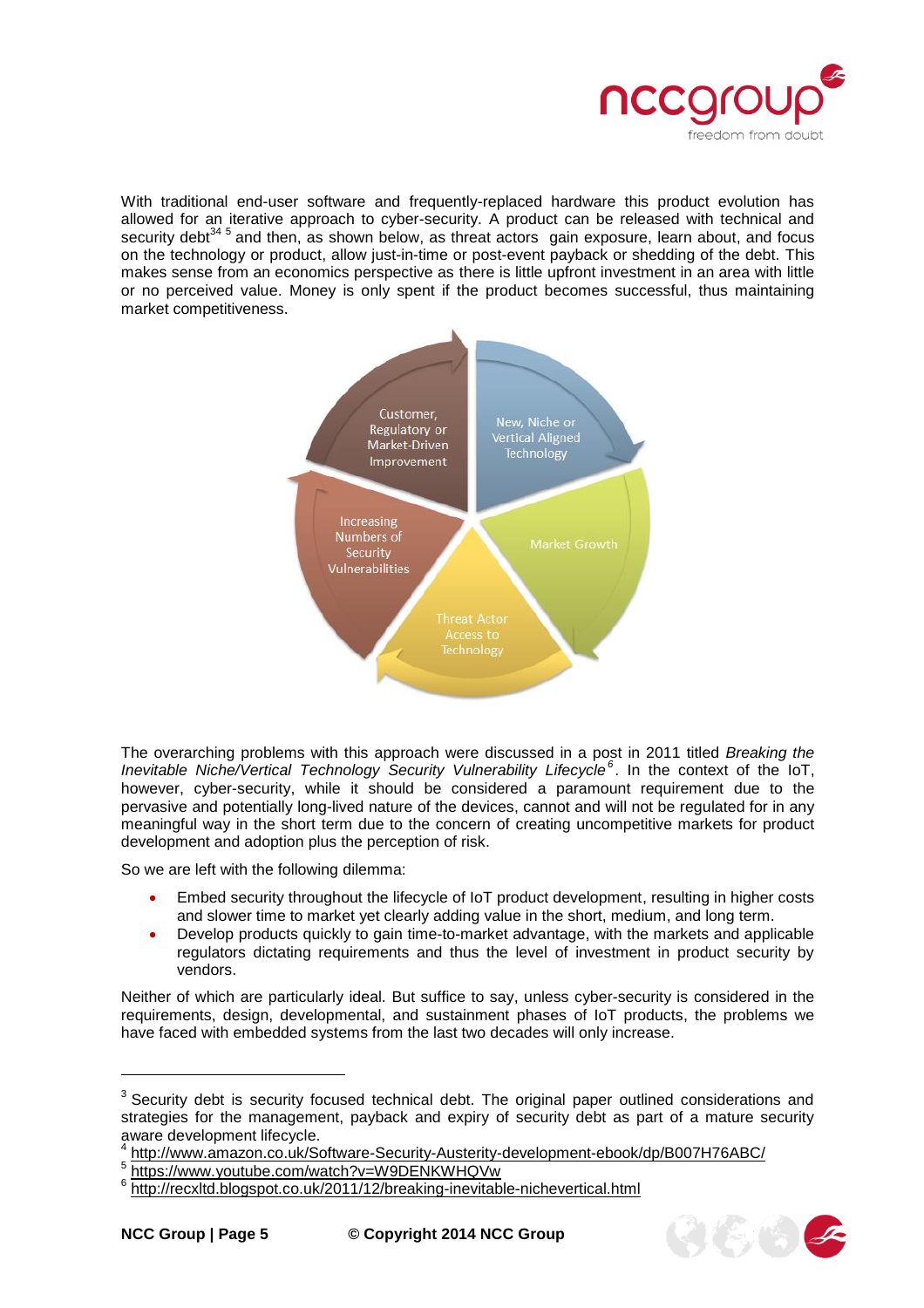

We do however believe that with rapidly evolving marketplaces, regulatory understanding, legislative, and legal systems the current approach of either building security in late or shipping now and patching later is not sustainable; thus for IoT implementers cyber-security should be considered from the outset, using appropriate risk-management and sustainment strategies.

Finally, if security is not addressed in the IoT, there is a very real risk that instead of benefiting from the gains in security we have seen in desktop and mobile computing we will instead regress, creating a larger attack surface of devices that are more vulnerable or provide ways into larger systems. This presents us with a very real risk that if security is not taken seriously by regulators, legislators, and markets then we will instead be in a worse situation than we are today. Security matters in the IoT products of today and tomorrow.

# <span id="page-5-0"></span>**4 Why Privacy Matters in the IoT**

As with cyber-security, we can see that privacy is also seeing legislative and industry body<sup>7</sup> interest in the mobile app sector. By extension, we can reasonably expect, and are indeed seeing, that the IoT will come under similar scrutiny<sup>8</sup>. Indeed the European Commission have published a fact sheet<sup>9</sup> on privacy and security in which they state:

*It can reasonably be forecast, that if IoT is not designed from the start to meet suitable detailed requirements that underpin* 

- *the right of deletion*
- *the right to be forgotten*
- *data portability*
- *privacy and*
- *data protection principles*

*then we will face the problem of misuse of IoT systems and consumer detriment*

So for implementers of IoT devices and solutions it is important that privacy be considered. What this means in reality is ensuring that the areas listed above are understood, that only required data is captured, that personally identifiable information (PII) is collected and processed in a verifiable manner, and that PII is anonymised where possible.

By considering these areas proactively, implementers will be able to reduce the likelihood of future problems.

#### <span id="page-5-1"></span>**5 Secure by Default**

Before delving into IoT specifics it is useful to be aware of the concept of "secure by default". This term is described as  $10$ :

*Security by default, in software, means that the default configuration settings are the most secure settings possible, which are not necessarily the most user friendly settings.* 

This definition highlights one of the key challenges: security versus usability. However, we have seen significant dividends in reducing the initial attack surfaces of products through the adoption of such strategies.

The UK Government department CESG provide specific advice and high-level requirements for the embedded hardware in devices in their May 2012 paper *Secure by Default: Platforms*<sup>11</sup> in which they state:

*Platforms that are not secure by default cannot represent commercial good practice, and should not be relied upon to protect sensitive data.*



<sup>&</sup>lt;sup>7</sup> <http://www.gsma.com/publicpolicy/privacy-design-guidelines-for-mobile-application-development>

<sup>&</sup>lt;sup>8</sup> <http://www.iot-a.eu/public/news/internet-of-things-holds-promise-but-sparks-privacy-concerns><br><sup>9</sup> http://o.e.urrene.ou/infermation\_eogisty/pourceom/of/dec/decument.ofm?dec\_id\_47E2

[http://ec.europa.eu/information\\_society/newsroom/cf/dae/document.cfm?doc\\_id=1753](http://ec.europa.eu/information_society/newsroom/cf/dae/document.cfm?doc_id=1753)

<sup>&</sup>lt;sup>10</sup> [http://en.wikipedia.org/wiki/Secure\\_by\\_default](http://en.wikipedia.org/wiki/Secure_by_default)<br><sup>11</sup> https://www.cesg.gov.uk/publications/Documen

[https://www.cesg.gov.uk/publications/Documents/platforms\\_secure\\_by\\_default.pdf](https://www.cesg.gov.uk/publications/Documents/platforms_secure_by_default.pdf)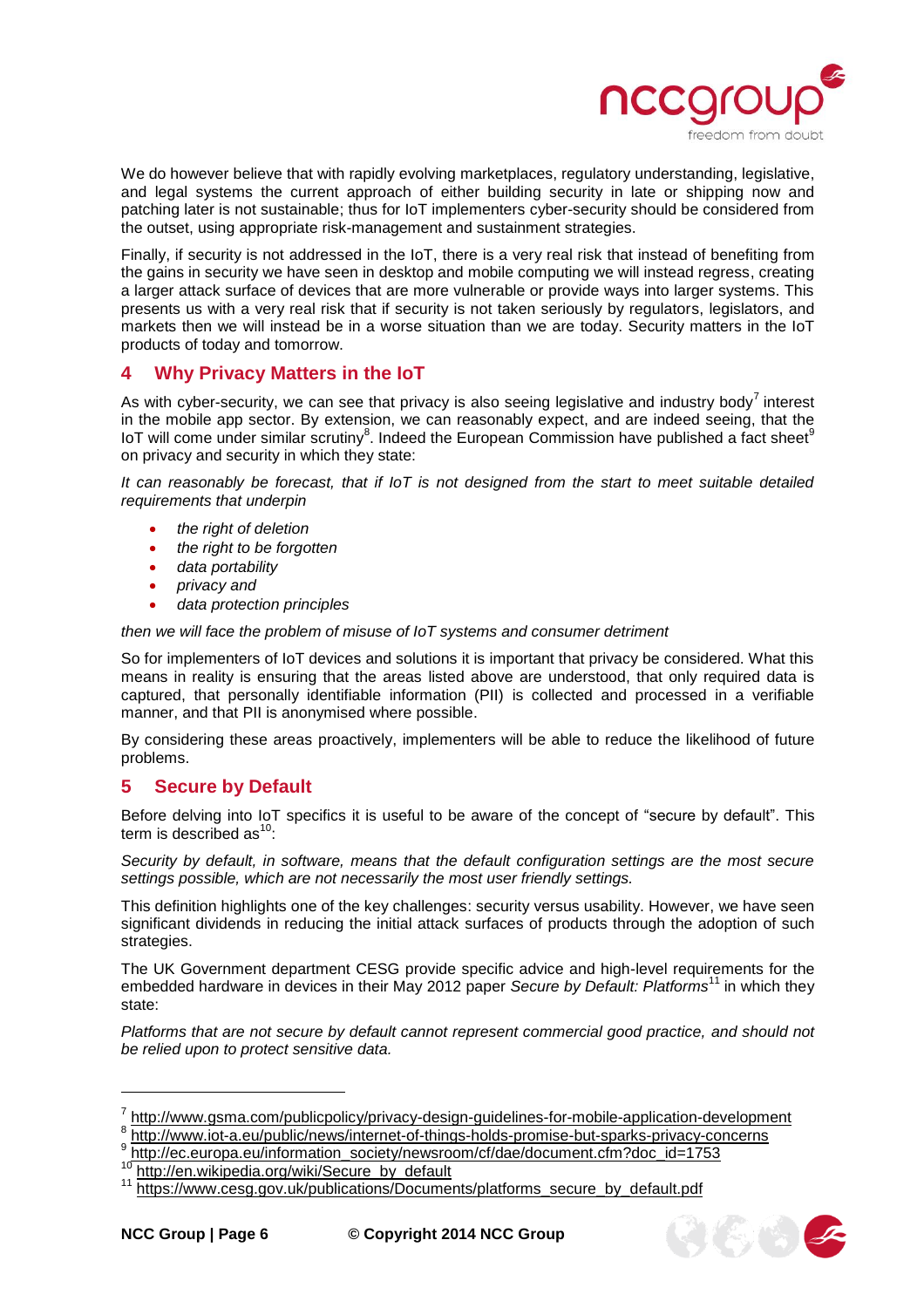

*… this paper will discuss desired characteristics of secure platforms; showing some ideas on how a concerted effort might be made to drive fundamental improvements in platform security. We aim to reduce the risk of a single vulnerability allowing a platform to be exploited. We will also suggest a practical example of how some of these characteristics could be provided.*

The hybrid of these two concepts should be the aspirational goal of any IoT implementer factoring in the appropriate threats, desired functionality, impact of a security failure, and available resources.

#### <span id="page-6-0"></span>**6 Security Development Lifecycles versus Security Maturity Models**

While not the focus of this paper, it is important to understand the difference between a Security Development Lifecycle, as originally developed and refined by Microsoft,<sup>12</sup> and a software security maturity model, as developed and refined in BSIMM<sup>13</sup> .

This paper draws from the concepts of both of these approaches along with our own experiences, to provide a pragmatic set of recommended activities for implementers of IoT devices and solutions.

#### <span id="page-6-1"></span>6.1 Security Development Lifecycle (SDLC)

A Security Development Lifecycle such as Microsoft's defines activities which should occur related at different stages in the development lifecycle. This approach is what is reflected in some of the activities detailed in this paper.

#### <span id="page-6-2"></span>6.2 Maturity Models

A maturity model, such as the Building Security in Maturity Model, aims *to quantify the activities carried out by real software security initiatives*. This maturity model is built around five domains: governance, intelligence, SSDL (Secure Software Development Lifecycle – akin to an SDLC), touch points, and deployment.

#### <span id="page-6-3"></span>**7 Secure Hardware versus Open Hardware**

With the rise of the maker, hacker, and hobbyist hardware and software modification movements, and the desire for some vendors to facilitate innovation using their devices and solutions, the tradeoff between security and openness is a common one. There is often thought to be a decision that needs to be made between security and openness. This does not, however, need to be an either/or decision. It is possible to design hardware products that by default will be open and allow software modification, while optionally providing end-user organisations the ability to lock the hardware down (e.g. via efuse use) to only accept signed firmware. Similarly, intelligence can be built into the boot ROM to make decisions on if certain regions of hardware storage or features are accessible if unsigned code is used. Alternatively, a trusted execution environment may be used to provide separation between the most sensitive operations and the general computing features (the general purpose OS) of the system or platform.

It is important that if a secure platform is needed in certain situations on devices which would otherwise allow such modifications, the requirement should be captured early on in the product's development lifecycle, as it will have numerous trickle-down implications through design and architecture, implementation, and testing.



<sup>&</sup>lt;sup>12</sup> <https://www.microsoft.com/security/sdl/default.aspx?mstLocPickShow=True>

<sup>13</sup> <http://bsimm.com/>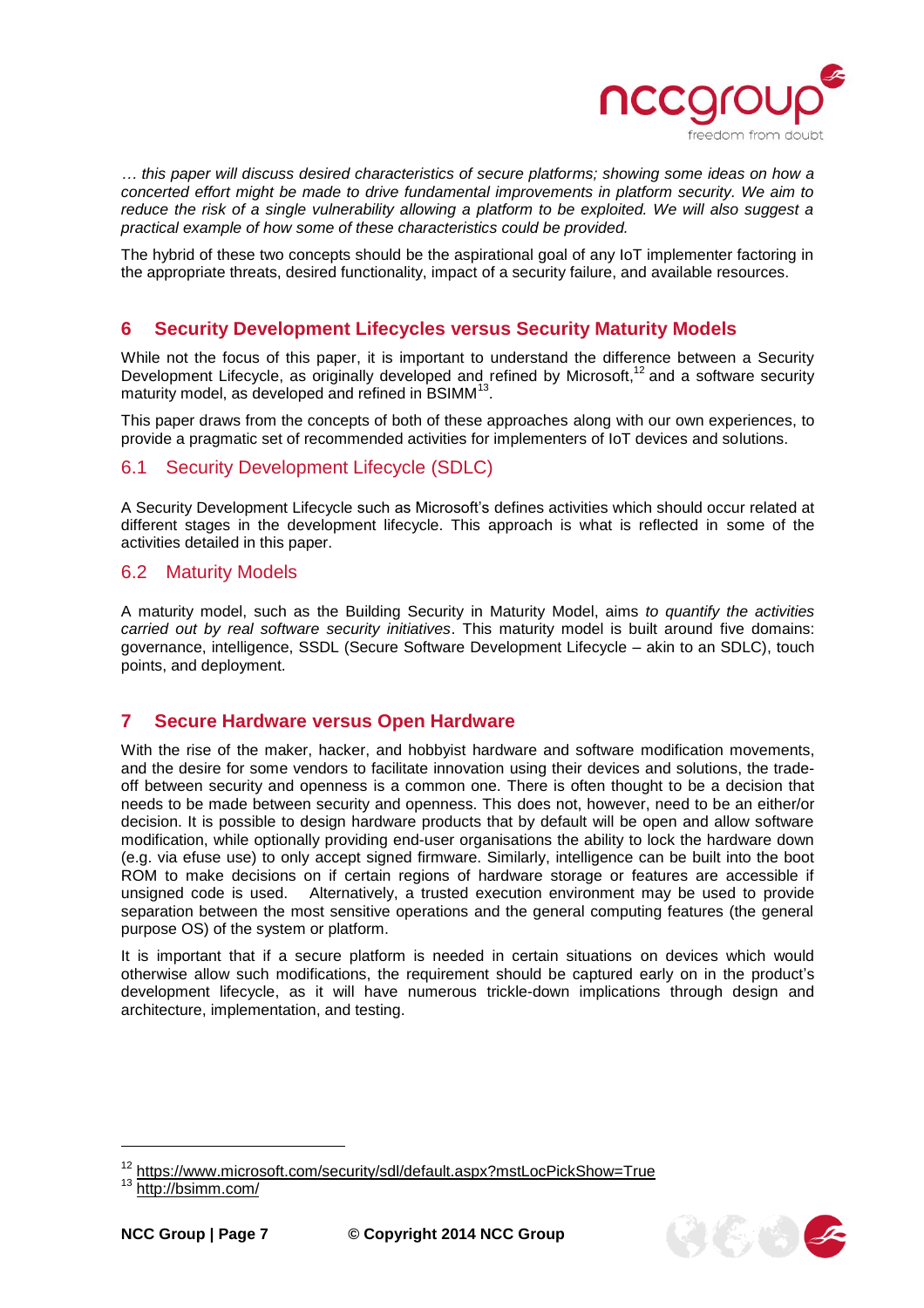

# <span id="page-7-0"></span>**8 Cyber Security Pillars for Internet of Things Products**

When looking at the Internet of Things we can define a number of basic security controls which products should consider and implement proportionally to the sensitivity of the data they receive, hold, process, and transmit.



These pillars translate to:

- **Transport Security**: provide the appropriate level of identification, privacy, and integrity to network communication.
- **Storage Security**: provide the appropriate level of protection to persistent data held on the device or within the system.
- **Software Platform Security and Implementation**: select and implement platforms and supporting technologies that provide a robust and layered environment upon which to build the solution easily and quickly.
- **Functionality Security and Implementation**: implement functionality using a technology stack and tools which enable it to be done so in a secure fashion.
- **Logging, Auditability, and Forensics Enablement**: concrete sources of logs from lowlevel and high-level software components which facilitate investigation of misuse.
- **Sustainability and Upgradeability:** features which facilitate the ability to securely upgrade devices when vulnerabilities are discovered after release.
- **Hardware Platform Security:** ensuring the hardware platform provides the required security features.
- **Managing and Monitoring:** ensuring that IoT devices can be securely managed and monitored.

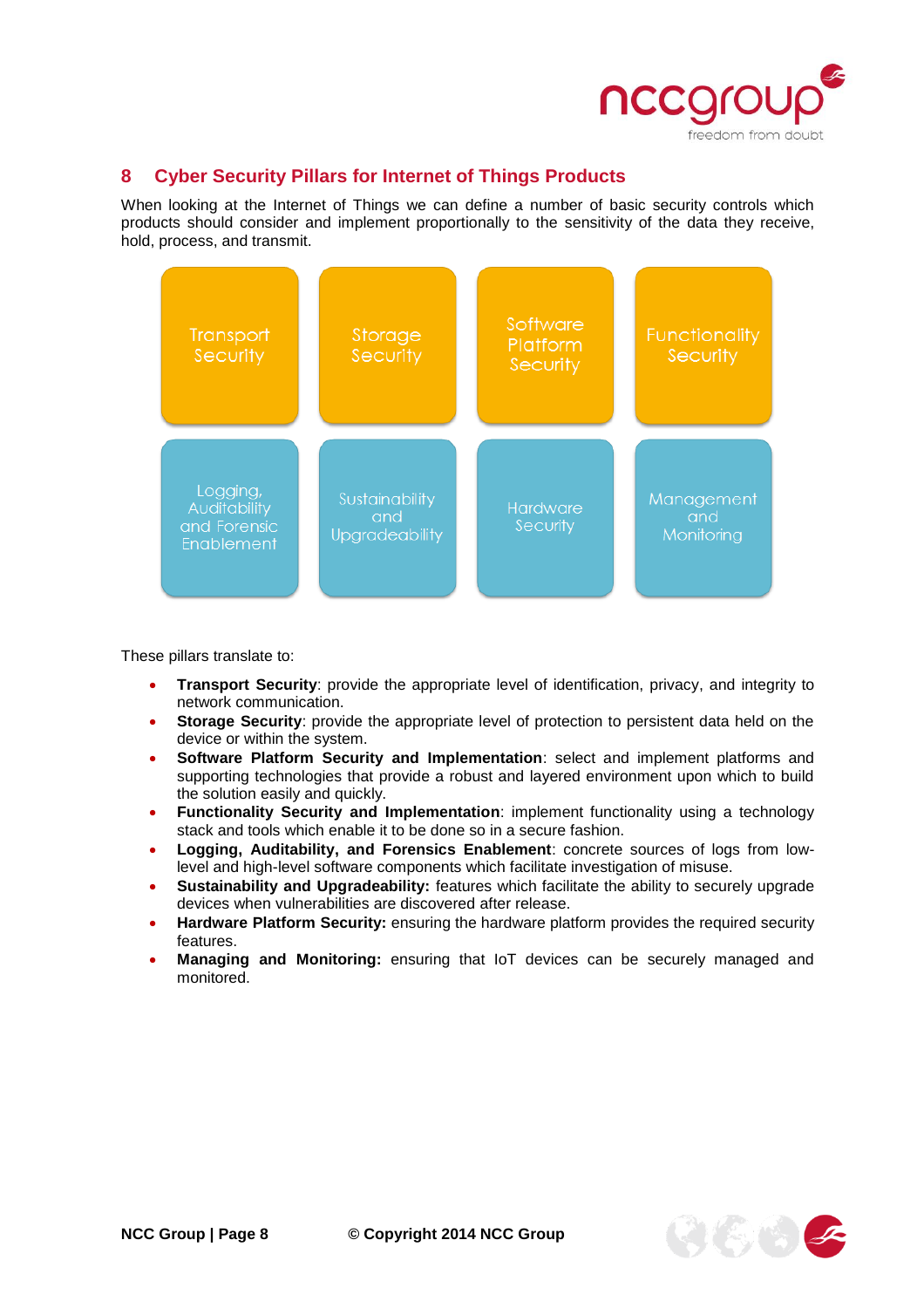

# <span id="page-8-0"></span>**9 Cyber-Security Threat Landscape for the Internet of Things**

Before deciding what level of investment is appropriate, it is important to understand the threats that Internet of Things products will face. The table that follows represents the most common threat classes that are likely to need considering. Many threats exist today but have a low risk of occurring; it is possible, however, that the threat landscape may evolve to make those threats more likely in the future.

| <b>Threat</b>                                        | <b>Description</b>                                                                                                                                      | <b>Impact</b>                                                                                                                                           |  |
|------------------------------------------------------|---------------------------------------------------------------------------------------------------------------------------------------------------------|---------------------------------------------------------------------------------------------------------------------------------------------------------|--|
| Compromise: remote                                   | Compromise of the device and its<br>data, either partially or entirely,<br>typically over a network.                                                    | External<br>security<br>boundary<br>İS<br>breached.                                                                                                     |  |
| Compromise: local                                    | Compromise of the device or its<br>data, either partially or entirely<br>locally, through either hardware or<br>software means.                         | External security<br>boundary<br><b>is</b><br>breached.                                                                                                 |  |
| Privilege escalation                                 | Increase in access, either locally<br>or remotely, breaching a security<br>boundary.                                                                    | Degradation<br>failure<br>or<br>οf<br>a<br>security boundary leading to an<br>increased level of access either<br>on a temporary or permanent<br>basis. |  |
| Impersonation                                        | Impersonation of a trusted entity.                                                                                                                      | Degradation or<br>failure<br>οf<br>a<br>security boundary leading to an<br>increased level of access either<br>on a temporary or permanent<br>basis.    |  |
| Persistence                                          | Persistent<br>obtained<br>access<br>is<br>through<br>post-compromise<br>configuration<br>modification<br><b>or</b><br>hardware / software manipulation. | Integrity of the platform or the<br>external<br>security<br>boundary<br>enforcement<br>is.<br>longer<br>no<br>effective.                                |  |
| Denial of service                                    | Service is lost, either partially or<br>entirely, on a temporary or a<br>permanent basis.                                                               | Degradation<br>availability<br>in.<br>or<br>functionality.                                                                                              |  |
| Traffic<br>interception<br><b>or</b><br>modification | Network traffic of any type can be<br>intercepted, or modified.                                                                                         | Underlying trust in the integrity<br>and privacy of the data traversing<br>the network can no longer be<br>guaranteed.                                  |  |
| Stored data access or<br>modification                | Persistent<br>data<br>is<br>read<br>or<br>modified.                                                                                                     | Underlying trust in the integrity<br>and privacy of the persisted data<br>can no longer be guaranteed.                                                  |  |

These eight classes represent in a distilled form the threats that IoT product designers and implementers will have to contend with. As is clear from the above, any one of these can be serious depending on the function of the intended device. The majority of security issues that NCC Group

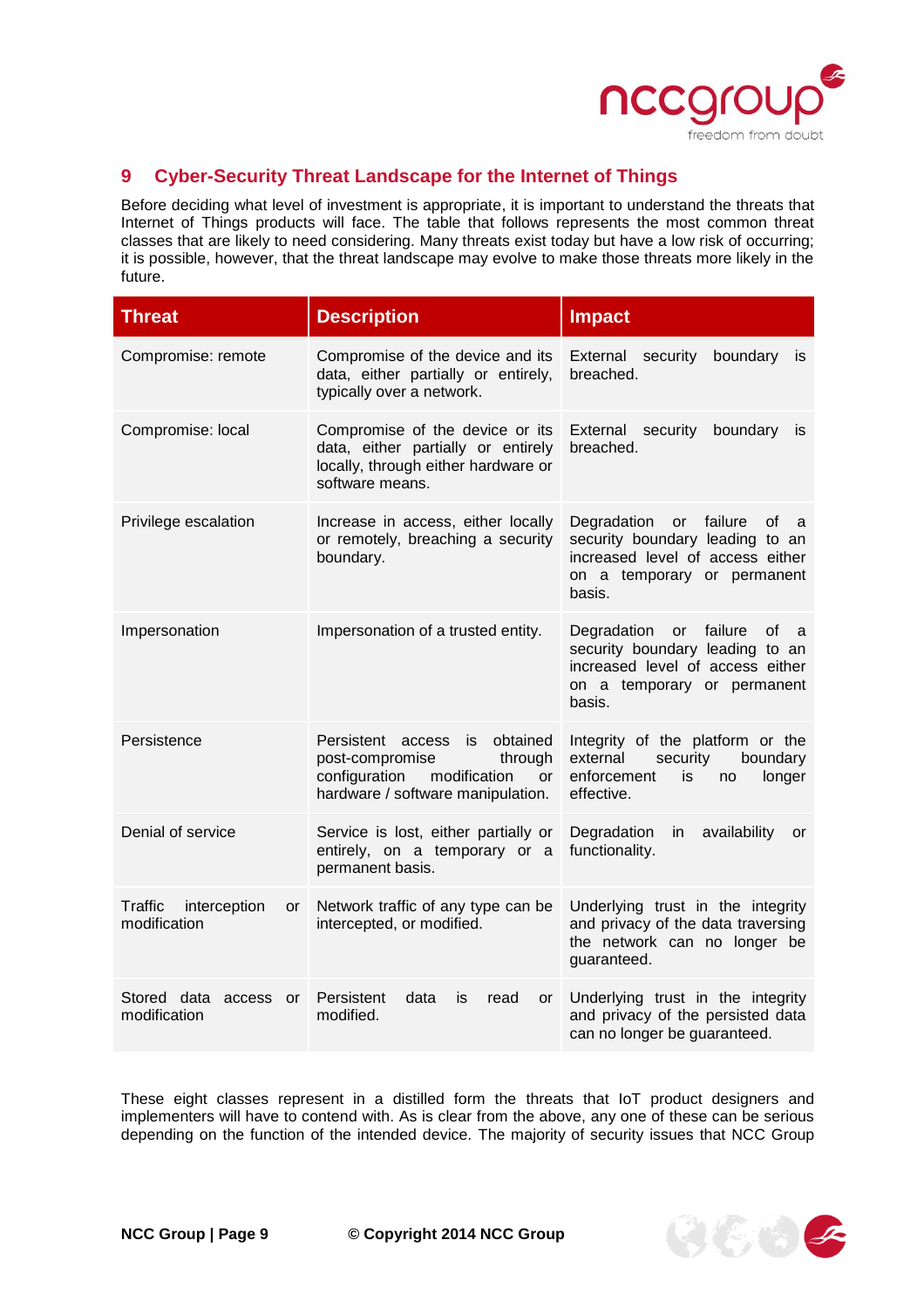

identifies can point back to one of these threat classes. Microsoft's perspective on the same problem uses the acronym STRIDE<sup>14</sup>, which implementers may alternatively consider.

As previously stated, these threat families do not capture the risk that the events may occur; however it is our opinion that all should be considered and appropriate risk analysis be performed.

### <span id="page-9-0"></span>**10 IoT Devices and System Integration Security**

While much attention has been paid to the rise in the devices that become the things of the Internet, less is paid to the systems with which they integrate. So while this paper talks about many of the threats in the device context, care and attention should be given to the integrated system as a whole. This is especially true where aggregation and processing of data occurs, as it is this concentration of data or functionality that represents the biggest risk; for example the device or its access being used as an entry or pivot point with which to attack the larger system.

The consequences and risks to these larger systems should not be downplayed or dismissed. In NCC Group's experience these systems are the ones which have wide reaching consequences if compromised and are also often built using a mixture of legacy and new technology and systems. This evolving nature of systems leads to a perceived fragility and criticality which often precludes thorough analysis and attack simulation resulting in reliance on high-level risk management approaches. As a result these paper based exercises in risk management and mitigation are relied upon which do little to mitigate or address the real-world technical risks and attack scenarios.

Understanding where and how the IoT will integrate with such systems, their level of access and influence, and the ongoing data paths and relationships are critical in gaining a picture of the true exposure.

### <span id="page-9-1"></span>**11 Other Considerations**

There are a number of other considerations with regards to device functionality, use cases and potential impacts which, while not the focus of this white paper, will likely have a bearing on any threat modelling undertaken.

# <span id="page-9-2"></span>11.1 Public and Personal Safety and Security

It's increasingly likely that with the advent of autonomous machine-to-machine devices that more and more will be related to safety and security. The uses of these devices will range from critical health monitoring sensors (life critical), in-car networks, and associated safety devices through to electronic locks and environment security monitoring. It is imperative to understand the potential for physical or environment harm or loss of life from misuse, electronic compromise, or denial of service, to facilitate accurate threat modelling.

#### <span id="page-9-3"></span>11.2 Ad Hoc and Transient Relationships

Understanding machine-to-machine and user-to-machine use cases as well as security and privacy and the *ad hoc* and transient relationships that may exist will likely bring to the surface a number of considerations. These *ad hoc* and transient relationships may mean implicit trust does not exist or that the relationship may be short lived resulting in the need to adjust behaviours or assumptions. Examples of *ad hoc* and transient relationships may include:

- A mobile phone temporarily linked to a rental car's hands-free kit.
- A sensor network built for a sporting event or emergency service's major incident response.
- Personal health monitoring network temporarily connecting to a public Wi-Fi hot spot.



<sup>&</sup>lt;sup>14</sup> [http://msdn.microsoft.com/en-us/library/ee823878\(v=cs.20\).aspx](http://msdn.microsoft.com/en-us/library/ee823878(v=cs.20).aspx)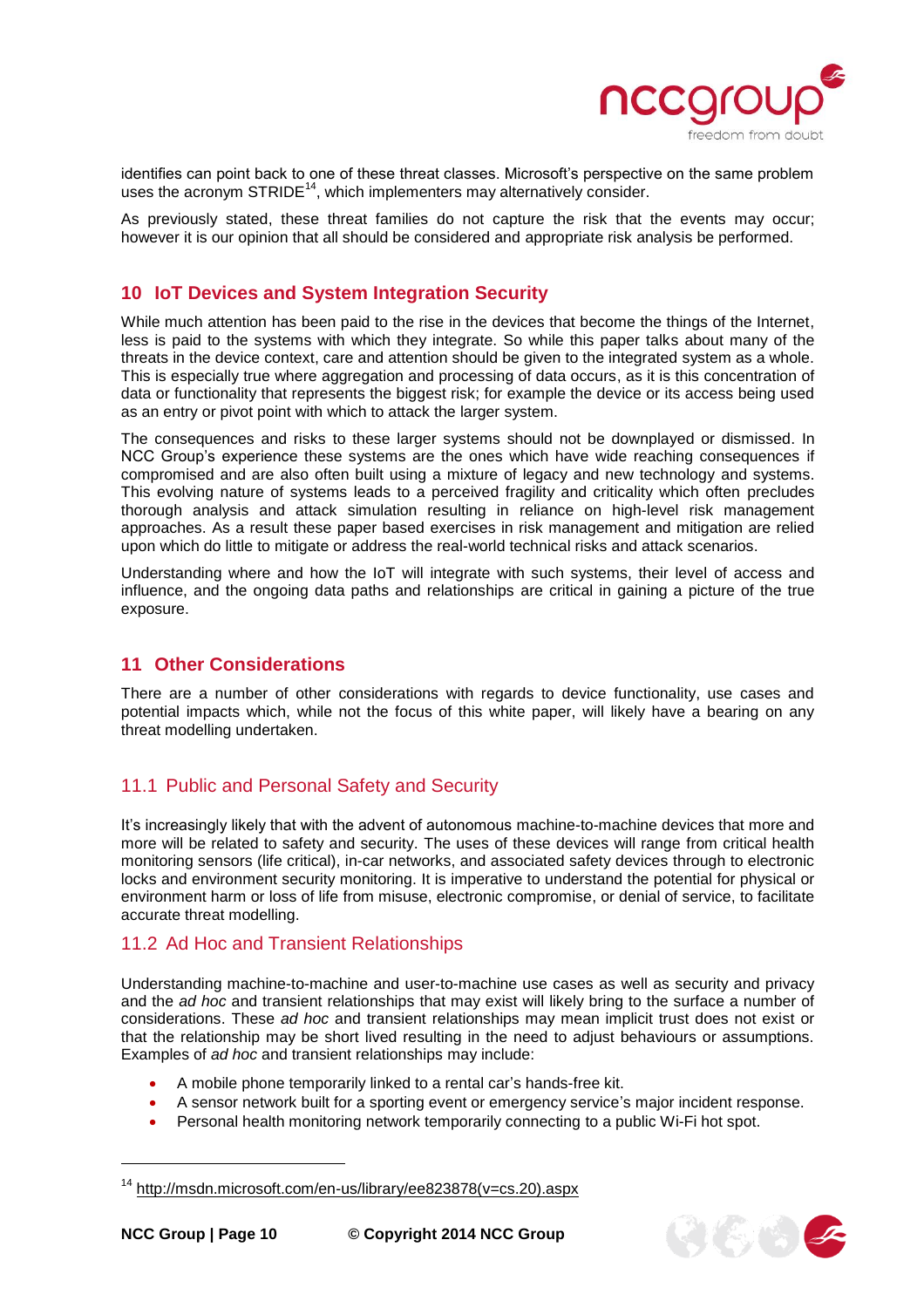

- NFC tag making contact with an NFC reader in a public environment.
- ZigBee *ad hoc* networking used to construct a gym network of health monitoring devices.

These scenarios would all require subtle changes in approach to ensure security and privacy is proportionate to the use case and in line with user expectations.

### <span id="page-10-0"></span>11.3 Underlying Transport Infrastructure Security and Resiliency

It's also important to understand the assumptions you will be making around the underlying transport infrastructure security and resiliency. If your product will have a lifespan of many years, either intentionally or not, assumptions made today can potentially cause significant problems in the future. A case in point is with UDP services on network devices that provide a degree of amplification; that is to say they respond with more data than they are supplied with when communicated with over UDP. The problem arises in this case because UDP is connectionless and thus the source address can be spoofed. Amplification, combined with this ability to spoof the source address from which requests are made, provides a threat actor with a powerful denial of service capability. Thus any device which implements such a service potentially contributes to the instability of the Internet. Another example would be where assumptions are made that transport security will be guaranteed forever or at least the lifetime of the product. As we have seen with GSM, WEP and a number of other wireless protocols this assumption would have been proven incorrect.

# <span id="page-10-1"></span>11.4 Internet Environment Footprint and Impact

When designing a device and its supporting services, it is important as the vendor that you understand what the footprint and the potential impact on the Internet will be if successful, widely deployed, or heavily used. Understanding how the device and service will behave in bandwidthconstrained or higher-latency environments and the potential impact if it malfunctions are all activities designed to ensure that your device or service does not negatively impact the wider Internet.

#### <span id="page-10-2"></span>11.5 Intellectual Property Protection

Devices may be built with highly-valuable intellectual property that the vendor wishes to protect, or alternatively may contain and process intellectual property that the rights owner want protected. There are two important things to consider here. The first is that it is near impossible to fully protect intellectual property when the device is in the physical possession of a threat actor. Most defensive strategies involve slowing down or otherwise degrading a capability from a break-once-useeverywhere to break-once-use-once. Secondly, effective technical defences for intellectual property protection will rely on solid security foundations, much of which are outlined in this paper.

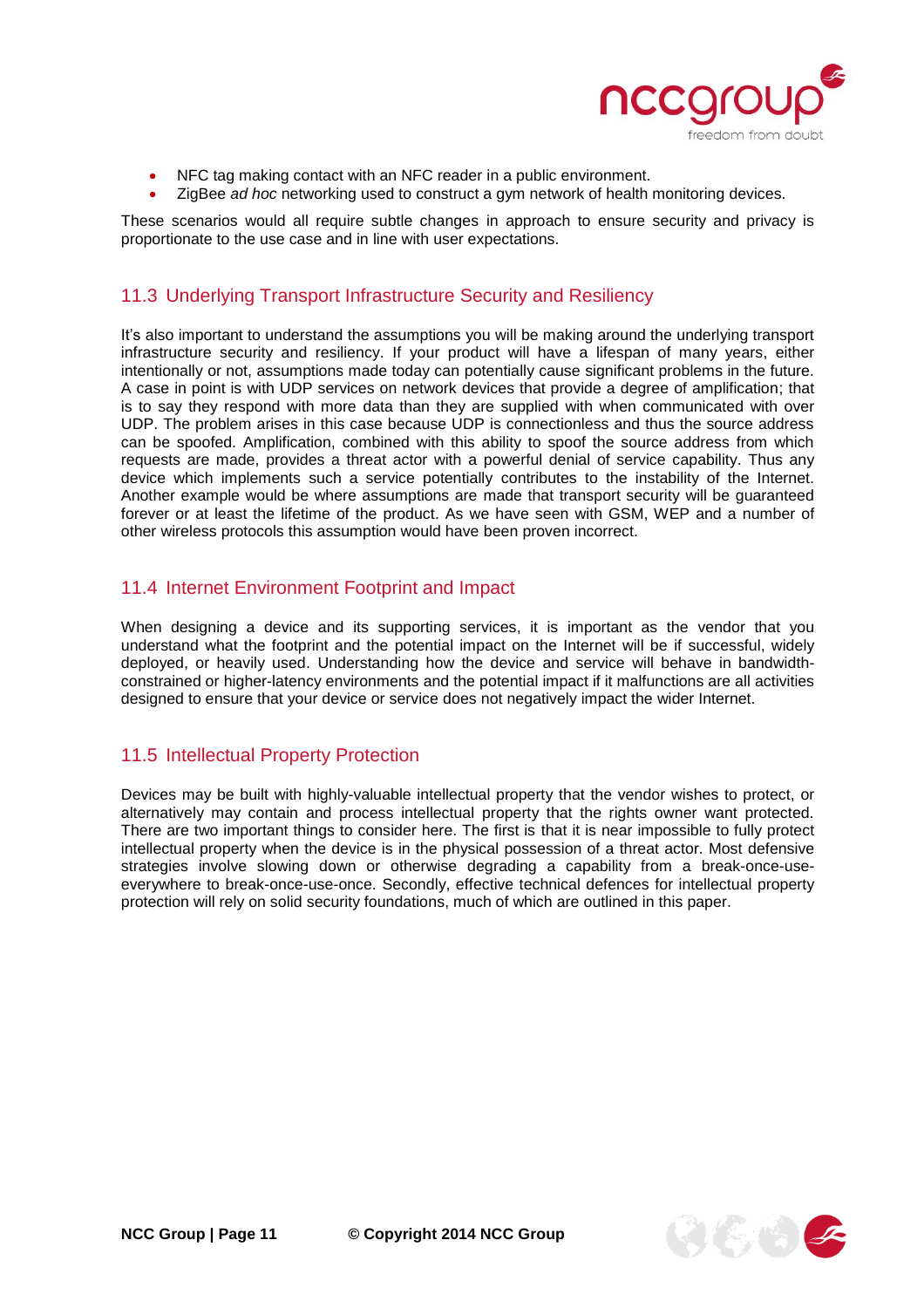

# <span id="page-11-0"></span>**12 Practical Threat Modelling and Risk Assessments for Internet of Things Product Development**

In order to perform a practical risk assessment, and thus understand where investment should be made, it is important to take a number of distinct areas into consideration.

#### <span id="page-11-1"></span>12.1 Risk Areas

Risk areas can be thought of as those elements of a device or system that influence the level of risk.

| <b>Risk Area</b>                 | <b>Questions to Answer</b>                                                                                                                                                                                                       | <b>Example</b>                                                                                                                                                                                                                    |
|----------------------------------|----------------------------------------------------------------------------------------------------------------------------------------------------------------------------------------------------------------------------------|-----------------------------------------------------------------------------------------------------------------------------------------------------------------------------------------------------------------------------------|
| Accessibility                    | How accessible is the device in terms<br>οf<br>functionality<br>network<br>and<br>connectivity?                                                                                                                                  | An RFID tag will have a low degree<br>of accessibility, requiring very close<br>proximity to the tag.                                                                                                                             |
|                                  | How accessible is the device from the<br>network?<br>How accessible is the device in terms                                                                                                                                       | A road traffic speed monitor sensor<br>will have a low degree of accessibility<br>due to a sole pressure plate input                                                                                                              |
|                                  | of end-user interaction?                                                                                                                                                                                                         | and a single outbound network<br>connection to stream the data.                                                                                                                                                                   |
|                                  |                                                                                                                                                                                                                                  | A SmartMeter would have a high<br>degree of accessibility in terms of<br>both user-accessible features and<br>range of network services<br>and<br>functions.                                                                      |
| Integrity                        | How integral do the device, the data<br>the device holds and processes, and<br>any network traffic need to be?<br>What are the implications on wider<br>decision-making systems if varying<br>amounts of corrupt or deliberately | A non-life-critical sensor used to<br>perform<br>high-resolution<br>statistics<br>collection will be likely to have a low<br>integrity requirement due to the<br>number of measurement points.<br>A smart meter which is used for |
|                                  | malformed data were supplied?                                                                                                                                                                                                    | monitoring,<br>billing,<br>and<br>remote<br>control will have<br>high<br>integrity<br>requirements due to the ramifications<br>if network traffic is manipulated                                                                  |
| Identity and non-<br>repudiation | To what degree do identity and non-<br>repudiation need to exist within the<br>system?                                                                                                                                           | A temperature monitor in a home will<br>likely carry a low requirement of<br>identity and non-repudiation.                                                                                                                        |
|                                  | What are the implications if traffic or<br>data can be spoofed on behalf of<br>another device?                                                                                                                                   | A car tyre monitor which will trigger<br>limp mode in a vehicle will have a<br>requirement for a medium degree of<br>identity and non-repudiation.                                                                                |
|                                  |                                                                                                                                                                                                                                  | A payment RFID tag will have a<br>requirement for a high degree of<br>identity and non-repudiation.                                                                                                                               |

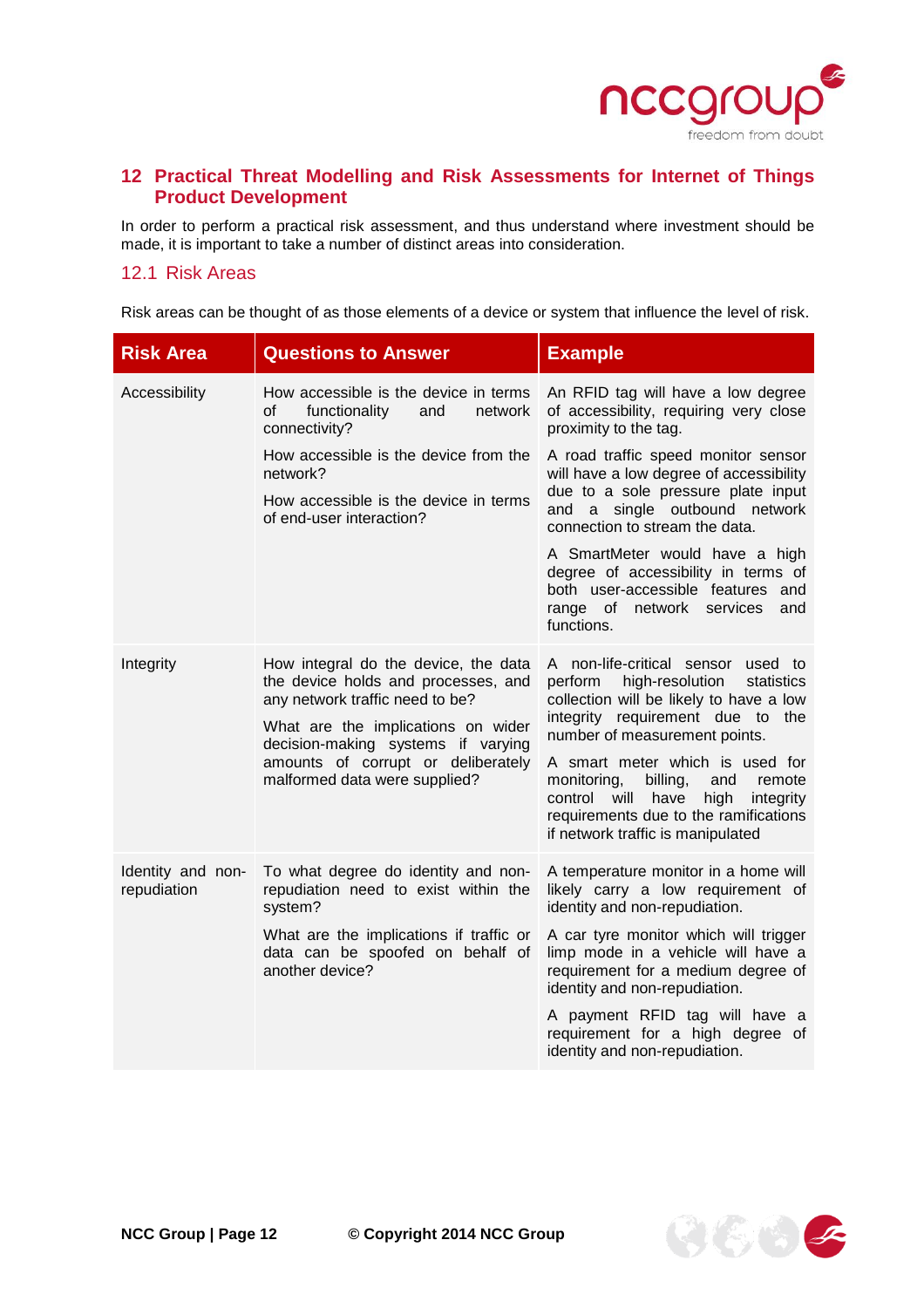

| <b>Risk Area</b> | <b>Questions to Answer</b>                                                                                                                                                                                                | <b>Example</b>                                                                                                                                                                                                                                                                                                                                                              |
|------------------|---------------------------------------------------------------------------------------------------------------------------------------------------------------------------------------------------------------------------|-----------------------------------------------------------------------------------------------------------------------------------------------------------------------------------------------------------------------------------------------------------------------------------------------------------------------------------------------------------------------------|
| Confidentiality  | How confidential is the data that the<br>device stores, transmits, or receives?<br>What is the privacy implication from a<br>single instance or aggregation if the<br>data produced is compromised?                       | home-based<br>sprinkler<br>system<br>A<br>confidentiality<br>would<br>have<br>low<br>requirements.<br>An in-car map system which co-<br>ordinates with the user's diary, live<br>traffic patterns, and historic routes<br>driven<br>would<br>have<br>high<br>a<br>confidentiality requirement.                                                                              |
| Availability     | How critical is it that the device be<br>available and functioning?<br>What are the implications from a<br>single instance becoming unavailable?<br>Do those implications change for<br>multiple instances?               | A roadside pollution sensor would be<br>likely to have a low availability<br>requirement.<br>A critical care health monitor would<br>have a high availability requirement.                                                                                                                                                                                                  |
| Environment      | How secure is the environment in<br>which the device will be operating?<br>What are the implications on the<br>security of the instances or wider<br>should<br>system<br>one<br>be<br>comprehensively reverse-engineered? | A personnel movement tracker within<br>an office building to aid smart power<br>and environmental control would be<br>operating in a secure environment.<br>A metro transport RFID tag that is<br>responsible for payment and issued<br>to the general public<br>would be<br>operating<br>in.<br>insecure<br>an<br>environment.                                             |
| Safety           | Is there a risk that humans or animals<br>could be harmed through electronic<br>control?                                                                                                                                  | A car with a CAN bus network that is<br>connected to the<br>airbags and<br>telematics systems which in turn is<br>connected to the Internet could put<br>lives at risk. Should the telematics<br>system be compromised via the<br>Internet then the airbags could be<br>remotely deployed injuring the driver<br>and putting the passengers or other<br>road users at risk. |

After the risk areas have been identified and relevant questions answered, they will act as a backbone to a number of security decisions, modelling exercises, and analyses.

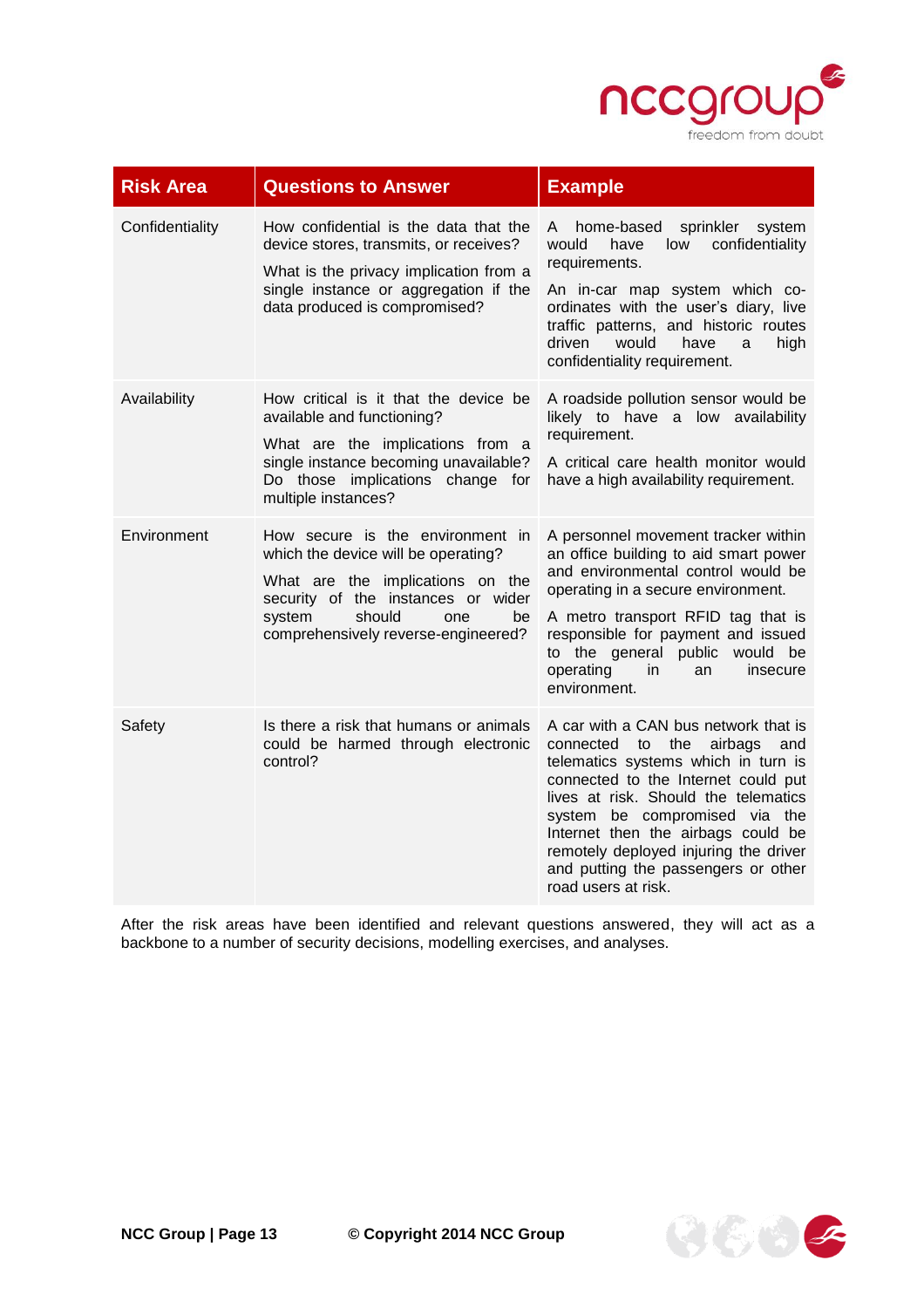

# <span id="page-13-0"></span>12.2 Threat Actors

Before performing the risk analysis, another important factor to consider is the threat actors, their motivations and capabilities. While this is ever-changing, it is important to acknowledge the nature of the likely threat actors, as there will be a significant amount of time, effort, and money required to defend against them.

| <b>Threat</b><br><b>Actor</b> | <b>Motivations</b>                                                                                                                                                                        | <b>High-Level Capabilities</b>                                                                                                                                                                                                                              | <b>Cost</b><br><b>of</b><br><b>Defence</b> |
|-------------------------------|-------------------------------------------------------------------------------------------------------------------------------------------------------------------------------------------|-------------------------------------------------------------------------------------------------------------------------------------------------------------------------------------------------------------------------------------------------------------|--------------------------------------------|
| High school<br>student        | Intellectual challenge and<br>mischief                                                                                                                                                    | budgets,<br>Internet<br>Large<br>time<br>programming,<br>software<br>sources,<br>reverse engineering, basic hardware<br>reverse engineering, very limited<br>budgets and peer support.                                                                      | Low                                        |
| Curious<br>consumer           | General interest                                                                                                                                                                          | Internet<br>programming,<br>sources,<br>software reverse engineering, basic<br>hardware reverse engineering, very<br>limited budgets and peer support.                                                                                                      | Low                                        |
| University<br>student         | Intellectual<br>challenge,<br>studies,<br>and<br>peer<br>recognition                                                                                                                      | Large<br>time<br>budgets,<br>Internet<br>software<br>sources,<br>programming,<br>engineering,<br>advanced<br>reverse<br>hardware reverse engineering, high-<br>performance<br>computing,<br>limited<br>budgets and peer support.                            | Low                                        |
| PhD<br>researcher             | Intellectual<br>challenge,<br>studies, peer recognition,<br>industry recognition, media<br>coverage, and commercial<br>funding providing directed<br>goals                                | Internet<br>programming,<br>sources,<br>software<br>engineering,<br>reverse<br>advanced<br>hardware<br>reverse<br>engineering,<br>high-performance<br>variable<br>computing,<br>budgets,<br>experience, and peer support.                                   | Moderate                                   |
| Commercial<br>researcher      | Intellectual challenge, peer<br>industry<br>recognition,<br>recognition,<br>media<br>coverage, and commercial<br>goals based on commercial<br>client<br>government<br>or<br>requirements. | Internet<br>programming,<br>sources,<br>software<br>engineering,<br>reverse<br>advanced<br>hardware<br>reverse<br>engineering,<br>high-performance<br>computing,<br>experience,<br>variable<br>budgets and peer support.                                    | Moderate                                   |
| Political<br>activist         | Investigation,<br>research,<br>and propaganda / influence                                                                                                                                 | Internet<br>programming,<br>sources,<br>software<br>engineering,<br>reverse<br>advanced<br>hardware<br>reverse<br>engineering,<br>high-performance<br>computing,<br>experience,<br>variable<br>budgets,<br>peer<br>support,<br>and<br>sympathetic insiders. | Moderate                                   |

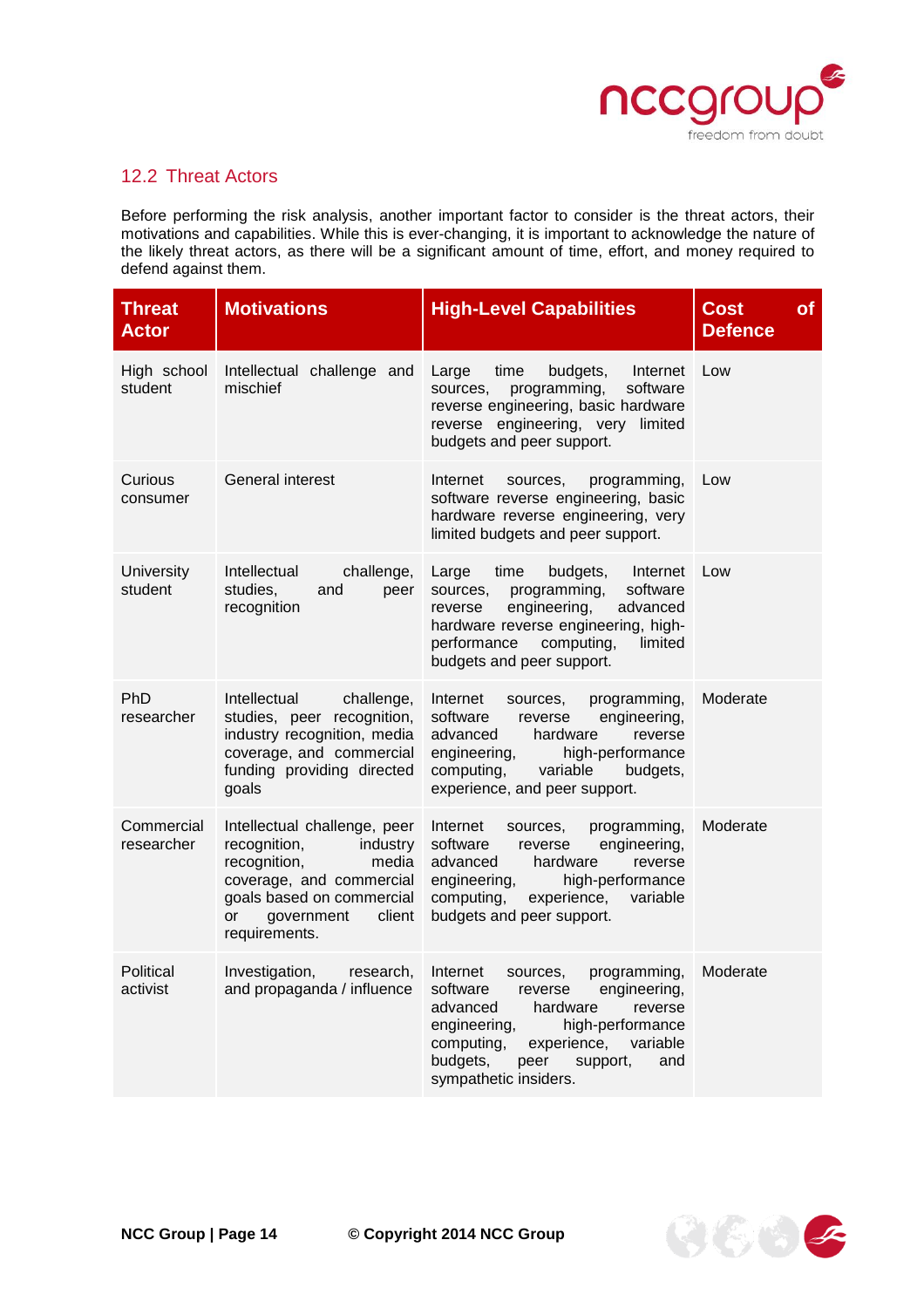

| <b>Threat</b><br><b>Actor</b> | <b>Motivations</b>                                                                                                               | <b>High-Level Capabilities</b>                                                                                                                                                                                                                                                                                                                                               | <b>Cost</b><br><b>of</b><br><b>Defence</b> |
|-------------------------------|----------------------------------------------------------------------------------------------------------------------------------|------------------------------------------------------------------------------------------------------------------------------------------------------------------------------------------------------------------------------------------------------------------------------------------------------------------------------------------------------------------------------|--------------------------------------------|
| Organised<br>criminal         | Intelligence<br>and<br>monetisation                                                                                              | Internet<br>programming,<br>sources,<br>software<br>engineering,<br>reverse<br>advanced<br>hardware<br>reverse<br>high-performance<br>engineering,<br>computing, experience, significant<br>budgets, peer support, organisation,<br>ability to plant individuals within<br>organisations allowing access to<br>internal information, and enhanced<br>technical capabilities. | Moderate to<br>high                        |
| Low-grade<br>terrorism        | Criminal<br>enterprises,<br>intelligence,<br>counter<br>influence,<br>propaganda<br>$\sqrt{2}$<br>disruption, and fear           | Internet<br>programming,<br>sources,<br>software<br>engineering,<br>reverse<br>hardware reverse engineering, high-<br>performance computing, experience,<br>significant budgets, and peer and<br>sympathiser support.                                                                                                                                                        | Moderate to<br>high                        |
| High-grade<br>terrorism       |                                                                                                                                  | Internet<br>programming,<br>sources,<br>software<br>engineering,<br>reverse<br>advanced<br>hardware<br>reverse<br>high-performance<br>engineering,<br>computing, experience, significant<br>budgets, peer support, organisation,<br>ability to plant individuals within<br>organisations allowing access to<br>internal information and enhanced<br>technical capabilities.  | High                                       |
| Commercial<br>competitor      | Intellectual<br>property<br>and<br>competitive analysis                                                                          | Internet<br>programming,<br>sources,<br>software<br>engineering,<br>reverse<br>advanced<br>hardware<br>reverse<br>engineering,<br>high-performance<br>experience, significant<br>computing,<br>budgets, peer support, organisation<br>and enhanced technical capabilities.                                                                                                   | High                                       |
| Low-grade<br>nation state     | Intelligence,<br>counter-<br>intelligence, propaganda /<br>influence,<br>military<br>capability,<br>economic<br>and<br>advantage | Internet<br>programming,<br>sources,<br>software<br>engineering,<br>reverse<br>hardware reverse engineering, high-<br>performance computing, experience,<br>significant budgets, and peer and<br>sympathiser support.                                                                                                                                                        | High                                       |

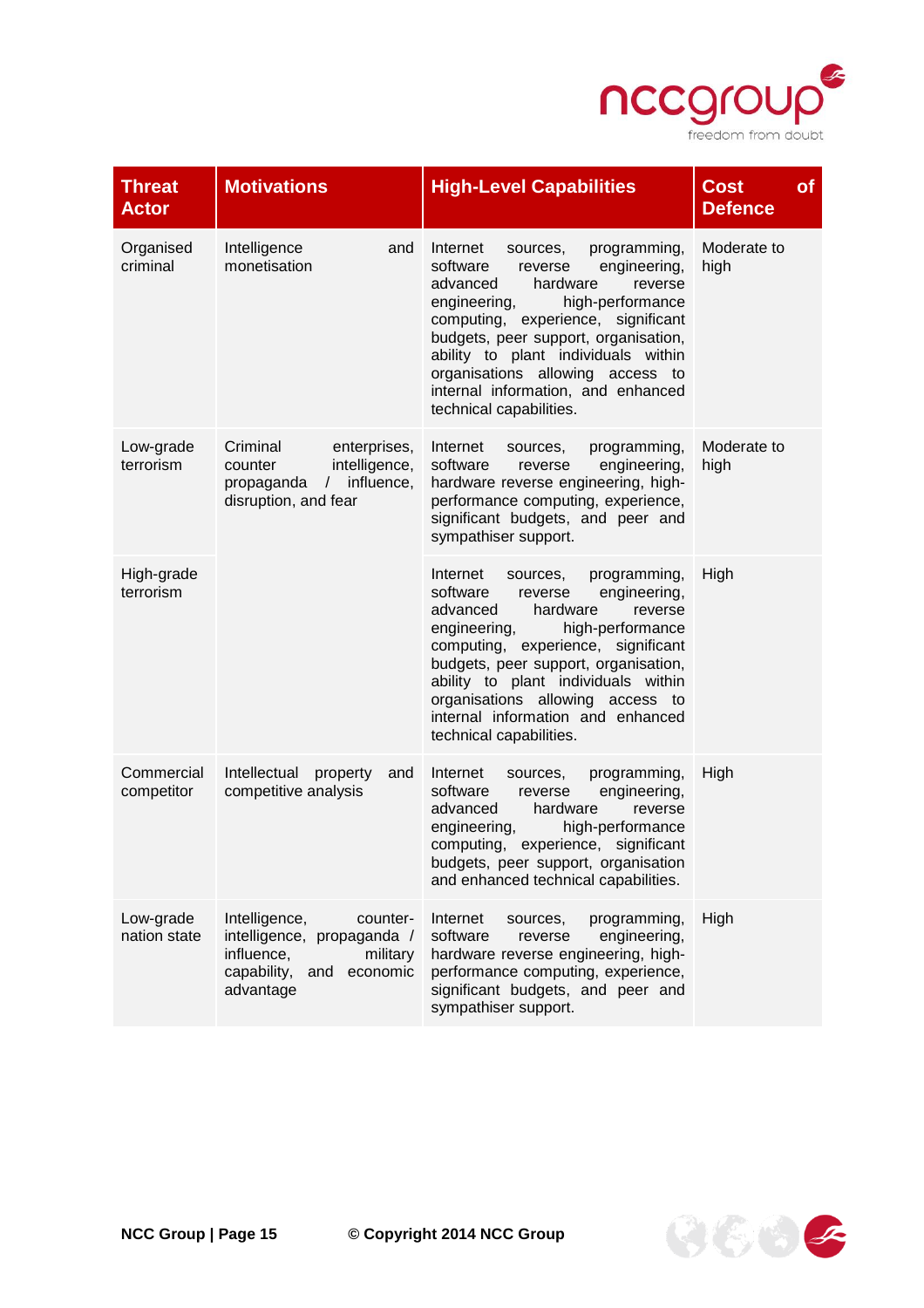

| <b>Threat</b><br><b>Actor</b> | <b>Motivations</b> | <b>High-Level Capabilities</b>                                                                                                                                                                                                                                                                                                                                                                                                                                            | <b>Cost</b><br><b>Defence</b> |  |
|-------------------------------|--------------------|---------------------------------------------------------------------------------------------------------------------------------------------------------------------------------------------------------------------------------------------------------------------------------------------------------------------------------------------------------------------------------------------------------------------------------------------------------------------------|-------------------------------|--|
| High-grade<br>nation state    |                    | Internet<br>programming,<br>sources,<br>software reverse engineering,<br>advanced hardware<br>reverse<br>high-performance<br>engineering,<br>computing, experience, significant<br>budgets, peer support, organisation,<br>ability to plant individuals within<br>organisations allowing access to<br>internal information, ability<br>to<br>influence supply chain, and highly<br>advanced technical capabilities,<br>including development of new attack<br>techniques. | Very high                     |  |

# <span id="page-15-0"></span>12.3 Attack Trees and Asset-Centric High-Level Threat Models

Another two important points to consider during the early phases of product development are attack trees and asset-centric high-level threat models. While impossible to create entirely early on, they will evolve over time as more becomes known and decisions are made. Starting to construct these attack trees earlier rather than later can help inform decisions and stimulate debate whilst showing possible attacks and how they could occur.

# <span id="page-15-1"></span>12.4 Practical First-Pass Risk Analysis

Traditional risk analysis uses a variety of different models, factoring in a number of different elements such as impact and likelihood. In order to determine the risk, there may also be secondary inputs such as the value of the asset and the nature of the vulnerability (if known).

In our experience, however, these exercises rarely represent the real-world risk, due to lack of understanding of both the impact and the likelihood by those conducting the exercises. Instead we would suggest that a practical risk analysis for a new IoT product should consider:

- Threat actors the vendor wishes to reasonably protect against.
- Risk area considerations.
- Threat landscape elements which apply.
- Attack tree and asset-centric high-level threat models.

All of these areas will then influence the requirements, design and architecture, implementation, testing, and sustainment phases of the project. Our experience shows that a simple risk equation/model approach at the very start of a project is not suitable for complex devices and systems. Instead, a number of discrete discussions need to happen with various stake holders. Once the common security aims, risk areas, and threat actors against which defence is necessary have been agreed, further detailed risk analysis and threat modelling can occur in the later phases.

#### <span id="page-15-2"></span>**13 Product Lifecycle Phases/Sprints and Cyber-Security**

In the following section we outline for implementers the types of cyber-security-supporting decisions and activities that it is recommended should occur during the different product lifecycle phases. The purpose of this is to provide practical advice and guidance to help ensure cyber-security is both presented and considered throughout the development of the product, while also providing technical considerations for implementers.



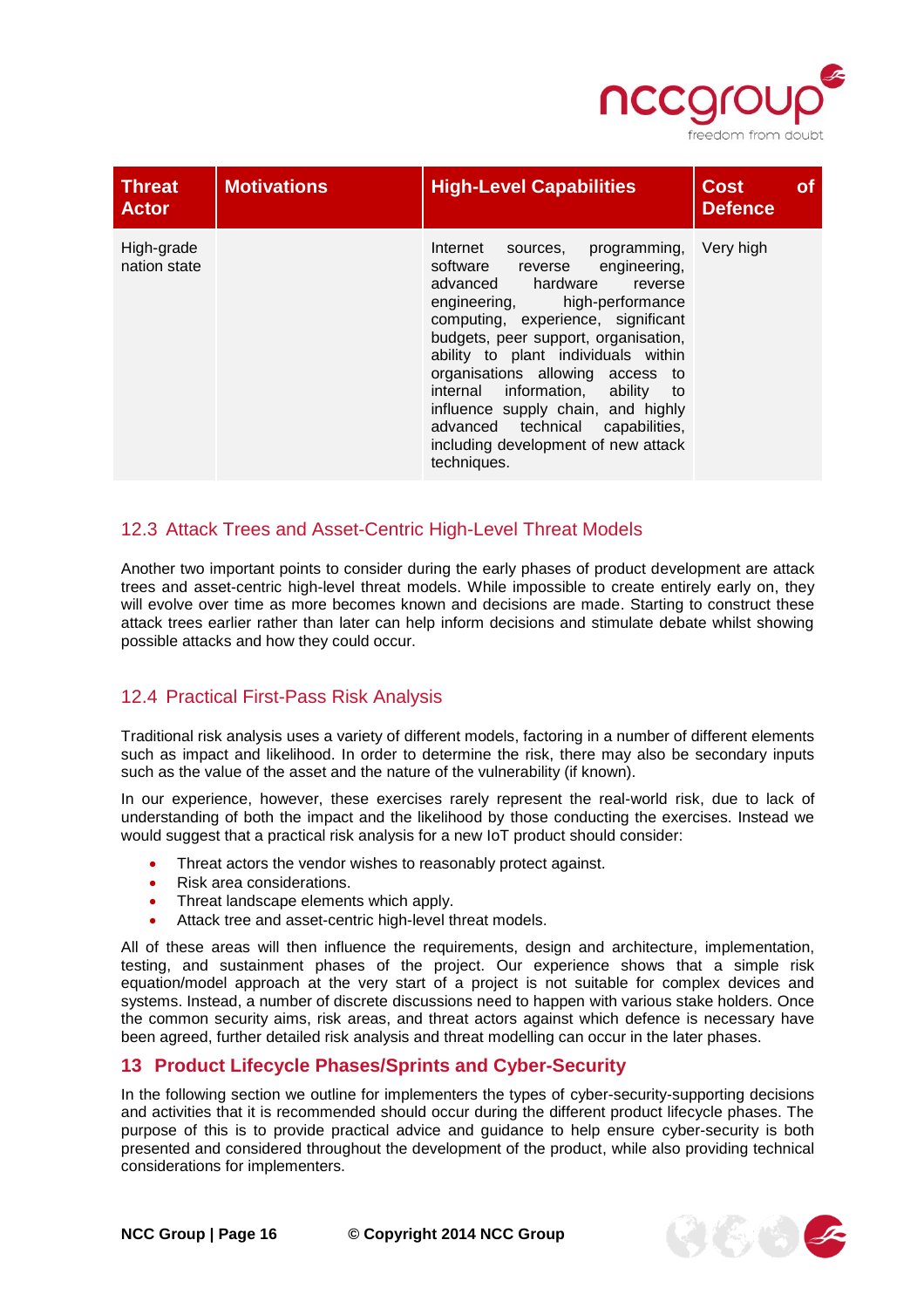



# <span id="page-16-0"></span>13.1 Phase 1: Concept Design, Market Analysis, Competitive Analysis, and

#### Research

During the initial phase of product development there may be some amount of concept design, market analysis, competitive analysis, and supporting research. During this phase the role of a security-aware individual is normally light touch, providing consultancy, analysis and advice around the high-level concepts, components, and technology security capabilities. Security advice may also be taken regarding competitor capabilities and the expected direction of market, regulatory, and legislative forces with regards to cyber-security.

Even at this early stage this insight can be invaluable, as it will provide very high-level inputs that will help determine if the proposed concepts are viable and what the considerations should be during the requirements phase.

#### <span id="page-16-1"></span>13.1.1 Cyber-Security Related Actions and Activities

- Provide pertinent market, regulatory and legislative cyber-security insight and research.
- Assess competitor cyber-security capability and market differentiators.

#### <span id="page-16-2"></span>13.2 Phase 2: Requirements and Stories

The requirements phase for an IoT or other embedded product will typically involve security in two ways. Firstly, usability, physical form factor, power consumption, and other technological requirements are likely to place constraints on the ability to secure the platform. Secondly, individuals with a security mandate should be part of the team participating in the formulation of the technical and market requirements. It is important that those with security responsibilities examine all requirements to help highlight those that are diametrically opposed to the security and privacy goals of the product or carry with them a degree of risk or exposure.

It is during this phase that a number of key decisions will be made with regards to the trade-off of usability, deployability, manageability, compatibility, and security. These trade-offs are to be expected, but the risks should be formally documented and reasons given for their acceptance.

For example, in the case of an IoT device the type of RFID tag required or wireless protocol such as Bluetooth LE may be known to be vulnerable or otherwise have a weak security posture; however, due to compatibility or cost considerations, this is a known and accepted risk.

#### <span id="page-16-3"></span>13.2.1 Cyber-Security Related Actions and Activities

Participate in requirements discussions to provide a balanced cyber-security perspective.

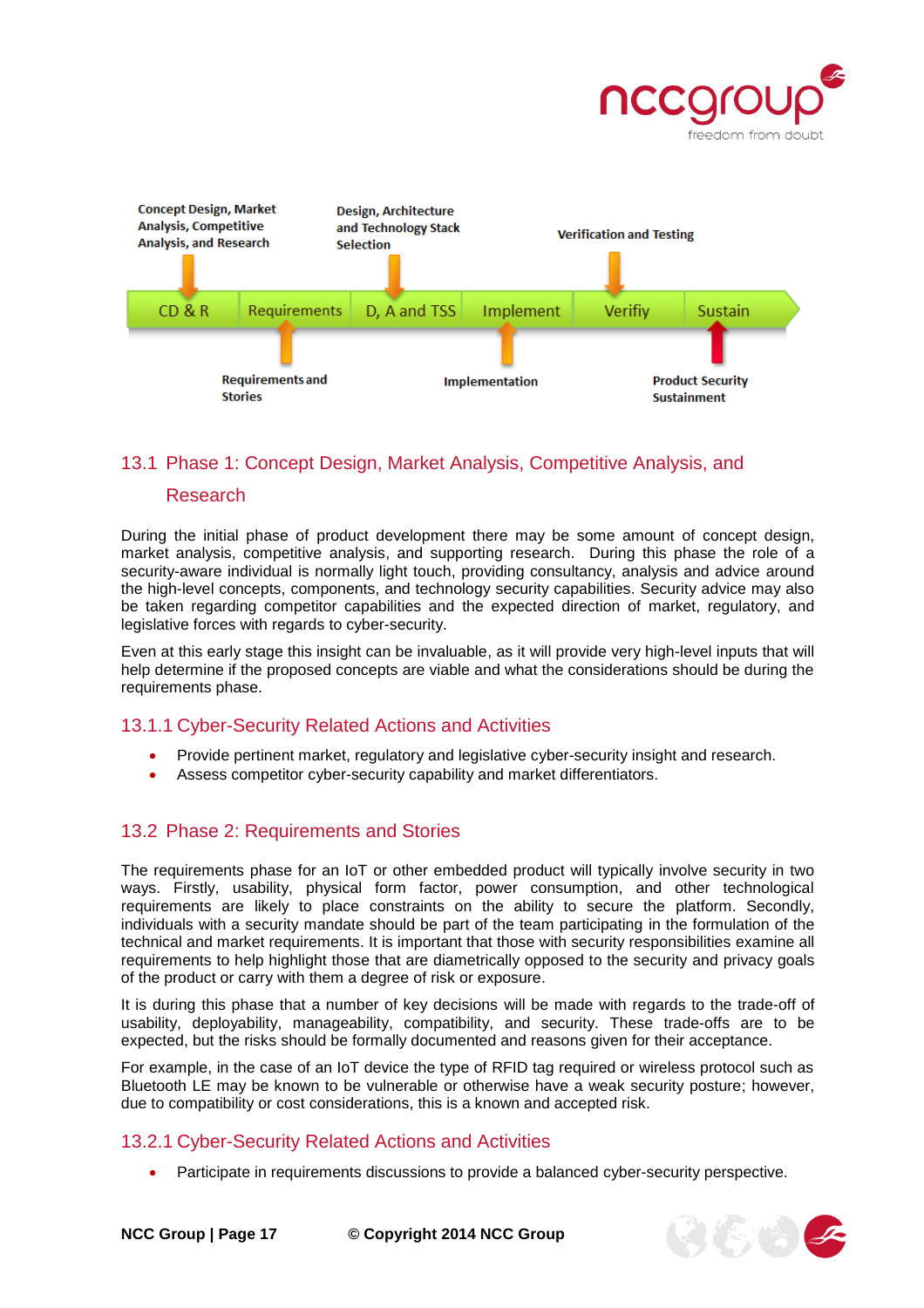

- Provide high-level market and technical cyber-security requirements and stories.
- Review other requirements to identify potential security risks and exposures, understanding they may be acknowledged and accepted and the risk born due to overriding factors.

#### <span id="page-17-0"></span>**14 Phase 3: Design, Architecture and Technology Stack Selection**

#### <span id="page-17-1"></span>14.1.1 Hardware

When translating the requirements and stories into design, architecture, and technology stack selection activities for hardware, the considerations listed below are recommended to be taken into account proportionate to the risk. As previously stated, such consideration should be proportionate, as most will add cost due to development and bill of materials, form-factor restrictions, and, if the device is battery-powered, potential impact on longevity or increased battery requirements.

It is important to keep in mind that with hardware any attempt at security via obscurity or masking certain interfaces will almost be guaranteed to be discovered if the device is targeted in any meaningful manner.

| <b>Hardware Component</b>          | <b>Consideration</b>                 | <b>Reasoning</b>                                                                                                                                                                                                                                                                                                                   |
|------------------------------------|--------------------------------------|------------------------------------------------------------------------------------------------------------------------------------------------------------------------------------------------------------------------------------------------------------------------------------------------------------------------------------|
| <b>Boot ROM</b>                    | Trusted or verified boot             | For devices that<br>do<br>require a trusted<br>or<br>verified<br>boot<br>it it<br>is<br>important that the trust<br>anchor be as low as<br>possible.<br>In some<br>processors this boot<br>ROM will be inside the<br>CPU itself while others<br>may rely on an external<br>boot ROM.                                               |
| CPU/DSP/Microcontroller/SoC/RF SoC | Hardware-accelerated<br>cryptography | For devices requiring<br>heavy<br>use<br>0f<br>cryptography, hardware<br>implementations<br>can<br>improve performance<br>and extend battery life.<br>However, it is important<br>understand which<br>to to<br>ciphers are supported<br>and if they provide a<br>reasonable lifetime for<br>the expected length of<br>the product. |

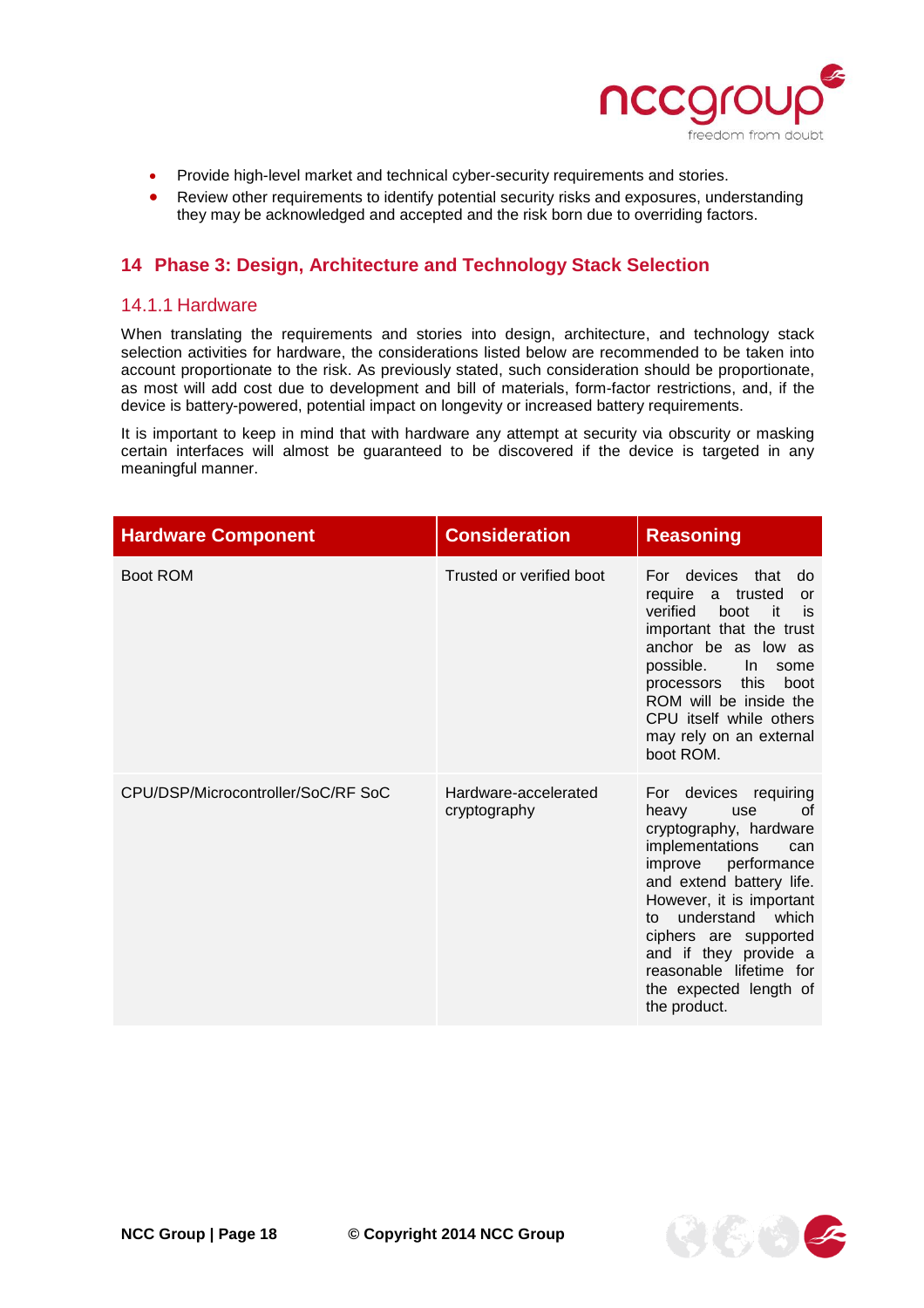

| <b>Hardware Component</b> | <b>Consideration</b>                  | <b>Reasoning</b>                                                                                                                                                                                                                                                                                                                                        |
|---------------------------|---------------------------------------|---------------------------------------------------------------------------------------------------------------------------------------------------------------------------------------------------------------------------------------------------------------------------------------------------------------------------------------------------------|
|                           | Hardware PRNG and<br>entropy          | Most devices will use<br>random<br>numbers<br>lf<br>extensively.<br>these<br>need to be strong, then<br>available entropy<br>the<br>software-only<br>from<br>can<br>be<br>low<br>sources<br>upon first startup. It is<br>important to understand<br>what, if any, hardware<br><b>PRNG</b><br>or<br>entropy<br>sources are present and<br>their quality. |
|                           | Trusted or verified boot              | devices<br>that<br>For<br>do<br>require<br>a trusted<br>or<br>verified<br>boot<br>it<br>is<br>important that the trust<br>anchor be as low as<br>possible. In the case of<br>some processors this<br>will be inside the CPU<br>itself while others may<br>rely on an external boot<br>ROM.                                                              |
|                           | Privilege levels, rings or<br>domains | Ability<br>to<br>separate<br>kernel and userland with<br>virtual<br>memory<br>addressing and similar<br>within<br>userland.<br><b>Not</b><br>common<br>on<br>microcontrollers<br>but<br>essential for defence in<br>depth.                                                                                                                              |
|                           | <b>Exploit mitigations</b>            | Features<br>such<br>as<br>overflow<br>flags,<br>non-<br>executable<br>memory,<br>and similar are required<br>enable<br>software<br>to<br>mitigations.                                                                                                                                                                                                   |

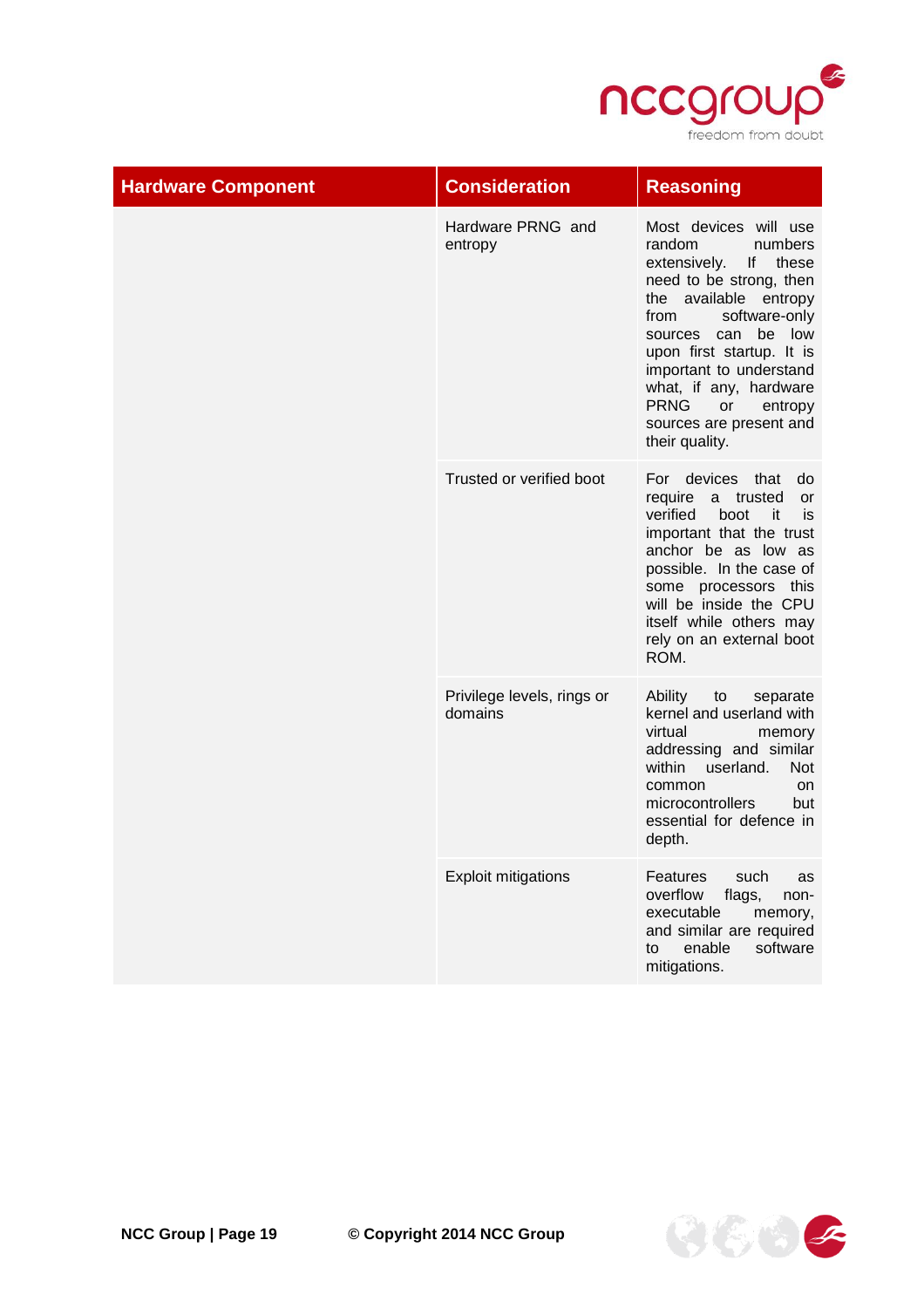

| <b>Hardware Component</b>           | <b>Consideration</b>                            | <b>Reasoning</b>                                                                                                                                                                                                                                                                                                                                                                     |
|-------------------------------------|-------------------------------------------------|--------------------------------------------------------------------------------------------------------------------------------------------------------------------------------------------------------------------------------------------------------------------------------------------------------------------------------------------------------------------------------------|
|                                     | PIN out placement                               | For chips with security<br>features or functionality<br>that may impact security<br>important<br>it<br>is<br>to<br>understand where these<br>are located on the chip's<br>pin out. It is generally<br>advisable not to use<br>chips<br>where<br>these<br>the<br>features<br>are<br>on<br>outer two rows in high-<br>security environments<br>due to risk of fly wires<br>being used. |
|                                     | Efuses and similar                              | similar<br>Efuses<br>and<br>features<br>provide<br>can<br>vendors with the ability<br>disable<br>certain<br>to<br>hardware features, burn<br>in identities, or use non-<br>reversible sources<br>οf<br>configuration data for<br>software. Understanding<br>these properties of the<br>processors being used<br>is imperative.                                                       |
|                                     | <b>Trusted execution</b><br>environment         | For<br>high-security<br>applications it may be<br>desirable to have a<br>trusted execution                                                                                                                                                                                                                                                                                           |
| Memory controller e.g. MMU or ioMMU | <b>Trusted execution</b><br>environment support | Where<br>trusted<br>a<br>execution environment<br>will be used it is<br>mandatory<br>in<br>most<br>cases that the memory<br>controller also supports<br>it.                                                                                                                                                                                                                          |
|                                     | DMA/IO control                                  | will<br>Where<br>DMA<br>be<br>used it is important from<br>a security perspective to<br>be able to restrict which<br>regions are addressable<br>from certain peripherals.<br>This is to ensure that<br>sensitive<br>memory<br>read<br>cannot<br>be<br>or<br>written unless required.                                                                                                 |

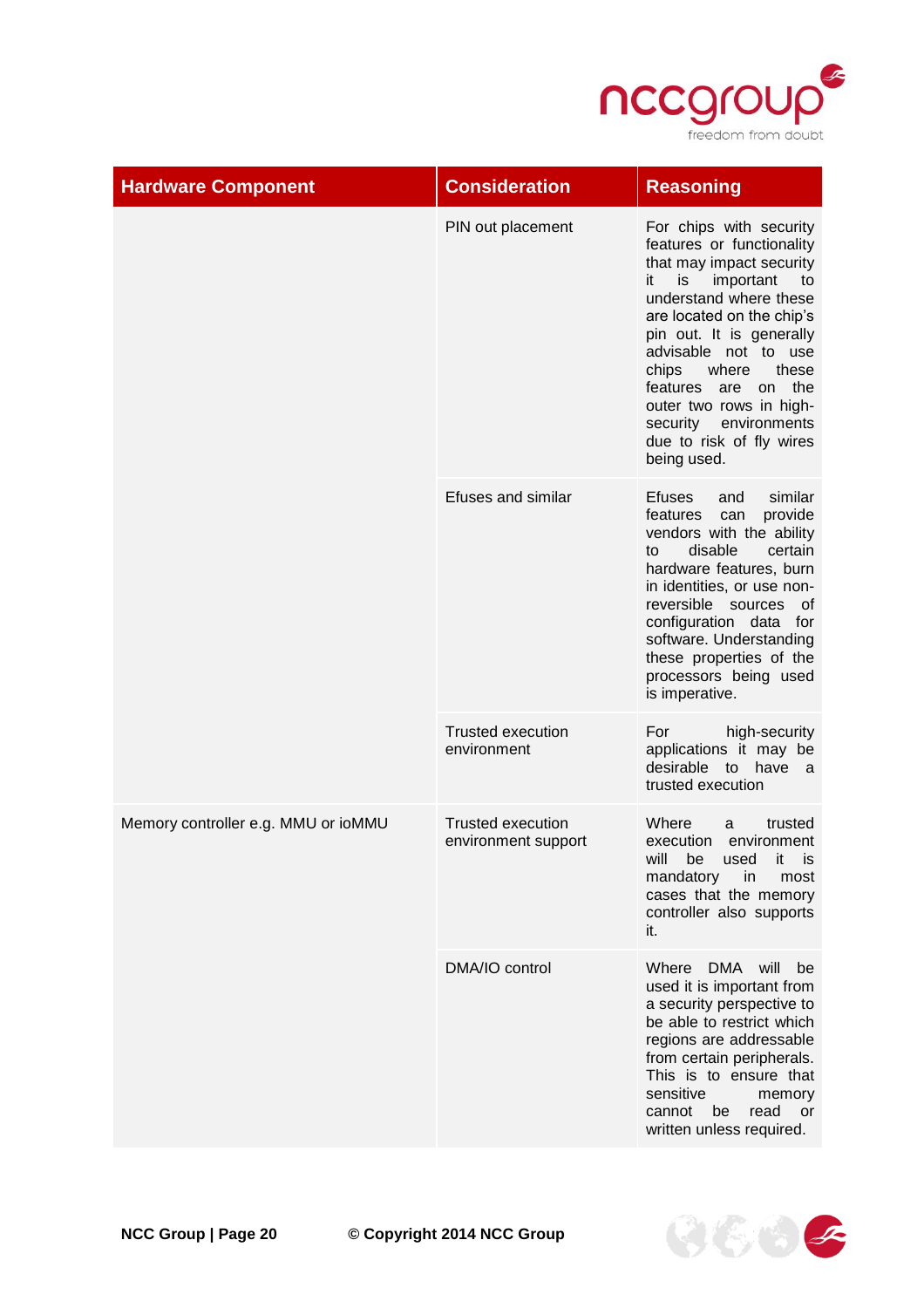

| <b>Hardware Component</b> | <b>Consideration</b>                       | <b>Reasoning</b>                                                                                                                                                                                                                                            |
|---------------------------|--------------------------------------------|-------------------------------------------------------------------------------------------------------------------------------------------------------------------------------------------------------------------------------------------------------------|
| Circuit design            | Via exposure                               | Vias provide an attack<br>service to the circuit<br>board. As a result, their<br>should<br>exposure<br>be<br>considered and possible<br>attacks<br>mitigated.<br>Where possible, blind<br>and buried vias should<br>be used.                                |
|                           | <b>Bus lines</b>                           | All bus lines should be<br>considered to determine<br>what data they will<br>expose and potentially<br>allow to be read or<br>modified.<br><b>Those</b><br>highly<br>deemed of a<br>security-impacting<br>nature should normally<br>be buried.              |
| Interfaces                | JTAG interface security                    | JTAG provides low-level<br>access to components<br>and can often be used<br>subvert<br>various<br>to<br>security features. This<br>exposure needs to be<br>understood and where<br>appropriate mitigated.                                                   |
|                           | I2C/SPI bus monitoring<br>and manipulation | I2C/SPI buses are often<br>used for inter-peripheral<br>Often<br>communication.<br>they are easy to sniff<br>interact<br>with,<br>and<br>resulting in a range or<br>impacts. This exposure<br>needs to be understood<br>and where appropriate<br>mitigated. |
|                           | Serial interface security                  | interfaces<br>Serial<br>are<br>often used to provide<br>some form of console<br>access for debugging,<br>development,<br>and<br>support.<br>They also<br>provide<br>a<br>common<br>attack vector and thus<br>need to be considered<br>carefully.            |

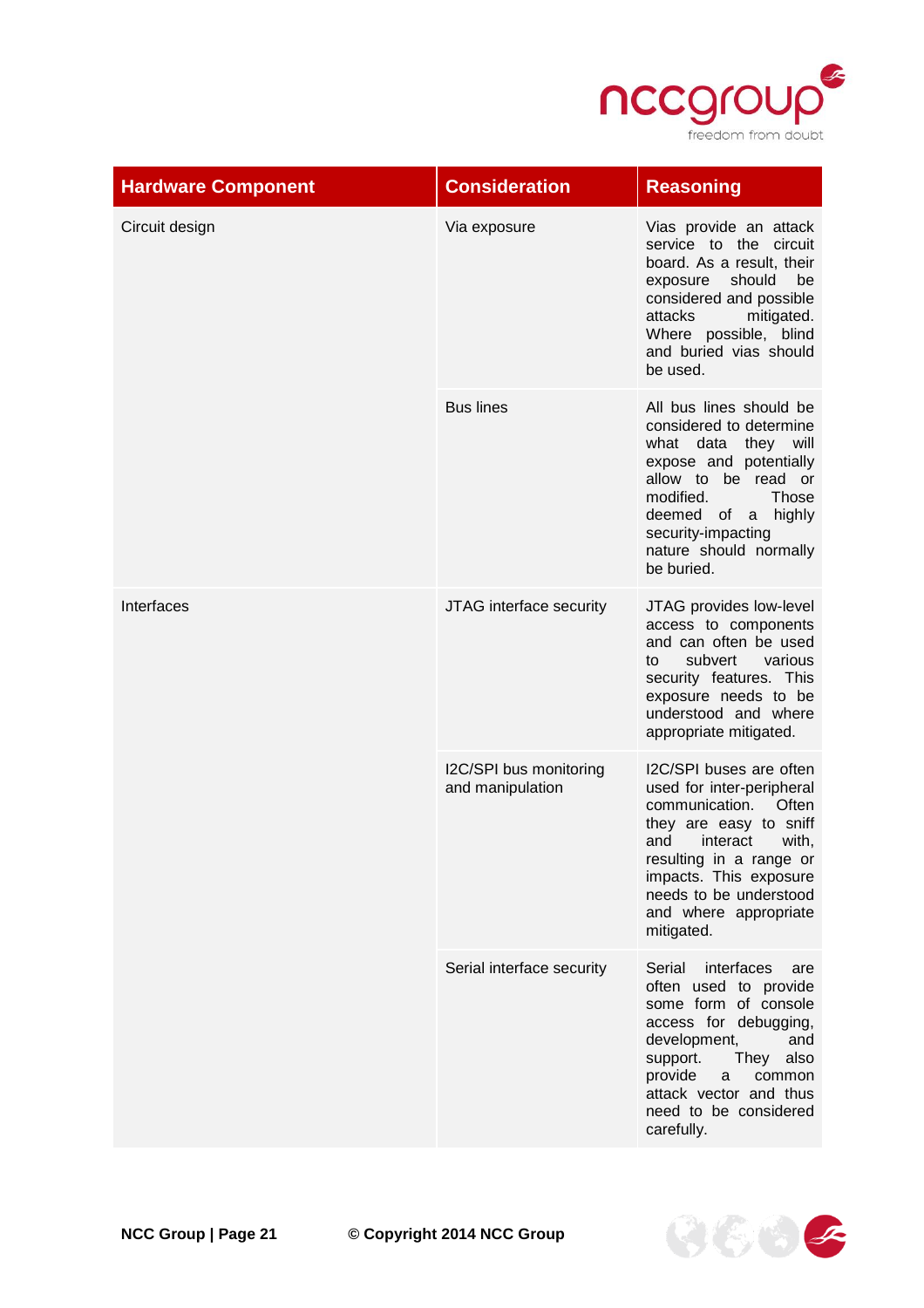

| <b>Hardware Component</b> | <b>Consideration</b>                        | <b>Reasoning</b>                                                                                                                                                                                                                                                                                     |
|---------------------------|---------------------------------------------|------------------------------------------------------------------------------------------------------------------------------------------------------------------------------------------------------------------------------------------------------------------------------------------------------|
|                           | BootROM interface<br>security               | Any interfaces, be they<br>console or logical, over<br>USB or serial, need to<br>be considered in the<br>context of security. Boot<br>ROMs often provide a<br>way to load firmware or<br>otherwise<br>manipulate<br>the boot process, both<br>which<br>of<br>potentially<br>present security issues. |
|                           | Firmware update interface<br>security       | Interfaces which provide<br>ability to flash,<br>the<br>update, or otherwise<br>modify firmware, either<br>running or persistently<br>stored, need<br>to<br>be<br>considered due to risk<br>modification<br>οf<br>or<br>misuse.                                                                      |
|                           | Configuration and<br>calibration interfaces | Any hardware interfaces<br>used for factory or<br>aftermarket<br>configuration<br>and<br>calibration need to have<br>their security impacts<br>understood.                                                                                                                                           |
|                           | Inter-processor IPC                         | Hardware<br>interfaces<br>which<br>provide<br>inter-<br><b>IPC</b><br>processor<br>mechanisms similar to<br>generic bus lines need<br>to be carefully reviewed.<br>IPC.<br>between<br>often<br>processors<br>is<br>implicitly trusted<br>and<br>provides an often-fertile<br>attack surface.         |
| Persistent storage        | Secure storage for data at<br>rest          | Where data needs to be<br>secure in the case of<br>physical attack due to<br>loss<br>or<br>otherwise,<br>understanding<br>how<br>sensitive data will be<br>secured, both from an<br>integrity and<br>privacy<br>perspective,<br><b>is</b><br>important.                                              |



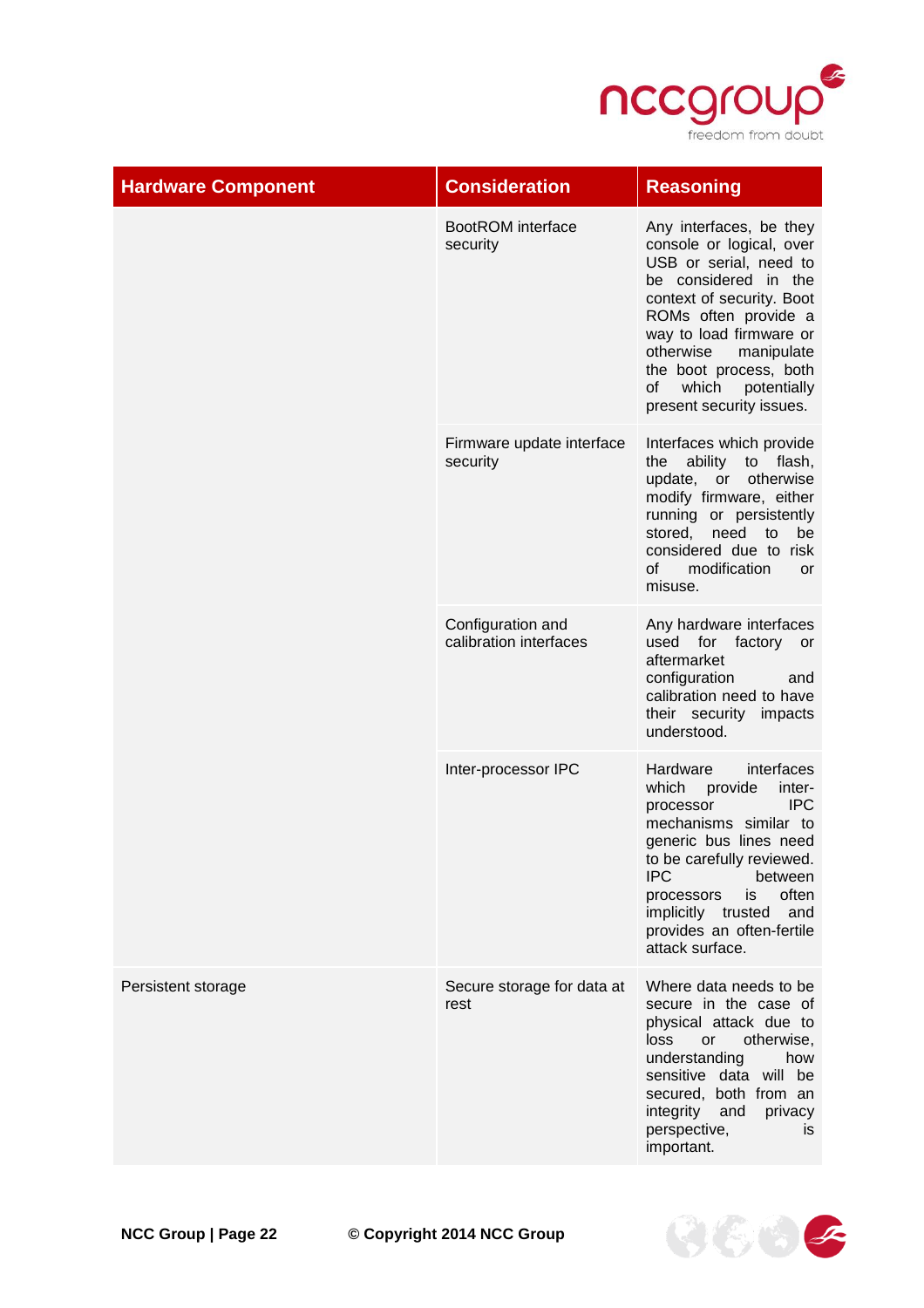

| <b>Hardware Component</b>      | <b>Consideration</b>                                                                                                                                                                                                                                                                                                  | <b>Reasoning</b>                                                                                                                                                                                                                                                                          |
|--------------------------------|-----------------------------------------------------------------------------------------------------------------------------------------------------------------------------------------------------------------------------------------------------------------------------------------------------------------------|-------------------------------------------------------------------------------------------------------------------------------------------------------------------------------------------------------------------------------------------------------------------------------------------|
|                                | Performance                                                                                                                                                                                                                                                                                                           | When<br>using<br>code<br>other<br>and<br>signing<br>secure<br>features,<br>persistent<br>storage<br>performance can often<br>bottleneck<br>become<br>a<br>where many reads are<br>required. As a result<br>careful<br>consideration<br>performance<br>around<br>should be given.          |
|                                | Secure erase and wear<br>levelling                                                                                                                                                                                                                                                                                    | Where<br>secure<br>destruction of persisted<br>data is required, it is<br>important to understand<br>wear-levelling behaviour<br>and<br>the<br>ability<br>to<br>overwrite wear-levelled<br><b>blocks</b><br>in in<br>a<br>secure<br>fashion.                                              |
| Component packaging            | Ease of access to<br>memory, flash, and CPU                                                                                                                                                                                                                                                                           | Selecting<br>certain<br>system-on-chip<br>packaging<br>options<br>where, for<br>example,<br>memory is<br>physically<br>located under the CPU,<br>complicate<br>can<br>hardware attacks that<br>otherwise<br>would<br>be<br>trivial.                                                       |
| Anti-tamper / tamper detection | Suitability for<br>implementation and, if<br>suitable, the degree to<br>which they should be<br>implemented.<br>Such defences on the low<br>end can be epoxy and<br>similar materials. On the<br>high-end there are<br>meshed containers which<br>detect intrusions and<br>CPUs which used<br>encrypted instructions. | High-security<br>applications are likely to<br>need to withstand more<br>advanced<br>reverse-<br>engineering and attack<br>methods. Where this is<br>the<br>case<br>anti-tamper<br>tamper<br>detection<br>and<br>hardware<br>can provide<br>software<br>and<br>based<br>defence in depth. |

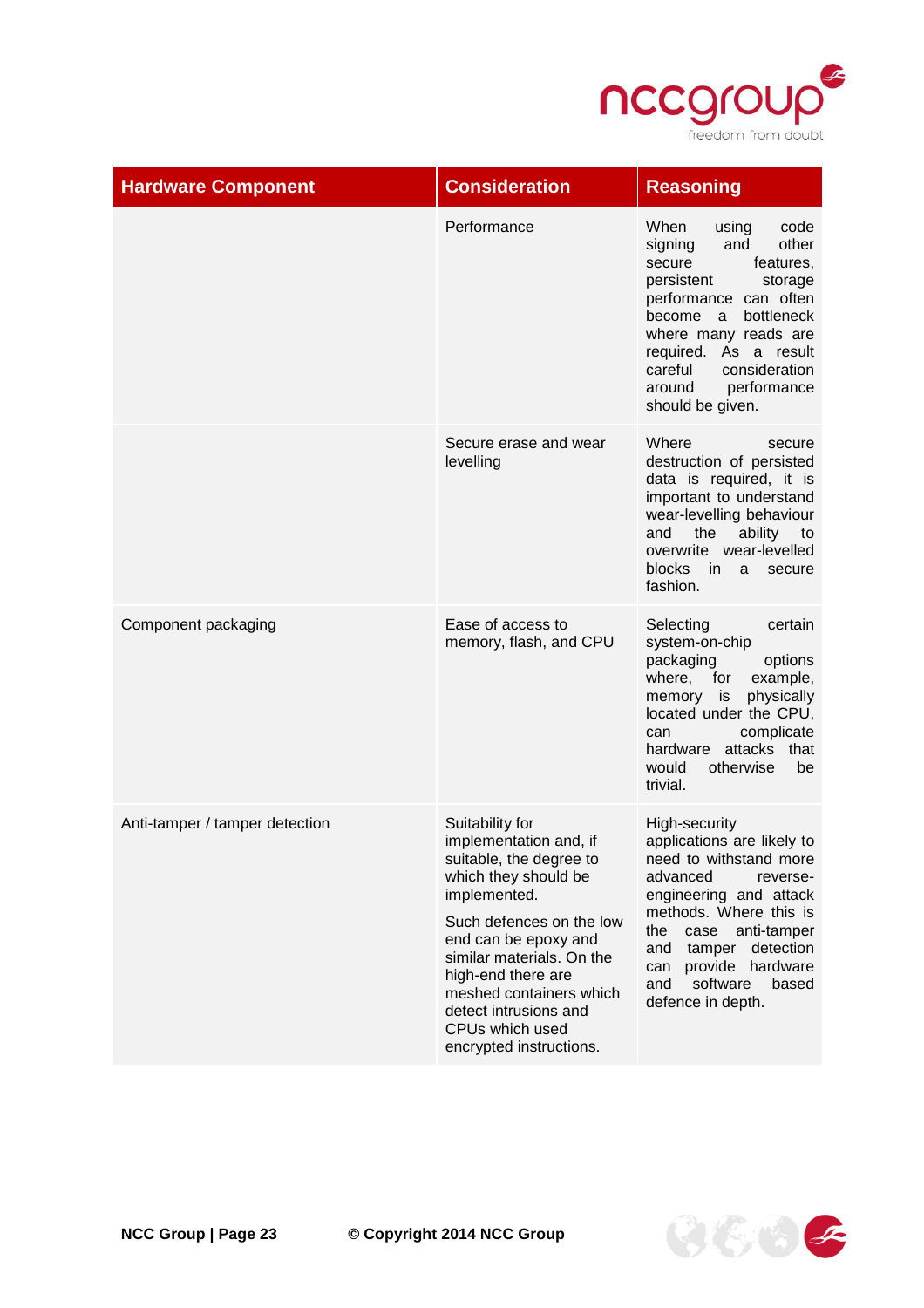

| <b>Hardware Component</b>                                      | <b>Consideration</b>                                                                                       | <b>Reasoning</b>                                                                                                                                                                                                                                                                                                                                                                             |
|----------------------------------------------------------------|------------------------------------------------------------------------------------------------------------|----------------------------------------------------------------------------------------------------------------------------------------------------------------------------------------------------------------------------------------------------------------------------------------------------------------------------------------------------------------------------------------------|
| Wireless/RF                                                    | Security posture of<br>wireless/RF standards<br>which are to be used.                                      | inherent risks<br>lf.<br>are<br>identified in the wireless<br>or RF technologies they<br>potentially<br>can<br>be<br>addressed and verified<br>as being fixed during<br>software feature design,<br>implementation,<br>and<br>testing.                                                                                                                                                       |
| CPU/DSP/microcontroller/memory/persistent<br>storage and buses | Side channel attack<br>susceptibility including<br>power analysis<br>susceptibility and shielding          | Side channel attacks<br>such as external power<br>analysis using a variety<br>of techniques can yield<br>sensitive<br>information<br>from a running system.<br>high-security<br>For<br>applications a low end<br>defence that could be<br>considered is shielding.<br>Whilst at the high end<br>hardware and software<br>mitigations should<br>be<br>put in place.                           |
|                                                                | Non-persistent storage<br>behaviour and data<br>storage degradation rates<br>upon power source<br>removal. | Certain attacks require<br>the<br>removal<br>and<br>transplantation<br>of<br>components<br>from<br>a<br>target to an analysis<br>system. Understanding<br>the behaviour<br>of the<br>with<br>components<br>regards<br>to<br>non-<br>persistent<br>storage<br>behaviour especially the<br>which<br>data<br>rate<br>at<br>remains recoverable is<br>important security<br>an<br>consideration. |
|                                                                | Microprobing susceptibility<br>and mitigations                                                             | Microprobing<br>can<br>be<br>used to access<br>chip<br>surfaces directly.<br>This<br>type of analysis can be<br>used<br>to<br>observe,<br>manipulate,<br>and<br>with<br>interfere<br>the<br>targeted component.                                                                                                                                                                              |

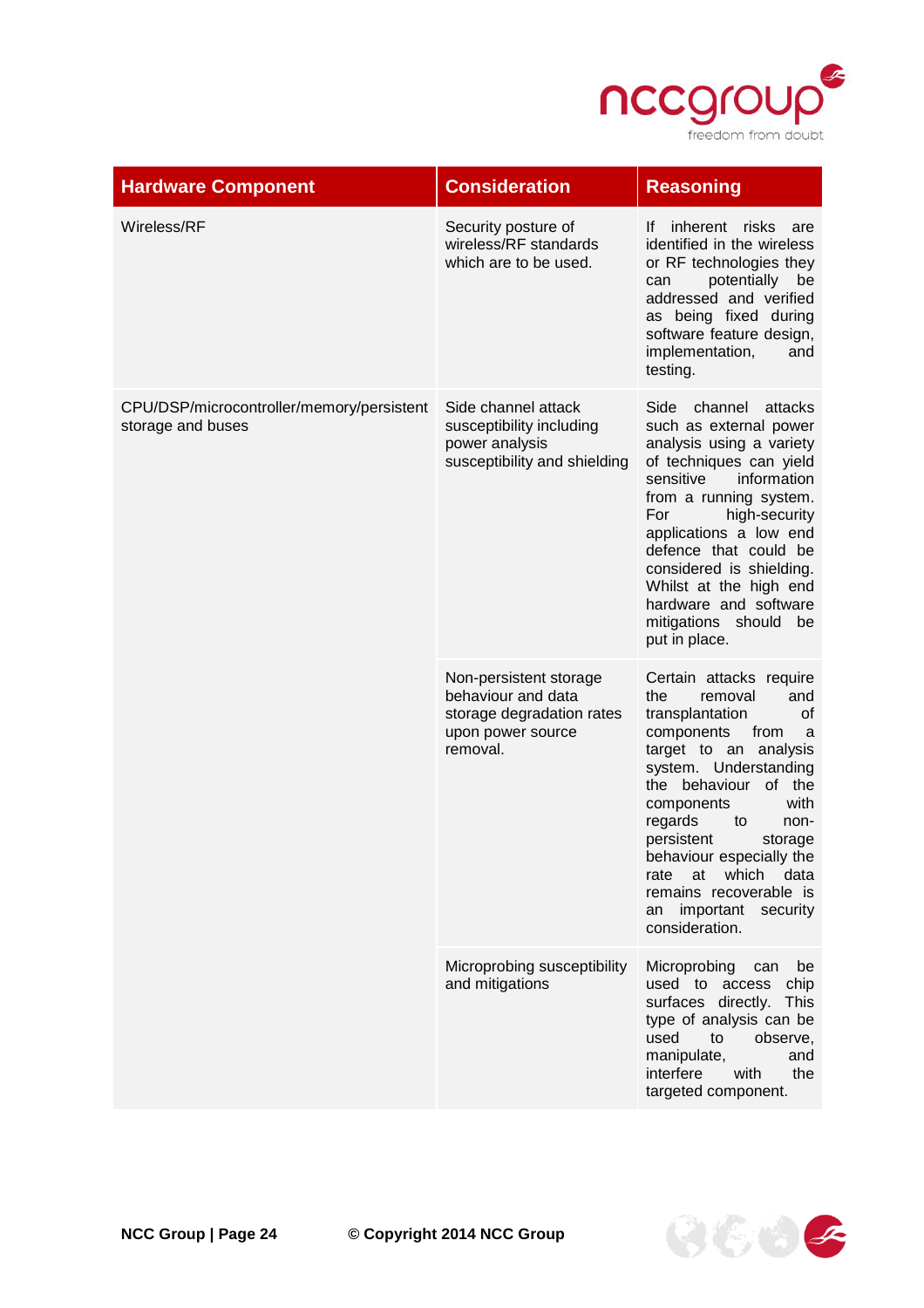

| <b>Hardware Component</b>                                   | <b>Consideration</b>                                               | <b>Reasoning</b>                                                                                                                                                                                                                                                                                                                                                        |
|-------------------------------------------------------------|--------------------------------------------------------------------|-------------------------------------------------------------------------------------------------------------------------------------------------------------------------------------------------------------------------------------------------------------------------------------------------------------------------------------------------------------------------|
| Power management                                            | Misuse to slow down<br>systems to make glitching<br>more reliable. | There have previously<br>been examples where<br>management<br>power<br>functionality<br>which<br><b>CPU</b><br>influenced<br>stepping<br>been<br>has<br>misused to allow for<br>hardware glitches to be<br>reliable.<br>made<br>more<br>Understanding<br>these<br>possibilities and if there<br>is need to defend can<br>be important in high<br>security applications. |
| External<br>packaging/casings/tamper<br>evidence indicators | Tamper resistance and<br>visual evidence                           | Designing<br>external<br>casings to either<br>be<br>resistant<br>physical<br>to<br>attack or constructed in<br>such a way as to require<br>physical<br>breakage to<br>access<br>system's<br>a<br><i>internals</i><br>limit<br>can<br>attacks which only have<br>short-lived access.                                                                                     |
|                                                             |                                                                    | Alternatively<br>other<br>tamper indicators may<br>be useful, such as those<br>that change colour on<br>exposure to oxygen,<br>moisture or heat. These<br>indicators are designed<br>to warn that tampering<br>may have occurred.                                                                                                                                       |
| All                                                         | Glitching attacks and<br>similar                                   | A common attack<br>on.<br>exposed<br>buses<br>and<br>components<br>is<br>to<br>attempt to glitch (inject<br>or corrupt)<br>data<br>or<br>instructions in transit or<br>execution. The ability to<br>detect and defend such<br>attacks<br>should<br>be<br>for<br>considered<br>high-<br>security environments.                                                           |

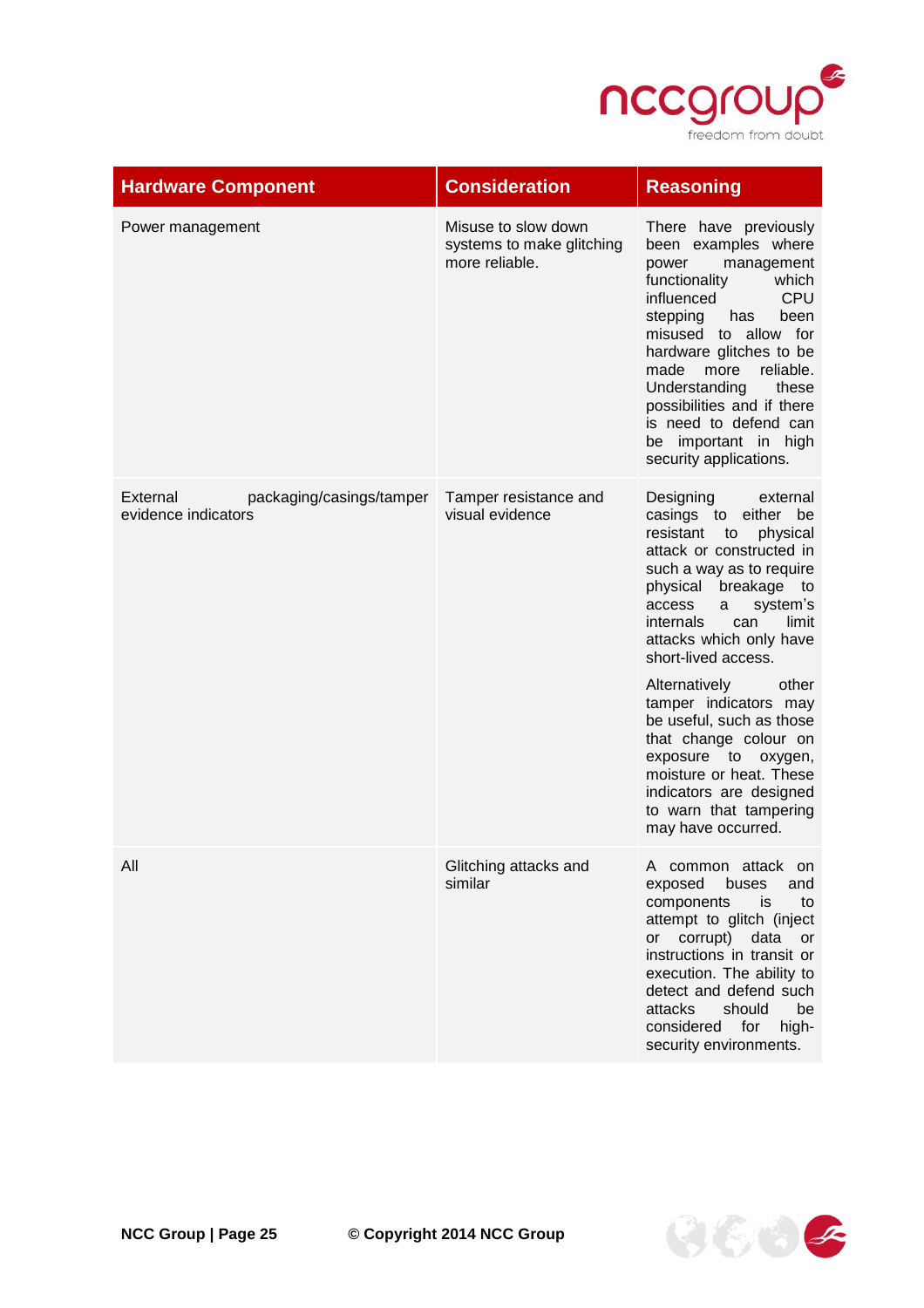

| <b>Hardware Component</b> | <b>Consideration</b>          | <b>Reasoning</b>                                                                                                                                                                       |
|---------------------------|-------------------------------|----------------------------------------------------------------------------------------------------------------------------------------------------------------------------------------|
| All                       | Removability of<br>components | with which<br>The ease<br>be<br>components can<br>removed will be a<br>concern in high-security<br>applications. Removing<br>components<br>may<br>facilitate<br>reverse<br>engineering |

While not an IoT device, we can see the ramifications of unintentional hardware interplay if we look at the reset glitch hack on the Microsoft XBOX 360 $^{15}$ . In this case a reset line was pulsed to bypass a code-signing check and thus achieve unauthorised code execution using a hardware glitch. It was possible to make this exploit reliable by slowing down the CPU by a factor of 128 by injecting a specific signal. Alternatively, for an example of a hardware attack from 2009 that affected IoT devices we just need to look at Travis Goodspeed's work in the paper *Extracting Keys from Second Generation Zigbee Chips*<sup>16</sup>. In this paper Goodspeed demonstrated a local attack that allowed key theft from unprotected data memory. Both of these examples serve as a reminder of the possible ramifications of hardware attacks given a motivated threat actor.

#### <span id="page-25-0"></span>14.1.2 Software

Depending on the type of IoT device and supporting solution being developed it is likely that there will be a variety of fundamental decisions to be made around the technology stack. Decisions made here can be critical in ensuring product security.

| <b>Component</b>                  | <b>Consideration</b>                                                                                                                                                                                                                                                                                                                                                                       | <b>Reasoning</b>                                                                                                                                                                                                                                                               |
|-----------------------------------|--------------------------------------------------------------------------------------------------------------------------------------------------------------------------------------------------------------------------------------------------------------------------------------------------------------------------------------------------------------------------------------------|--------------------------------------------------------------------------------------------------------------------------------------------------------------------------------------------------------------------------------------------------------------------------------|
| Programming language<br>selection | Unmanaged languages, while<br>faster, introduce the overhead of<br>having to manage certain<br>aspects that lead to classes of<br>vulnerabilities such as<br>overflows, use after free,<br>dangling pointers, and similar.                                                                                                                                                                 | Understanding<br>the security<br>considerations<br>for<br>the<br>language can ensure they are<br>accommodated<br><i>in</i><br>development,<br>architecture,<br>and testing.                                                                                                    |
| Developer tooling                 | Developer tooling should<br>facilitate secure coding,<br>implementation of defensive<br>techniques and leveraging of<br>operating system defences. This<br>is especially true when using<br>unmanaged languages such as<br>C and C++. This will involve<br>using modern compilers with<br>security options turned on, and<br>IDEs and CI systems that can<br>perform static code analysis. | Code that is identified<br>as<br>being insecure at the time of<br>development is quicker and<br>easier at point of creation.<br>Modern compilers provide a<br>defence-in-depth capability to<br>programming<br>unmanaged<br>languages<br>during<br>the<br>compilation process. |

 $^{15}$  <http://libxenon.org/index.php?topic=155.0><br> $^{16}$  http://www.blackbat.com/presentations/bb



[http://www.blackhat.com/presentations/bh-usa-09/GOODSPEED/BHUSA09-Goodspeed-](http://www.blackhat.com/presentations/bh-usa-09/GOODSPEED/BHUSA09-Goodspeed-ZigbeeChips-PAPER.pdf)[ZigbeeChips-PAPER.pdf](http://www.blackhat.com/presentations/bh-usa-09/GOODSPEED/BHUSA09-Goodspeed-ZigbeeChips-PAPER.pdf)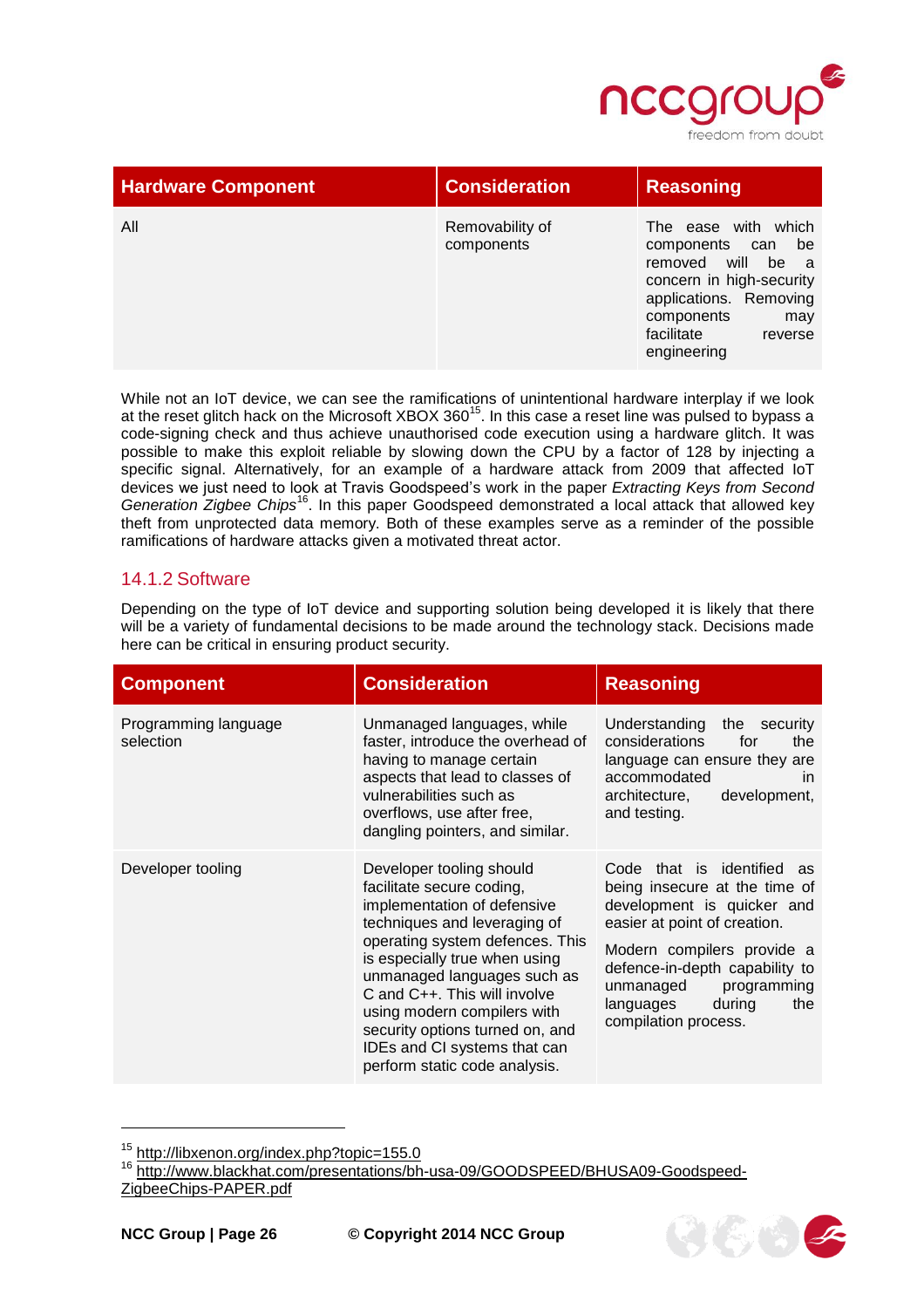

| <b>Component</b>                                                            | <b>Consideration</b>                                                                                                                                                                                                                                                                          | <b>Reasoning</b>                                                                                                                                                                                                                                                                                         |
|-----------------------------------------------------------------------------|-----------------------------------------------------------------------------------------------------------------------------------------------------------------------------------------------------------------------------------------------------------------------------------------------|----------------------------------------------------------------------------------------------------------------------------------------------------------------------------------------------------------------------------------------------------------------------------------------------------------|
| Development frameworks                                                      | Ensure the frameworks selected<br>enhance security rather than<br>detract. These can include web<br>frameworks that will reduce<br>common vulnerability classes or<br>native language frameworks that<br>address common memory<br>corruption vulnerability classes.                           | Development<br>framework<br>selection can either greatly<br>reduce<br>the<br>or<br>increase<br>of<br>amount<br>security<br>engineering and awareness<br>required. depending on the<br>situation.                                                                                                         |
| Operating system or platform                                                | Select a modern operating<br>system or platform that provides<br>defence-in-depth properties,<br>including but not limited to<br>ASLR, non-executable memory,<br>process segregation, and<br>sandboxing.                                                                                      | If secure coding practices and<br>subsequent<br>compiler<br>protections fail to mitigate<br>exploitation of a vulnerability,<br>a modern operating system or<br>platform that provides defence<br>in depth can help minimise<br>impact<br>and<br>facilitate<br>the<br>recovery to a known good<br>state. |
| Development and debug<br>platform and software interfaces                   | Ensure that development and<br>debug interfaces cannot be<br>misused in shipping products to<br>subvert security.                                                                                                                                                                             | Development and debugging<br>interfaces<br>typically<br>provide<br>of access<br>levels<br>low<br>or<br>sensitive information. As a<br>result if they are included in<br>the shipped product they may<br>allow an attacker to subvert<br>security measures.                                               |
| Third-party component and<br>library usage                                  | Plan on how updates to third-<br>party libraries will be tracked<br>and integrated on an ongoing<br>basis as security vulnerabilities<br>are discovered.                                                                                                                                      | Third-party library code is<br>often a source of known<br>vulnerabilities. Understanding<br>how this information will be<br>monitored and actioned is<br>critical to a product security<br>sustainment strategy.                                                                                         |
| Leveraging compiler, operating<br>system, and platform security<br>features | Plan on how to leverage all<br>possible security features of the<br>compiler, operating system, and<br>platform. This will involve, in the<br>case of complex operating<br>systems, significant<br>documentation review and<br>planning due the potential<br>impact of software architecture. | Designed<br>all<br>to<br>ensure<br>defence-in-depth<br>features<br>available are used.                                                                                                                                                                                                                   |

To understand the ramifications of getting the above process wrong we only need to look at the example of the *PRNG Vulnerability of Z-Stack ZigBee SEP ECC*<sup>17</sup> discovered by Travis Goodspeed again in 2009. He concluded:



<sup>17</sup> <http://travisgoodspeed.blogspot.co.uk/2009/12/prng-vulnerability-of-z-stack-zigbee.html>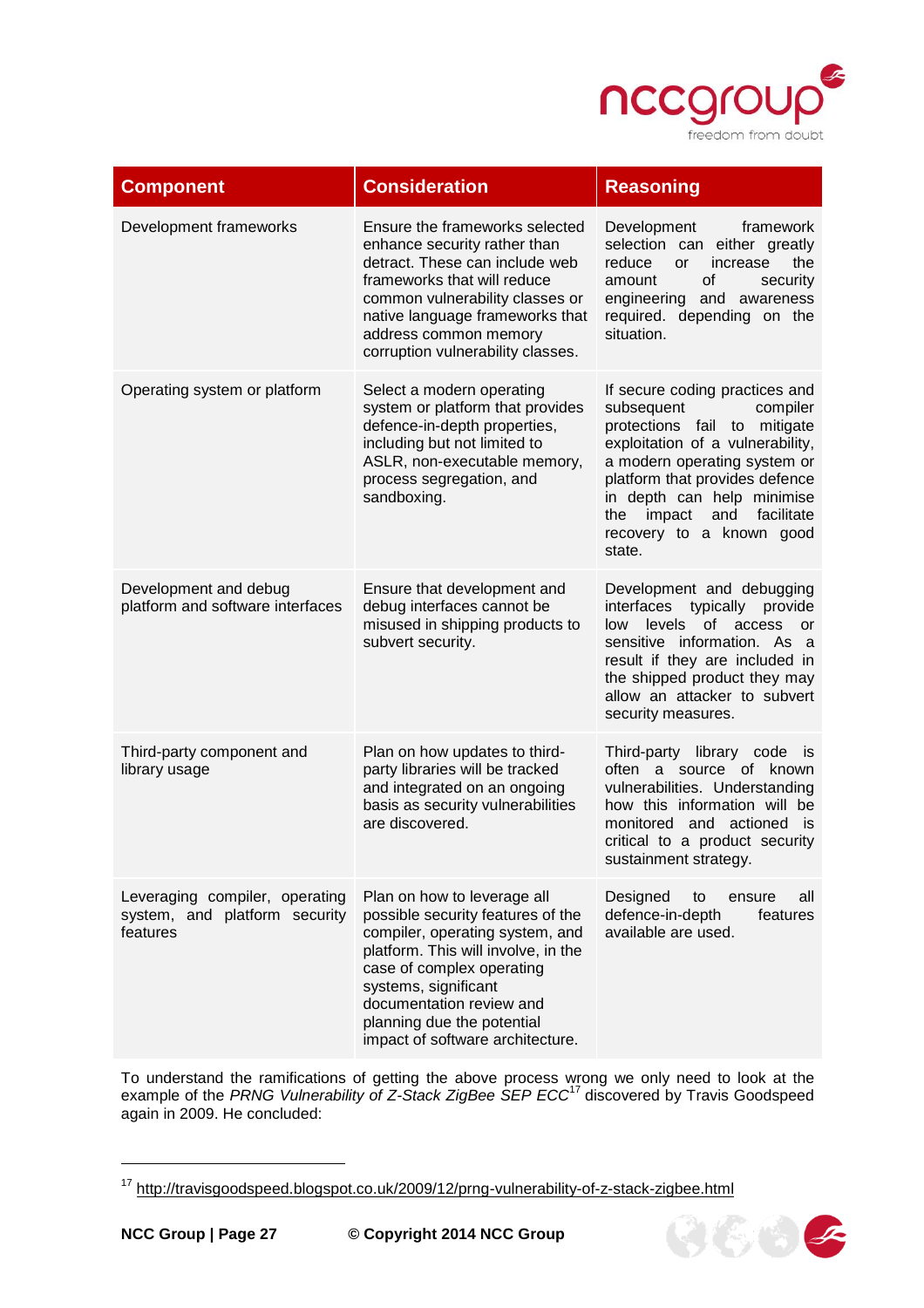

*This article has shown that the Chipcon ZStack library, as of version 2.2.2-1.30 for CC2530, uses an insufficiently random PRNG for cryptographic signatures and session keys. PRNG data repeat every 32,767 samples, and there are at most 16 bits of entropy in any key. Searching the entire key space ought to be possible in very little time. Contrary to the CC2530's documentation, these random numbers must not be used to generate random keys used for security.* 

*All users of this library, particularly those using it for Smart Grid devices and other industrial applications, are recommended to re-implement macMcuRandomWord() and to ensure that nothing requiring cryptographic security operates from the PRNG alone. Users of other libraries for the Chipcon devices should ensure that those libraries are not using the PRNG data.*

This outcome is likely undesirable for any vendor, and especially those working in smart grid, and thus again serves as a good example of why such fundamental functionality should be verified during testing.

#### <span id="page-27-0"></span>14.1.3 Functional Requirement Design and Architecture

The table below contains a list of common functional requirements which require design and architecture consideration. The table presents the security considerations associated with each and the reason for doing so. The purpose is to ensure that the right considerations are given to ensure an appropriate level of security.

| <b>Functional Requirement</b>  | <b>Consideration</b>                                                                                                                                                                                                                                             | <b>Reasoning</b>                                                                                                                                                                                                                                                                                                                                                                                                                                                                                                                                                                                    |
|--------------------------------|------------------------------------------------------------------------------------------------------------------------------------------------------------------------------------------------------------------------------------------------------------------|-----------------------------------------------------------------------------------------------------------------------------------------------------------------------------------------------------------------------------------------------------------------------------------------------------------------------------------------------------------------------------------------------------------------------------------------------------------------------------------------------------------------------------------------------------------------------------------------------------|
| Installation and customisation | How the provisioning processing<br>will happen in a secure fashion.                                                                                                                                                                                              | provisioning<br>Insecure<br>potentially<br>processes<br>can<br>open up devices or systems<br>to attack upon initiation.                                                                                                                                                                                                                                                                                                                                                                                                                                                                             |
| Connectivity                   | Wireless and RF specification<br>intrinsic security or lack thereof.<br>Connectivity authentication.<br>How will the connectivity be<br>authenticated to? How will<br>credentials be stored? Can the<br>credentials be easily<br>transplanted to another device? | If inherent risks are identified<br>they<br>can<br>potentially<br>be<br>addressed<br>and verified<br>at<br>higher-level<br>communication<br>design, implementation, and<br>testing.<br>Understanding how wireless<br>authentication will occur, the<br>credentials stored and if they<br>be<br>transplanted<br>can<br>are<br>obviously very important. For<br>example if cellular services<br>are used and a SIM module is<br>present it might be decided<br>that a surface mount SIM<br>module would be more secure<br>than a removable one to<br>mitigate<br>easy<br>movement<br>between devices. |
| Communication                  | How communication will occur in<br>line with the desired privacy and<br>integrity requirements. Also how<br>this communication will mitigate<br>man-in-middle and similar<br>attacks.                                                                            | Assumptions<br>around<br>communication security can<br>undermine the security of a<br>platform; these are<br>often<br>difficult to fix retroactively, due<br>typical requirements to<br>to<br>maintain compatibility.                                                                                                                                                                                                                                                                                                                                                                               |

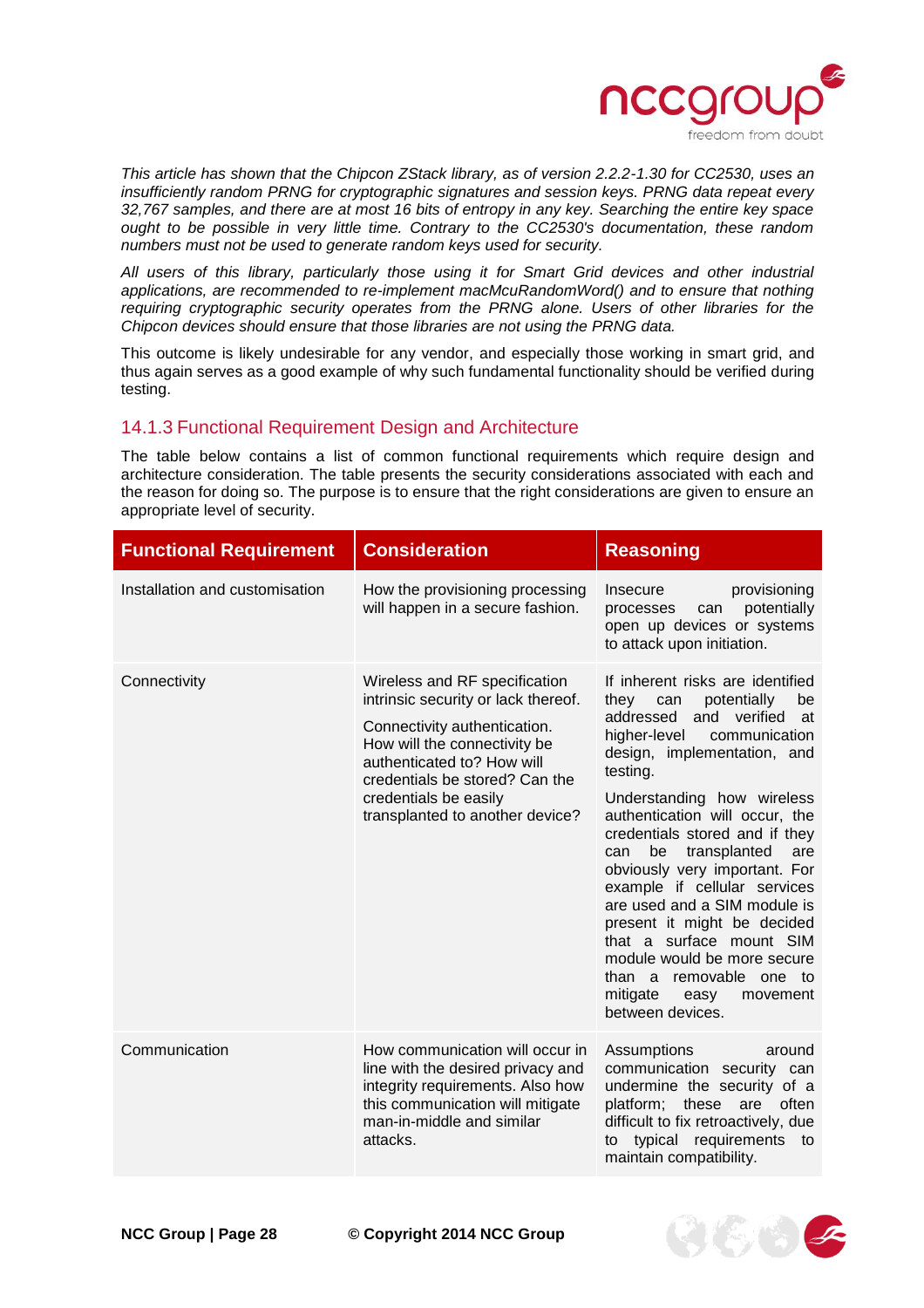

安信さく

| <b>Functional Requirement</b> | <b>Consideration</b>                                                                                                                                                                    | <b>Reasoning</b>                                                                                                                                                                                                                                |
|-------------------------------|-----------------------------------------------------------------------------------------------------------------------------------------------------------------------------------------|-------------------------------------------------------------------------------------------------------------------------------------------------------------------------------------------------------------------------------------------------|
|                               | Are the wireless, RF, and wired<br>transports considered<br>untrustworthy or likely to be<br>undermined in the lifetime of the<br>product, thus requiring higher-<br>level mitigations? | Providing defence in depth<br>against underlying protocol<br>breaks<br>is<br>costly<br>and<br>complicated. If there is a high<br>degree of trust in the lower<br>level transports, then this can<br>simplify<br>and<br>expedite<br>development. |
| Encryption                    | What are the encryption<br>requirements for storage and<br>transport?                                                                                                                   | Understanding<br>the<br>requirements<br>ensures<br>appropriate<br>selection<br>0f<br>ciphers, modes,<br>and<br>key<br>schemes.                                                                                                                  |
|                               | What are the hashing<br>requirements for the products?                                                                                                                                  | Understanding<br>the<br>requirements<br>ensures<br>appropriate<br>selection<br>0f<br>ciphers.                                                                                                                                                   |
|                               | Where a pseudo-random<br>number generator is required<br>what sources are available and<br>what is their quality?                                                                       | Weak<br>pseudo-random<br>number generators have been<br>the root cause of a number of<br>product security vulnerabilities<br>over recent years.                                                                                                 |
|                               | How will encryption keys be<br>generated, stored and<br>transmitted (as required)?<br>What types of keys will be used<br>(e.g. symmetric versus<br>asymmetric)?                         | Encryption<br>key<br>type,<br>generation,<br>storage,<br>transmission,<br>and<br>replacement are often done in<br>an insecure manner, allowing<br>product security breaks to<br>occur.                                                          |
|                               | What are the available ciphers,<br>and what is the quality of their<br>implementation in both<br>hardware and software?                                                                 | Ensuring correct and robust<br>ciphers are available to match<br>the expected use case and<br>strength requirements. Also<br>how the ciphers will be used<br>depending on the use case to<br>ensure the expected level of<br>security.          |
|                               | Performance overhead and<br>battery (if applicable) impact.                                                                                                                             | Ensuring the performance will<br>not be negatively affected<br>when<br>using<br>the<br>required<br>ciphers<br>typically<br>is<br>an<br>important consideration.                                                                                 |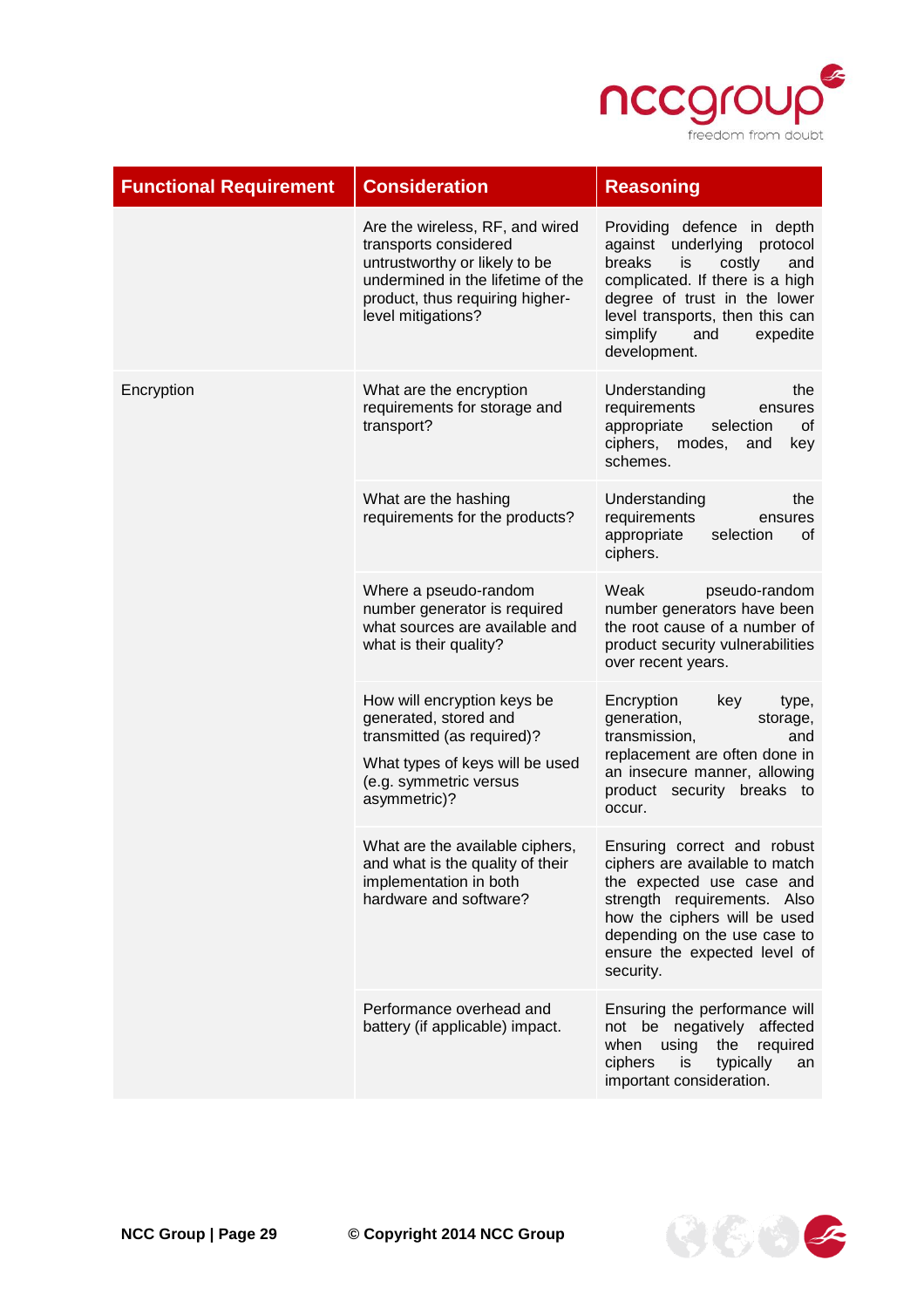

| <b>Functional Requirement</b> | <b>Consideration</b>                                                                                                                                                                                                                                                                | <b>Reasoning</b>                                                                                                                                                                                                                                                                                                                                            |
|-------------------------------|-------------------------------------------------------------------------------------------------------------------------------------------------------------------------------------------------------------------------------------------------------------------------------------|-------------------------------------------------------------------------------------------------------------------------------------------------------------------------------------------------------------------------------------------------------------------------------------------------------------------------------------------------------------|
| Integrity                     | What are the integrity<br>requirements for data at rest<br>and in transit?                                                                                                                                                                                                          | Understanding<br>the<br>integrity<br>requirements<br>for<br>different<br>aspects of the systems will<br>influence the design and cost<br><b>of</b><br>the<br>product.<br><b>This</b><br>understanding can influence<br>software<br>and<br>hardware<br>selection significantly.                                                                              |
| Identification                | How robust does the ability to<br>identify the device and user<br>need to be against cloning and<br>similar attacks?                                                                                                                                                                | Relying on changeable values<br>within software to uniquely<br>identify<br>device<br>a<br>greatly<br>reduces the cost of cloning,<br>and may facilitate hardware<br>replacement or similar, thus<br>undermining<br>assumptions<br>made in the design.                                                                                                       |
| Non-repudiation               | Do transactions or requests<br>from the device or user need to<br>be non-repudiable?                                                                                                                                                                                                | If<br>transactions<br>such<br>as<br>purchases,<br>payment,<br>or<br>management requests need<br>be<br>non-repudiable<br>to<br>in<br>nature, then considerations<br>cryptographic<br>around<br>or other<br>non-<br>signatures<br>repudiation mechanisms need<br>to be taken into account.                                                                    |
| Data destruction              | How robust does data<br>destruction on the device need<br>to be, either as part of standard<br>operation or in the case of<br>compromise or loss?                                                                                                                                   | Understanding<br>data<br>the<br>destruction requirements will<br>influence<br>hardware<br>component selection as well<br>the<br>software<br>as<br>implementation<br>and testing<br>phases.                                                                                                                                                                  |
| <b>Services</b>               | What network services will be<br>exposed?<br>What level of authentication will<br>be required to access these<br>services?<br>What data or functionality will be<br>exposed by these services?<br>Do these services require an<br>authorisation model as well as<br>authentication? | The<br>network-exposed<br>services will present one of<br>the largest attack surfaces of<br>the product. Understanding<br>what will be exposed, how,<br>and any intended security will<br>allow for reduction in this<br>surface. It will also feed into<br>threat-modelling<br>exercises<br>while<br>heavily<br>influencing<br>implementation and testing. |

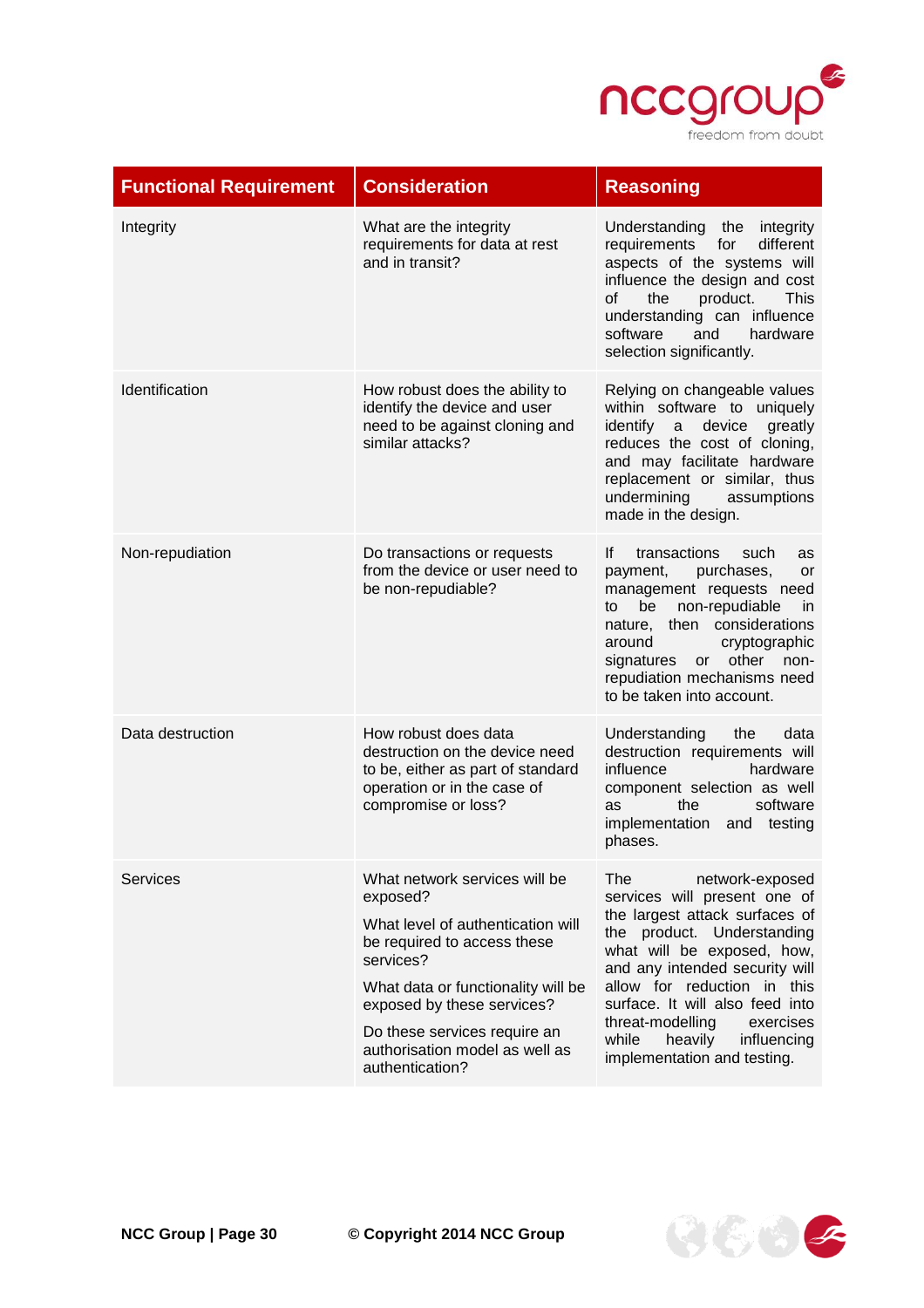

| <b>Functional Requirement</b> | <b>Consideration</b>                                                                                                                                                                                                                                                                                                                                                                                                                                                           | <b>Reasoning</b>                                                                                                                                                                                                                                                                                                                                                                                                                                                                                                                                                                                                                                                                                                                                                                                                                                                                                                         |
|-------------------------------|--------------------------------------------------------------------------------------------------------------------------------------------------------------------------------------------------------------------------------------------------------------------------------------------------------------------------------------------------------------------------------------------------------------------------------------------------------------------------------|--------------------------------------------------------------------------------------------------------------------------------------------------------------------------------------------------------------------------------------------------------------------------------------------------------------------------------------------------------------------------------------------------------------------------------------------------------------------------------------------------------------------------------------------------------------------------------------------------------------------------------------------------------------------------------------------------------------------------------------------------------------------------------------------------------------------------------------------------------------------------------------------------------------------------|
| Service interaction           | With which services will the<br>device be interacting?<br>Will this device be the weak link<br>into the system by having<br>elevated access?<br>Does the device interact with<br>those services in a secure<br>fashion?<br>Does the device need to verify<br>the identity of a service before<br>sending or receiving sensitive<br>information?<br>Does the device consume data<br>from services from which<br>untrusted or potentially<br>malicious content may<br>originate? | Taking into account all of<br>these considerations will help<br>develop the threat model<br>while also highlighting areas<br>and<br>threats<br>for<br>implementation and testing to<br>be aware of.<br>Consuming<br>from<br>data<br>services from which untrusted<br>potentially<br>malicious<br>or<br>content may originate may<br>provide<br>viable<br>a<br>attack<br>surface, as we have seen in<br>the desktop arena.<br>Not verifying service identity<br>before sending or receiving<br>sensitive information allows<br>for the potential of man-in-the-<br>middle attacks.<br>Devices which are assumed<br>be<br>to<br>trusted<br>or<br>uncompromised<br>have<br>may<br>elevated<br>otherwise<br>or<br>enhanced<br>to<br>an<br>access<br>environment or system. If this<br>the case then careful<br>is.<br>consideration needs to be<br>given to the ramifications if<br>one or more devices were<br>compromised. |
| Management                    | How, if at all, will the device be<br>remotely managed?<br>How will this management be<br>done in a secure fashion?                                                                                                                                                                                                                                                                                                                                                            | <b>Building</b><br>the<br>service<br>on<br>interaction<br>considerations,<br>device management should<br>be considered a security risk.                                                                                                                                                                                                                                                                                                                                                                                                                                                                                                                                                                                                                                                                                                                                                                                  |
| Vendor Support                | How will vendor support be<br>provided?                                                                                                                                                                                                                                                                                                                                                                                                                                        | Backdoors for vendor support<br>have been discovered in a<br>number of products.<br>The<br>existence of these backdoors<br>has been discovered through<br>engineering.<br>reverse<br>A<br>vendor's support mechanism<br>should be advertised, secure,<br>and optionally be disabled by<br>the user to enhance security.                                                                                                                                                                                                                                                                                                                                                                                                                                                                                                                                                                                                  |

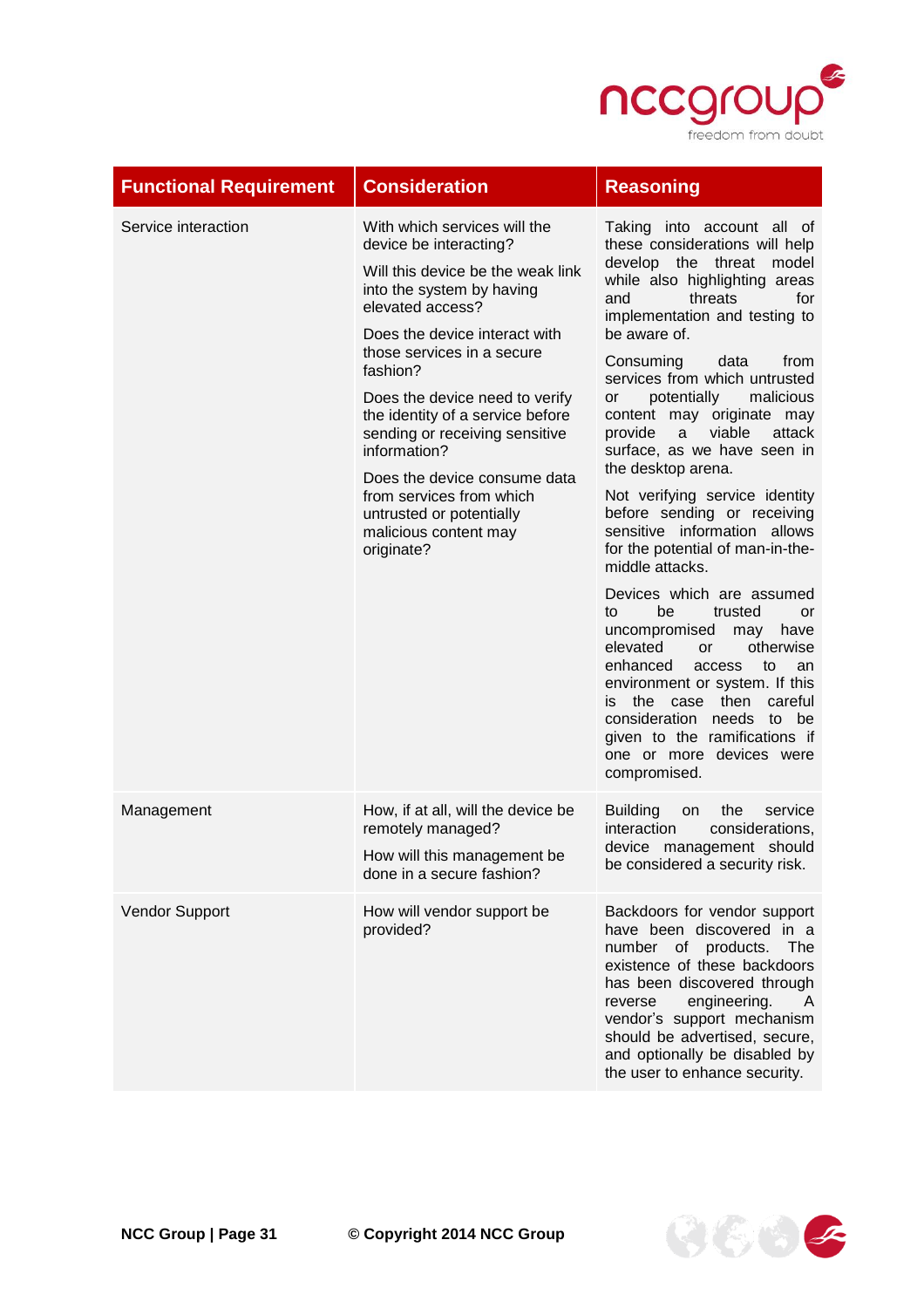

そももく

| <b>Functional Requirement</b> | <b>Consideration</b>                                                                                                                                                                                                                                                                                                             | <b>Reasoning</b>                                                                                                                                                                                                                                                                                                   |
|-------------------------------|----------------------------------------------------------------------------------------------------------------------------------------------------------------------------------------------------------------------------------------------------------------------------------------------------------------------------------|--------------------------------------------------------------------------------------------------------------------------------------------------------------------------------------------------------------------------------------------------------------------------------------------------------------------|
| Upgrading                     | How will the product be<br>upgraded in a secure and<br>scalable fashion should future<br>security vulnerabilities or other<br>bugs require a software fix?                                                                                                                                                                       | Software update mechanisms<br>implemented<br>often<br>are<br>insecurely or not present at<br>all. Either of these would be<br>detrimental<br>product<br>to<br>security.                                                                                                                                            |
| Diagnostics                   | How will diagnostics be<br>performed on the device either<br>locally or remotely in a secure<br>fashion?                                                                                                                                                                                                                         | Diagnostic interfaces can be<br>implemented in an insecure<br>fashion, providing facilities or<br>aids<br>to compromise.<br>By<br>these<br>factors<br>considering<br>during the design,<br>secure<br>diagnostics can be designed.                                                                                  |
| Logging and auditing          | Should there be a need to<br>forensically analyse a device<br>following a compromise or for<br>other reasons, how robust is the<br>logging and what time period will<br>it cover?<br>How does a consumer or end-<br>user organisation responsible<br>for the devices know that they're<br>under attack or have been<br>attacked? | Increasingly IoT devices are<br>being compromised and used<br>as pivot points or platforms<br>from which to launch attacks.<br>Being able to investigate<br>these in an effective manner<br>is critical, but this requires the<br>support of the vendors to<br>provide robust logging and<br>auditing information. |
| Backup and restore            | What backup and restore<br>functionality is required?<br>What if any security impact will<br>this functionality have?<br>What authentication or<br>authorisation will be required?<br>Does transport security need to<br>be considered?                                                                                          | <b>Backup</b><br>and<br>restore<br>functionality can provide a<br>vector for obtaining sensitive<br>information<br>also<br>but<br>potentially compromising a<br>device. Careful design should<br>occur to ensure these risks<br>are minimised.                                                                     |
| Recoverability                | If a device is compromised how<br>can it be put into a known good<br>and trustworthy state?                                                                                                                                                                                                                                      | The historic wisdom about<br>reinstalling a system following<br>a compromise is not always<br>practical or possible for loT<br>devices. So how will the<br>design cater for putting it back<br>into a known good state post-<br>compromise?                                                                        |

### <span id="page-31-0"></span>14.1.4 Integration Security

When integrating IoT devices into a larger system, specific focus should be given as to how this will be done in a secure fashion. As with any system, understanding and defining trust boundaries is imperative. These trust boundaries will define where there is no, partial, or implicit trust on components used within the larger system. It is also common for the security of points of integration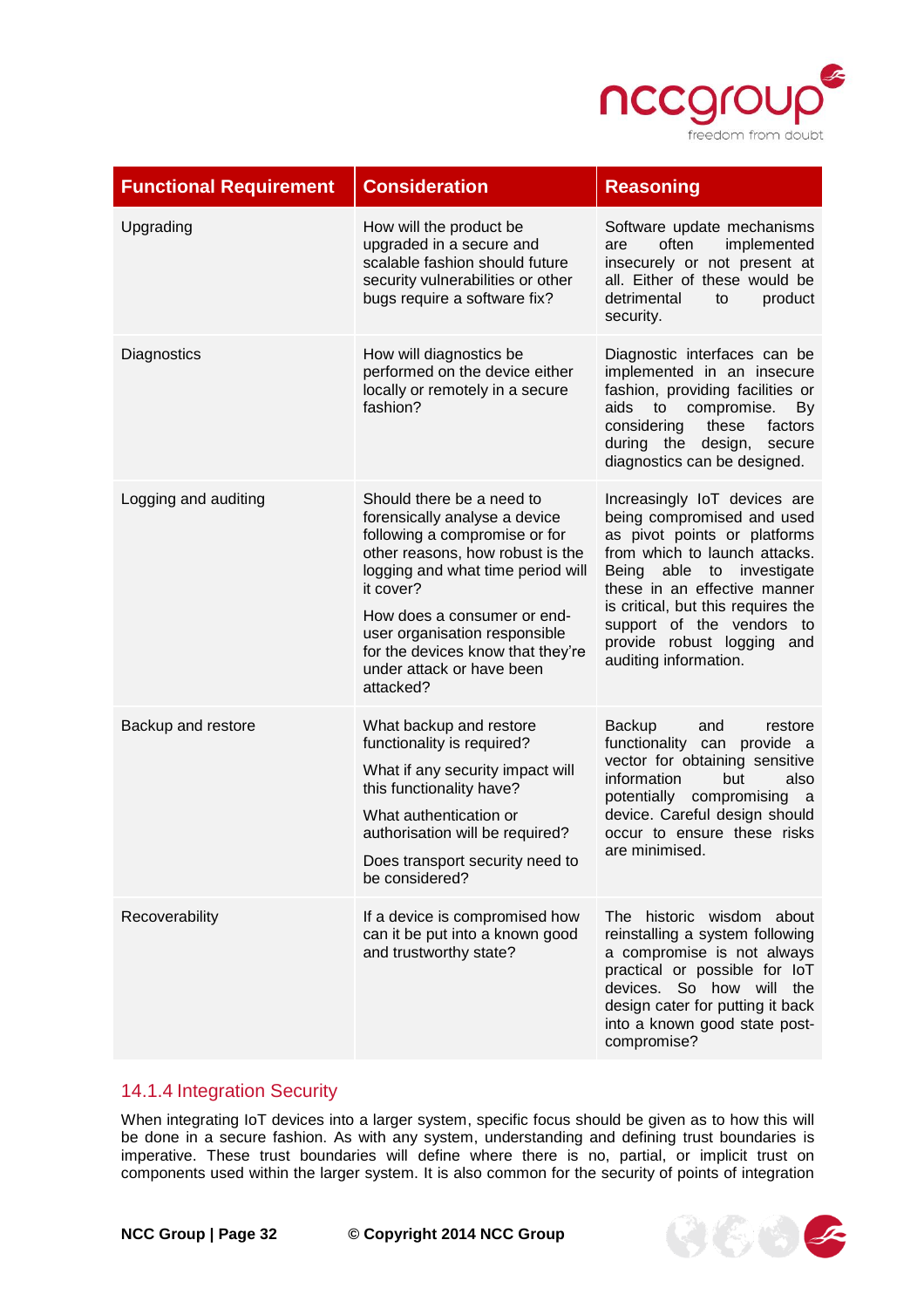

to be assumed to be the responsibility of the other parties, leading to gaps in responsibility, due diligence, or analysis.

As an example, we have seen a number of telecommunication operators fall foul of this specific problem. They provided access to key parts of their networks to femtocells distributed to users in their homes. However, as different threat actors worked out how to attack and compromise these femtocells via hardware and software means, this legitimate access that was extended to the device could be misused.

Another example is a simplistic sensor which simply transmits pollution data. It transmits this data, which is not particularly sensitive and does not have any impact other on than the quality of monitoring if spoofed, over the Internet. In this situation there will likely be little concern about a sensor being compromised, as it will have no elevated access within the system it is integrated with. As a result the security considerations would be far less.

It is important during the design and architecture stage to understand as part of the planned integration what if any elevated access or implicit trust will be placed on the integrity of the device this larger system communicates with. The ability to detect malicious activity from these devices and respond is also extremely important. Responses may include being able to de-provision or remove access to a particular device without impacting others.

#### <span id="page-32-0"></span>14.1.5 Detailed Threat Modelling

Much has been written, including entire books<sup>18</sup>, about the virtues of threat modelling early in the design stage of a product's development lifecycle. How to conduct such threat modelling is not the subject of this paper, but suffice to say that threat modelling should be undertaken at various levels, including system, device, and functional, as early as possible.

These threat-modelling activities can be conducted as table-top exercises, workshops, or formal detailed analysis. This flexibility in approach allows you to adjust to your time and budgetary constraints. What will however be a key element of all approaches is ensuring that the data flows, trust boundaries, and assumptions around security are all understood and can be articulated.

Based on our experience of conducting threat-modelling exercises on behalf of customers, we see the tremendous benefit of having people with an attacking mind, who have not previously been involved in the product, present. The goal here is not to antagonise, but rather to provide a fresh perspective with an experienced, attack-focused, mind. This approach will facilitate an almost chesslike game of threat modelling, with the attacker proposing a possible attack while the architects, designers, and development leads propose or describe existing mitigations in the design or planned implementation, or alternatively acknowledge it as a known risk. This process will ultimately lead to a comprehensive list of possible attacks, the design elements which mitigate them, or considerations and requirements for development to mitigate.

# <span id="page-32-1"></span>14.1.6 Cyber-Security Related Actions and Activities

So in summary, during the design, architecture, and technology stack selection phase the following cyber-security related activities should ideally occur:

- Hardware design and component selection decisions based on the required level of security and the considerations outlined in section [14.1.1.](#page-17-1)
- Software design decisions, component selection, and implementation planning based on the required level of security and considerations outlined in section [14.1.2.](#page-25-0)
- Review the proposed design and architecture taking into consideration the functional requirements that apply in section [14.1.3.](#page-27-0)



<sup>&</sup>lt;sup>18</sup> <http://www.amazon.co.uk/Threat-Modeling-Designing-Adam-Shostack/dp/1118809998>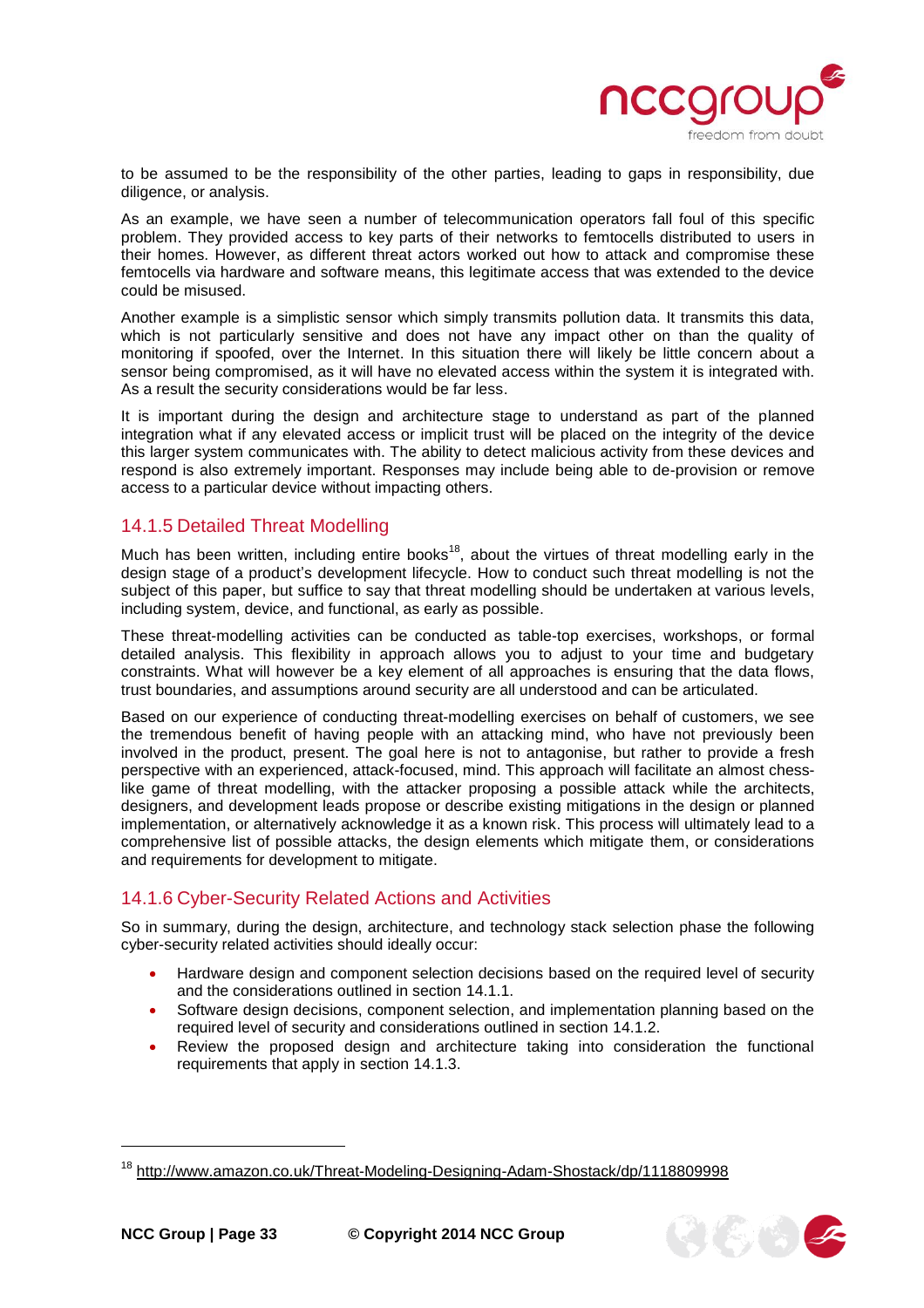

- Ensure there is understanding and reviews of security on a product, element, or device level as well as any integration with wider systems. Understanding the exposure that a device compromise would cause to these wider systems is an imperative.
- Conduct detailed threat-modelling activities at system, device, and functional requirement levels prior to implementation.

### <span id="page-33-0"></span>**15 Phase 4: Implementation**

The implementation phase naturally builds on the earlier work performed. The table below lists recommendations to ensure a secure implementation of software. In addition to these areas it is important that developers are trained so they have residual knowledge around secure software development.

| <b>Implementation Activity</b>                                                          | <b>Description</b>                                                                                                                                                                                                                                                                                                              | <b>Reasoning</b>                                                                                                                                                                                                                                                                                                                                                                                                                                                                                                                 |
|-----------------------------------------------------------------------------------------|---------------------------------------------------------------------------------------------------------------------------------------------------------------------------------------------------------------------------------------------------------------------------------------------------------------------------------|----------------------------------------------------------------------------------------------------------------------------------------------------------------------------------------------------------------------------------------------------------------------------------------------------------------------------------------------------------------------------------------------------------------------------------------------------------------------------------------------------------------------------------|
| Adherence<br>secure<br>to<br>programming guidelines outlined<br>by the project          | Developers should be trained in<br>and adhere to secure<br>programming guidelines. This is<br>especially true for, but not<br>limited to, unmanaged code<br>such as C and C++.                                                                                                                                                  | Defining secure programming<br>guidelines and ensuring all<br>developers are aware of them<br>will facilitate expedient peer<br>while<br>also<br>code<br>review<br>reducing the introduction of<br>common security mistakes.                                                                                                                                                                                                                                                                                                     |
| Perform<br>platform<br>implementation and lockdown<br>early on in development lifecycle | All base platforms should be<br>configured early on for<br>development to be as practically<br>secure as possible and as<br>representative of the final<br>system as possible. This<br>includes removing nonessential<br>binaries, running processes with<br>the intended privilege levels,<br>configuration of sandboxing etc. | Developing<br>on<br>a<br>system<br>which is<br>representative<br>in<br>of security from the<br>terms<br>will<br>minimise<br>outset<br>the<br>problems experienced during<br>integration.<br>If this is not done early on and<br>these changes<br>are<br>made<br>the<br>towards<br>end<br>οf<br>development,<br>the<br>risk<br>Οf<br>fundamental<br>implementation<br>challenges will arise and the<br>likelihood the original security<br>requirements cannot be met<br>without impacting<br>delivery<br>timelines is increased. |
| Use agreed developer tooling in<br>the appropriate configurations.                      | All developers should use the<br>agreed developer tooling in the<br>appropriate security<br>configurations.                                                                                                                                                                                                                     | Developing using tooling of<br>the appropriate version in the<br>correct configuration from the<br>will<br>minimise<br>the<br>outset<br>problems experienced during<br>later stages of development. If<br>this is not done from the<br>outset, development may be<br>resolve<br>required<br>non-<br>to<br>security<br>bugs<br>or<br>incompatibilities<br>which<br>when<br>become<br>apparent<br>intended<br>tooling<br>and<br>configurations are used.                                                                           |

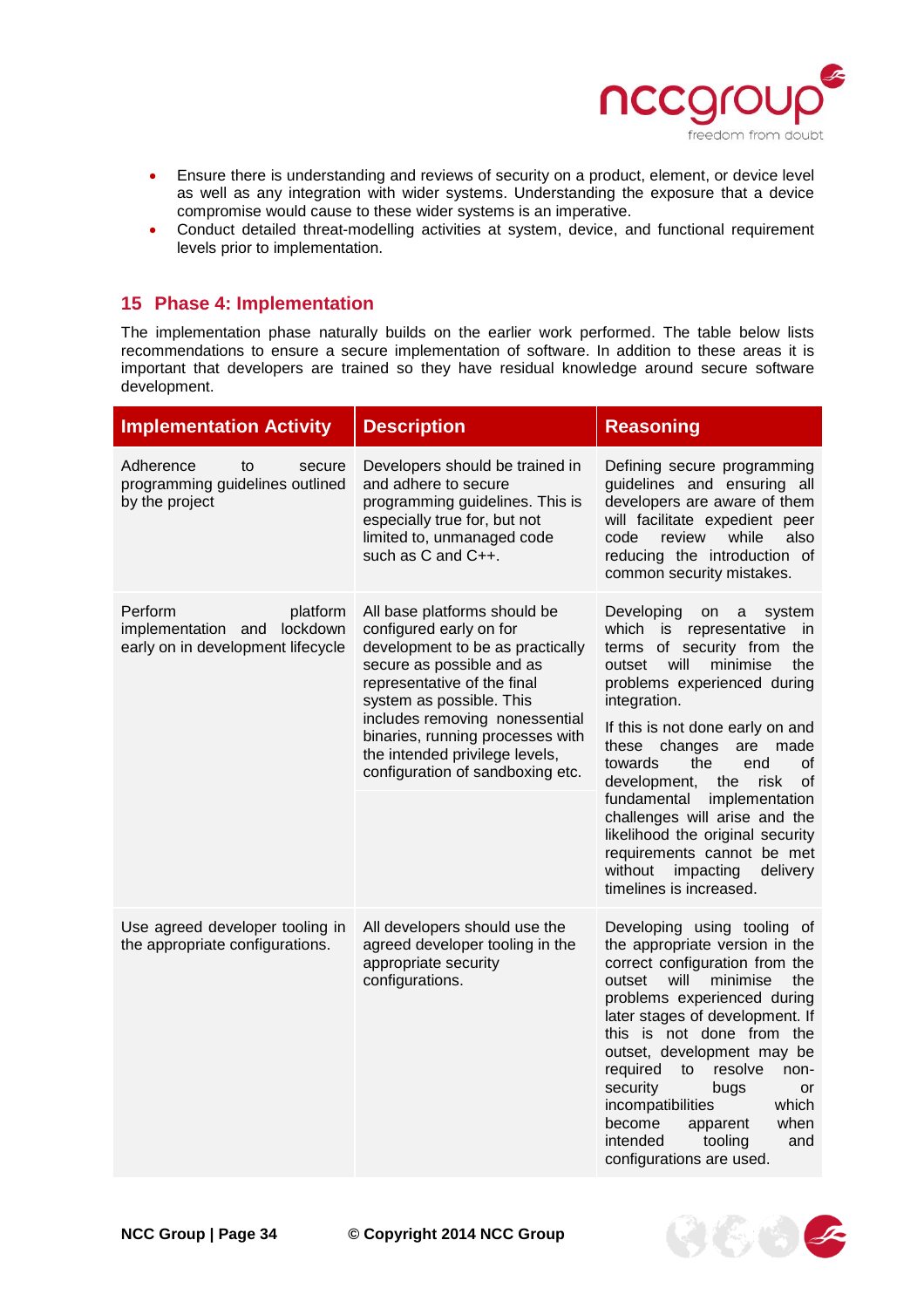

 $8666$ 

| <b>Implementation Activity</b>                                                    | <b>Description</b>                                                                                                                                                                                                                                                                                                                                | <b>Reasoning</b>                                                                                                                                                                                                                                                                                                                                                                                                                                                                                                                                                                                                                                                                                                                                                                                           |
|-----------------------------------------------------------------------------------|---------------------------------------------------------------------------------------------------------------------------------------------------------------------------------------------------------------------------------------------------------------------------------------------------------------------------------------------------|------------------------------------------------------------------------------------------------------------------------------------------------------------------------------------------------------------------------------------------------------------------------------------------------------------------------------------------------------------------------------------------------------------------------------------------------------------------------------------------------------------------------------------------------------------------------------------------------------------------------------------------------------------------------------------------------------------------------------------------------------------------------------------------------------------|
| Perform static code analysis as<br>the<br>developer<br>close to<br>as<br>possible | Ideally any static code analysis<br>should be done as close to the<br>developer or point of writing as<br>possible. In order or priority this<br>would be:<br>Development<br>$\bullet$<br>Commit<br>$\bullet$<br>CI or hourly/nightly build<br>$\bullet$<br>Weekly build<br>$\bullet$<br><b>Branch promotion</b><br>Production build<br>$\bullet$ | Performing<br>static<br>code<br>analysis<br>close<br>as<br>to<br>development<br>possible<br>as<br>reduces the cost of analysis<br>and resolution, as it can be<br>performed on an<br>iterative<br>basis by the developer writing<br>that code currently.<br>The risk of waiting for weekly,<br>branch promotion or gold<br>builds is that the developer<br>may have long ago moved on<br>to other areas of the code.<br>This time lapse will require re-<br>familiarisation with the code,<br>unit testing, and functional<br>testing, all increasing effort<br>and time required.<br>This is also important in agile<br>environments<br>where<br>code<br>refactoring may be high and<br>thus doesn't lend itself to<br>detailed manual analysis at<br>logic<br>gates<br>in<br>the<br>development process. |
| Ensure<br>the<br>οf<br>use<br>latest<br>components                                | Ensure that all external libraries<br>are the latest version and that<br>they address all known security<br>vulnerabilities.                                                                                                                                                                                                                      | If a third-party component is<br>found to be vulnerable late in<br>the development lifecycle and<br>needs replacing it will likely<br>require a full regression and<br>functional testing cycle.<br>with<br>Shipping<br>product<br>a<br>known-vulnerable<br>third-party<br>libraries<br>considered<br>is<br>generally poor practice.                                                                                                                                                                                                                                                                                                                                                                                                                                                                       |
| Positive and negative unit and<br>functional test case creation                   | Ensure that both positive and<br>negative test cases are<br>developed for, including but not<br>limited to authentication,<br>authorisation, and traffic<br>processing.                                                                                                                                                                           | Developing<br>negative<br>test<br>cases can uncover security<br>issues very early on, while<br>providing a robust regression<br>test set going forward.                                                                                                                                                                                                                                                                                                                                                                                                                                                                                                                                                                                                                                                    |
| Security-focused<br>manual code<br>inspection                                     | Based on the threat models and<br>data flows, a security-focused<br>manual code inspection should<br>be performed by individuals<br>highly familiar with software<br>vulnerability discovery and<br>exploitation                                                                                                                                  | Independent<br>analysis<br>by<br>individuals<br>familiar<br>with<br>language<br>and<br>common<br>vulnerability<br>complex<br>logic<br>discovery<br>highlight<br>can<br>potentially serious issues that<br>overlooked<br>be<br>may<br>by<br>development.                                                                                                                                                                                                                                                                                                                                                                                                                                                                                                                                                    |

**NCC Group | Page 35 © Copyright 2014 NCC Group**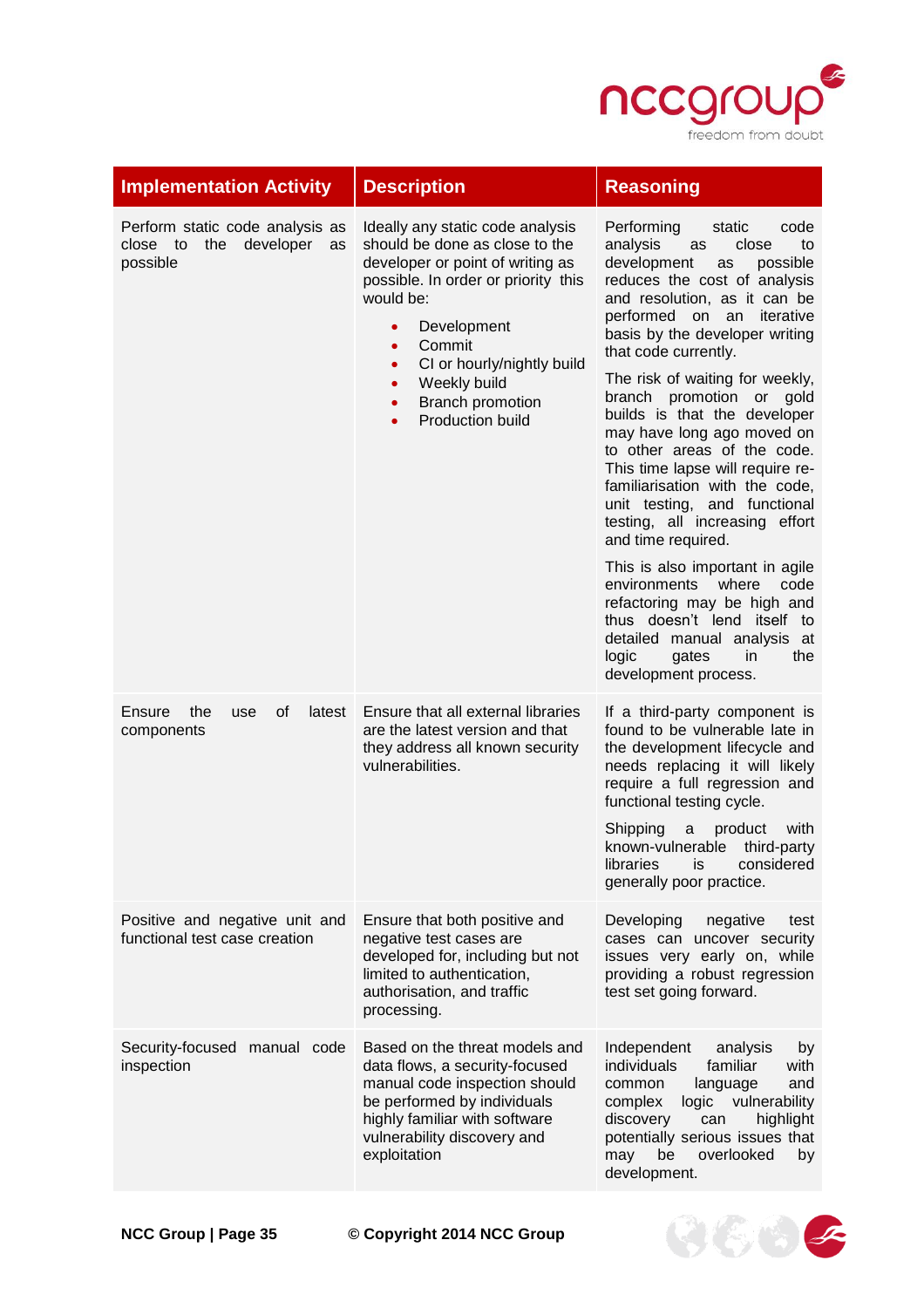

やちゅう

# <span id="page-35-0"></span>15.1.1 Cyber-Security Related Actions and Activities

- Adherence to secure programming guidelines.
- Platform lockdown early on in the development lifecycle.
- Use of agreed developer tooling in defensive configurations.
- Static code analysis performed as close to development as possible.
- Ensuring latest versions which resolve known security issues of third party libraries and components are used.
- Production of positive and negative unit and functional test cases.

# <span id="page-35-1"></span>**16 Phase 5: Verification and Testing**

During the verification and testing phase a number of validation exercises will need to occur to verify that the requirements, design, architecture, and implementation all marry. Where they don't there should be clear justification as to why, or where no such justification does exist a bug report should be raised.

The recommended security-related verification and testing phase activities are as follows.

| <b>Verification and Testing</b><br><b>Activity</b>       | <b>Description</b>                                                                                                                                                                                                                         | <b>Reasoning</b>                                                                                                                                                                                      |
|----------------------------------------------------------|--------------------------------------------------------------------------------------------------------------------------------------------------------------------------------------------------------------------------------------------|-------------------------------------------------------------------------------------------------------------------------------------------------------------------------------------------------------|
| Production hardware schematic<br>review and verification | Production hardware designs<br>should be reviewed to ensure<br>that any test functionality or<br>interfaces have been removed<br>prior to production run<br>commencement.                                                                  | Any production hardware with<br>test interfaces or functionality<br>present represents a potential<br>security risk due to its ability<br>to be used for research.                                    |
| Base platform analysis                                   | The base platform, including<br>operating system, its core<br>security properties and features,<br>and its configuration, should be<br>verified as being in line with the<br>security requirements and no<br>additional artefacts present. | Weak platform configuration<br>compromise,<br>lead<br>can<br>to<br>escalation,<br>privilege<br>and<br>persistence.                                                                                    |
| Network traffic analysis                                 | All network traffic (wireless or<br>wired) should be analysed to<br>identify any interceptable,<br>unencrypted, or modifiable data.                                                                                                        | Any such cases can be cross-<br>referenced with the existing<br>risk analysis, requirements,<br>design and architecture, data<br>flow diagrams, and threat<br>models to verify expected<br>behaviour. |
| Interface analysis                                       | All interfaces, both hardware<br>and software, should be<br>identified and verified as being<br>expected.                                                                                                                                  | Any identified interfaces that<br>not<br>expected<br>are<br>may<br>represent a security risk.                                                                                                         |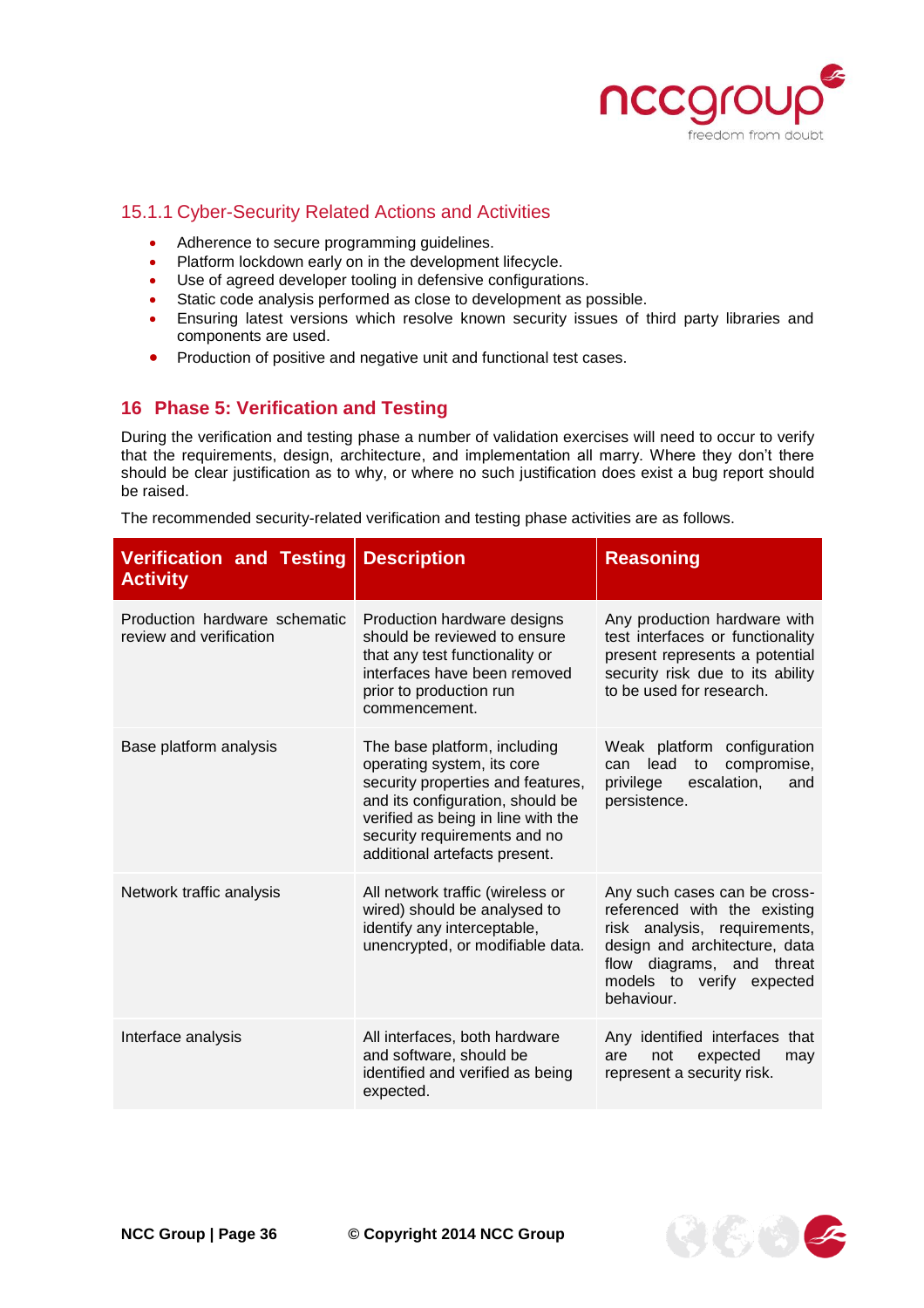

 $9535$ 

| <b>Verification and Testing</b><br><b>Activity</b>                                                                 | <b>Description</b>                                                                                                                                                                                                      | <b>Reasoning</b>                                                                                                                                                                                                                                            |
|--------------------------------------------------------------------------------------------------------------------|-------------------------------------------------------------------------------------------------------------------------------------------------------------------------------------------------------------------------|-------------------------------------------------------------------------------------------------------------------------------------------------------------------------------------------------------------------------------------------------------------|
| Interface security analysis                                                                                        | All interfaces, both hardware<br>and software, should be verified<br>as having the required security                                                                                                                    | Any identified interfaces that<br>not protected<br>the<br>are<br>in<br>expected way may represent<br>a security risk.                                                                                                                                       |
| Verification of functional security<br>requirements (see section 13.2)                                             | All high-level functional security<br>requirements should be<br>validated as being present and<br>operational. They should also be<br>subject to negative testing<br>(subversion, fuzzing, and<br>similar).             | All<br>requirements<br>security<br>should be validated as being<br>present and operational while<br>also being negatively tested to<br>ensure effectiveness.                                                                                                |
| Verification of functional security<br>architecture<br>design<br>and<br>requirements<br>section<br>(see<br>14.1.3) | All design and architecture<br>functional security requirements<br>should be validated as being<br>present and operational. They<br>should also be subject to<br>negative testing (subversion,<br>fuzzing and similar). | All<br>requirements<br>security<br>should be validated as being<br>present and operational while<br>also being negatively tested to<br>ensure effectiveness.                                                                                                |
| Trust<br>boundary<br>review,<br>functionality<br>assessment<br>and<br>fault injection                              | All trust boundaries should be<br>reviewed for functionality and<br>subject fault injection, using<br>negative test cases such as<br>fuzzing.                                                                           | All trust boundaries should be<br>verified as being robust both<br>in terms of supported and<br>exposed functionality as well<br>as being able to process<br>malformed<br>unintended<br><b>or</b><br>input without crashing<br>or<br>otherwise misbehaving. |
| Side channel<br>attack<br>defence<br>verification                                                                  | Where side-channel attack<br>defences have been<br>implemented either in hardware<br>or software they should be<br>verified.                                                                                            | Side channel attack defences<br>at<br>risk<br>οf<br>being<br>are<br>undermined<br>otherwise<br>or<br>impacted from hardware and<br>software changes so should<br>be verified as functioning as<br>expected.                                                 |
| Targeted security focused code<br>reviews                                                                          | Security focused code reviews<br>should be performed on the<br>most sensitive or security<br>impacting.<br>These areas normally include<br>the boot process, security<br>enforcement, mitigations and<br>similar.       | Logic issues in such areas<br>which are rarely detected<br>through static analysis and<br>sometimes difficult to discover<br>during dynamic analysis could<br>have wide ramifications on the<br>security of the platform.                                   |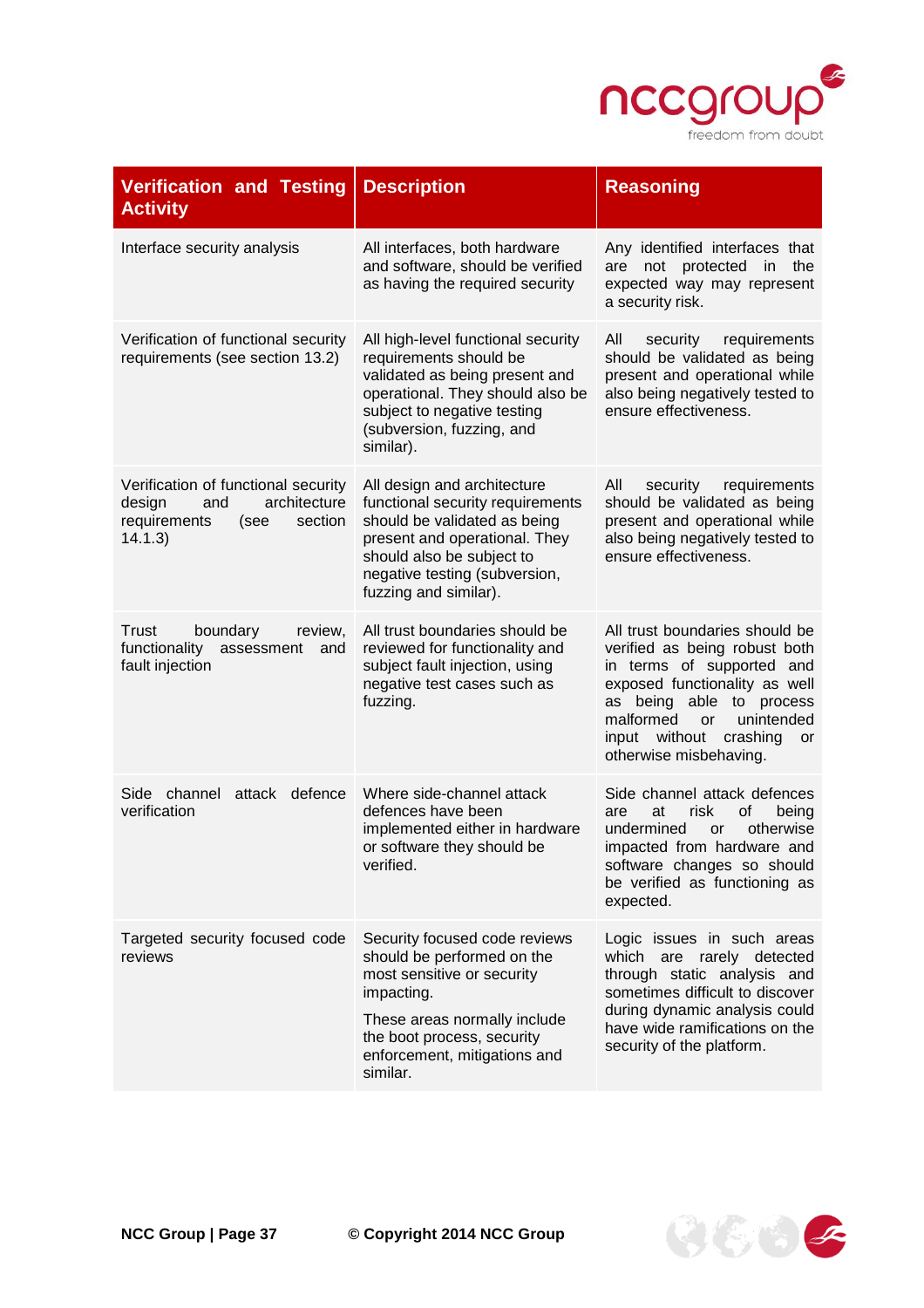

| <b>Verification and Testing</b><br><b>Activity</b>                                                                                          | <b>Description</b>                                                                                                                                                           | <b>Reasoning</b>                                                                                                                                                                                                |
|---------------------------------------------------------------------------------------------------------------------------------------------|------------------------------------------------------------------------------------------------------------------------------------------------------------------------------|-----------------------------------------------------------------------------------------------------------------------------------------------------------------------------------------------------------------|
| End-to-end functional security<br>product<br>assessment.<br>code-<br>penetration<br>test.<br><b>or</b><br>assisted product penetration test | An assessment conducted by<br>either an internal or external<br>team of individuals with<br>significant experience in solution<br>and element level security<br>assessments. | Independent validation<br>by<br>individuals with focused skills<br>in attacking complex systems<br>can highlight problems that<br>unconsidered<br>were<br>or<br>overlooked in any of<br>the<br>previous phases. |
| Backdoor identification                                                                                                                     | Attempt to discover deliberate<br>and accidental backdoors<br>created in hardware or software<br>during later phases of<br>development, testing, and bug<br>fixing.          | Backdoors, both accidental<br>and deliberate, can have a<br>very serious<br>impact<br>on.<br>product security.                                                                                                  |

# <span id="page-37-0"></span>16.1.1 Cyber-Security Related Actions and Activities

- Production hardware schematic review and verification.
- Base platform analysis.
- Network traffic analysis.
- Interface analysis.
- Interface security analysis.
- Verification of functional security requirements.
- Verification of functional security design and architecture requirements.
- Trust boundary review, functionality assessment and fault injection.
- Side channel attack defence verification.
- Targeted security focused code reviews.
- End to end functional security assessment or product penetration test.

# <span id="page-37-1"></span>**17 Phase 6: Product Security Sustainment and Maintenance**

Sustainment is one of the most overlooked phases and encompasses a whole set of policies, procedures, and technical activities.

A product sustainment plan typically needs to be able to:

- Receive and process reports of security issues from external parties.
- Proactively monitor for reports of security issues in third-party components used and work with development to integrate as appropriate.
- Regularly liaise with vendors of components used to identify if further releases have occurred that address security issues.
- Maintain a capability that can triage, resolve, test, ship, and distribute patches for security issues identified.
- Have a plan in place for worse case scenarios such as product recall or widespread repair.

This last point in particular is of key importance. We regularly see vendors who do not maintain such capabilities and as a result are unable to reasonably issue security patches even if there was a pressing need.

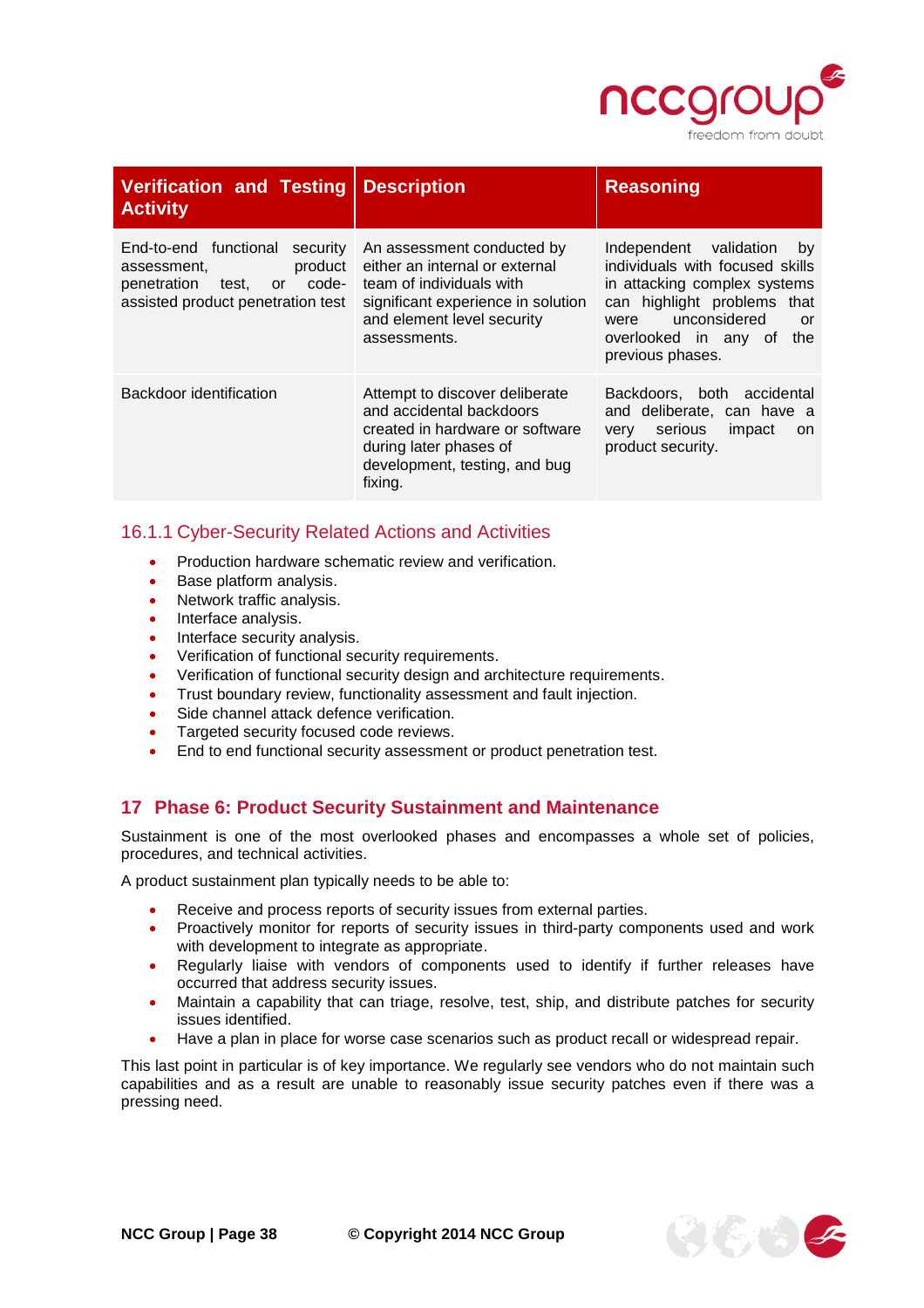

# <span id="page-38-0"></span>**18 Conclusions and Summary**

This paper has covered in both breadth and depth the cyber-security and privacy considerations that IoT implementers should consider during product conception and development. As previously discussed, and echoing the European Union, these areas should be considered early in product development. If this is not done there is the very real risk that the future systems will be as susceptible to attack as systems today, but with a larger number running more diverse platforms performing a wide array of functions. Also it is important to understand that while there is a lack of regulation the same cannot be said for the risk of litigation. As recent cyber-security compromises have shown, there is an increasing appetite for class action lawsuits and other forms of litigation in the event of a cyber-security breach. As a result there is a very real risk of financial penalty for designers, developers, manufacturers from security flaws, to say nothing of the cost of a product recall or repair.

We have also explained the practical activities that should be undertaken by those developing and testing IoT products. However, we also appreciate that to ensure such products are secure will require the entire supply chain to coordinate and collaborate, from silicon designers and manufacturers through to open-source projects that may underpin numerous parts of the IoT ecosystem. Only by making security a default consideration can the costs be driven down to manageable levels.

For modern systems to be securely designed, built, and sustained requires close collaboration across many phases and teams. Only by taking this holistic approach can vendors hoping to develop secure solutions do so in any meaningful manner.

# <span id="page-38-1"></span>**19 Further Reading**

The following are further sources of applicable information:

- Microsoft Security Development Life-cycle <https://www.microsoft.com/security/sdl>
- Threat Modelling: Designing for Security [http://www.amazon.co.uk/Threat-Modeling-Designing-Adam-](http://www.amazon.co.uk/Threat-Modeling-Designing-Adam-Shostack/dp/1118809998)[Shostack/dp/1118809998](http://www.amazon.co.uk/Threat-Modeling-Designing-Adam-Shostack/dp/1118809998)
- Building Security In Maturity Model <http://bsimm.com/>
- SafeCode Initiative
	- <http://www.safecode.org/>
	- CERT Secure Coding Guidelines
		- <https://www.cert.org/secure-coding/>
- The Art of Software Security Assessment: Identifying and Preventing Software Vulnerabilities
	- [http://www.amazon.co.uk/Art-Software-Security-Assessment-](http://www.amazon.co.uk/Art-Software-Security-Assessment-Vulnerabilities/dp/0321444426)
	- [Vulnerabilities/dp/0321444426](http://www.amazon.co.uk/Art-Software-Security-Assessment-Vulnerabilities/dp/0321444426)
- MITRE Common Weakness Enumeration
	- <https://cwe.mitre.org/>
- The Open Web Application Security Project (OWASP) [https://www.owasp.org/index.php/Main\\_Page](https://www.owasp.org/index.php/Main_Page)
- European Union: IoT Privacy, Data Protection, Information Security Fact Sheet [http://ec.europa.eu/information\\_society/newsroom/cf/dae/document.cfm?doc\\_id=175](http://ec.europa.eu/information_society/newsroom/cf/dae/document.cfm?doc_id=1753) [3](http://ec.europa.eu/information_society/newsroom/cf/dae/document.cfm?doc_id=1753)
- CESG: Platforms Secure by Default
	- [https://www.cesg.gov.uk/publications/Documents/platforms\\_secure\\_by\\_default.pdf](https://www.cesg.gov.uk/publications/Documents/platforms_secure_by_default.pdf)
- CESG: Secure by Default: Sensitive Data on Consumer Platforms [http://www.cesg.gov.uk/publications/Documents/secure\\_by\\_default](http://www.cesg.gov.uk/publications/Documents/secure_by_default-sensitive_data.pdf)[sensitive\\_data.pdf](http://www.cesg.gov.uk/publications/Documents/secure_by_default-sensitive_data.pdf)
- CESG: End User Devices Security and Configuration Guidance <https://www.gov.uk/government/collections/end-user-devices-security-guidance>